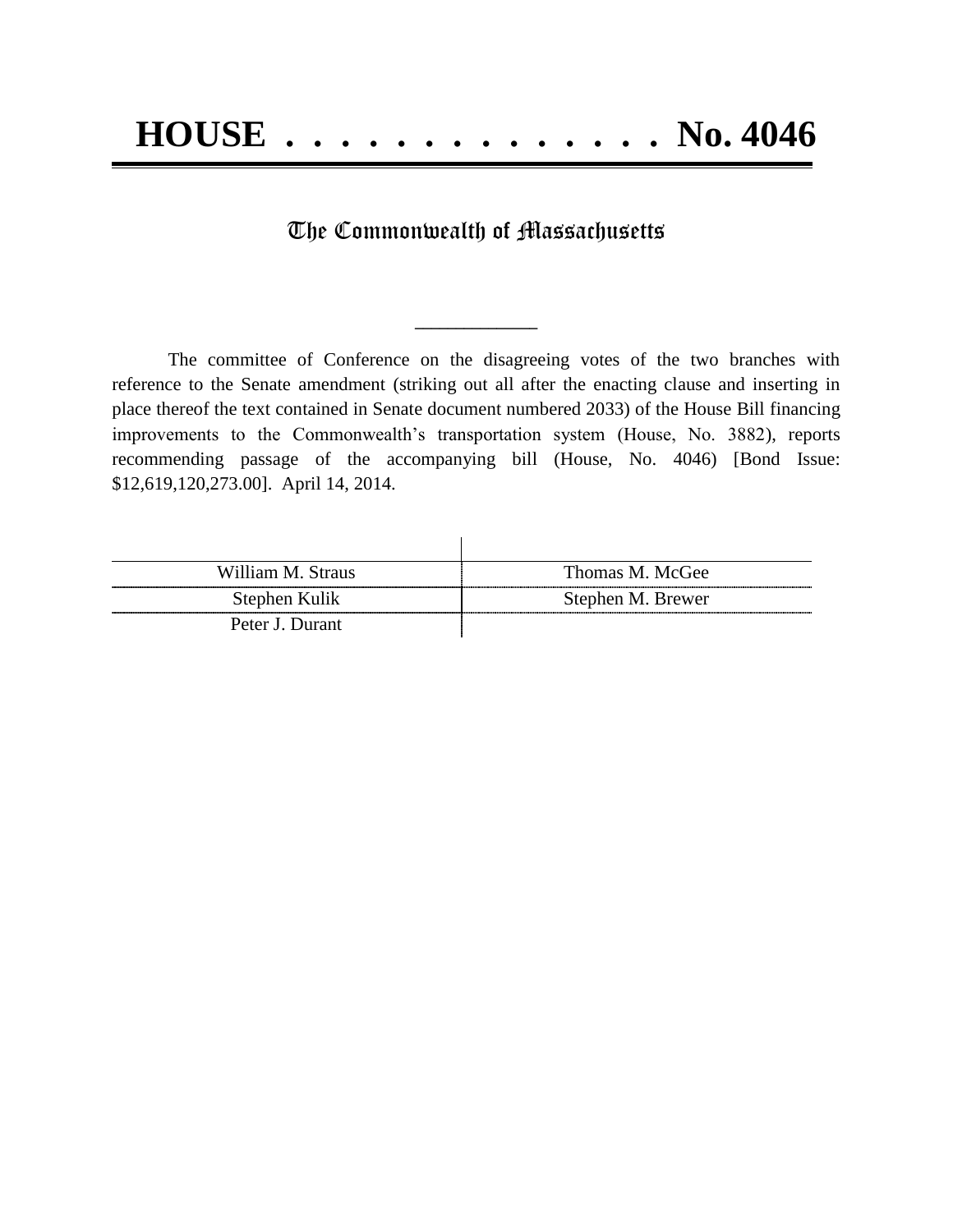## The Commonwealth of Massachusetts

**\_\_\_\_\_\_\_\_\_\_\_\_\_\_\_ In the Year Two Thousand Fourteen \_\_\_\_\_\_\_\_\_\_\_\_\_\_\_**

An Act financing improvements to the Commonwealth's transportation system.

*Whereas,* The deferred operation of this act would tend to defeat its purpose, which is to finance forthwith improvements to the commonwealth's transportation system, therefore, it is hereby declared to be an emergency law, necessary for the immediate preservation of the public convenience.

*Be it enacted by the Senate and House of Representatives in General Court assembled, and by the authority of the same, as follows:*

 SECTION 1. To provide for a program of transportation development and improvements, 2 the sums set forth in sections 2 to 2G, inclusive, for the several purposes and subject to the conditions specified in this act, are hereby made available, subject to the laws regulating the disbursement of public funds; provided, however, that the amounts specified in an item or for a particular project may be adjusted in order to facilitate projects authorized in this act. The sums appropriated in this act shall be in addition to any amounts previously appropriated and made available for these purposes.

8 SECTION 2.

## 9 MASSACHUSETTS DEPARTMENT OF TRANSPORTATION

## 10 Highway Division

 6121-1314 For projects on the interstate and non-interstate federal highway system; provided, that funds may be expended for the costs of these projects including, but not limited to, the nonparticipating portions of these projects and the costs of engineering and other services essential to these projects; provided further, that notwithstanding this act or any other general or special law to the contrary, the department shall not enter into any obligations for projects which are eligible to receive federal funds under this act unless state matching funds exist which have been specifically authorized and are sufficient to fully fund the corresponding state portion of the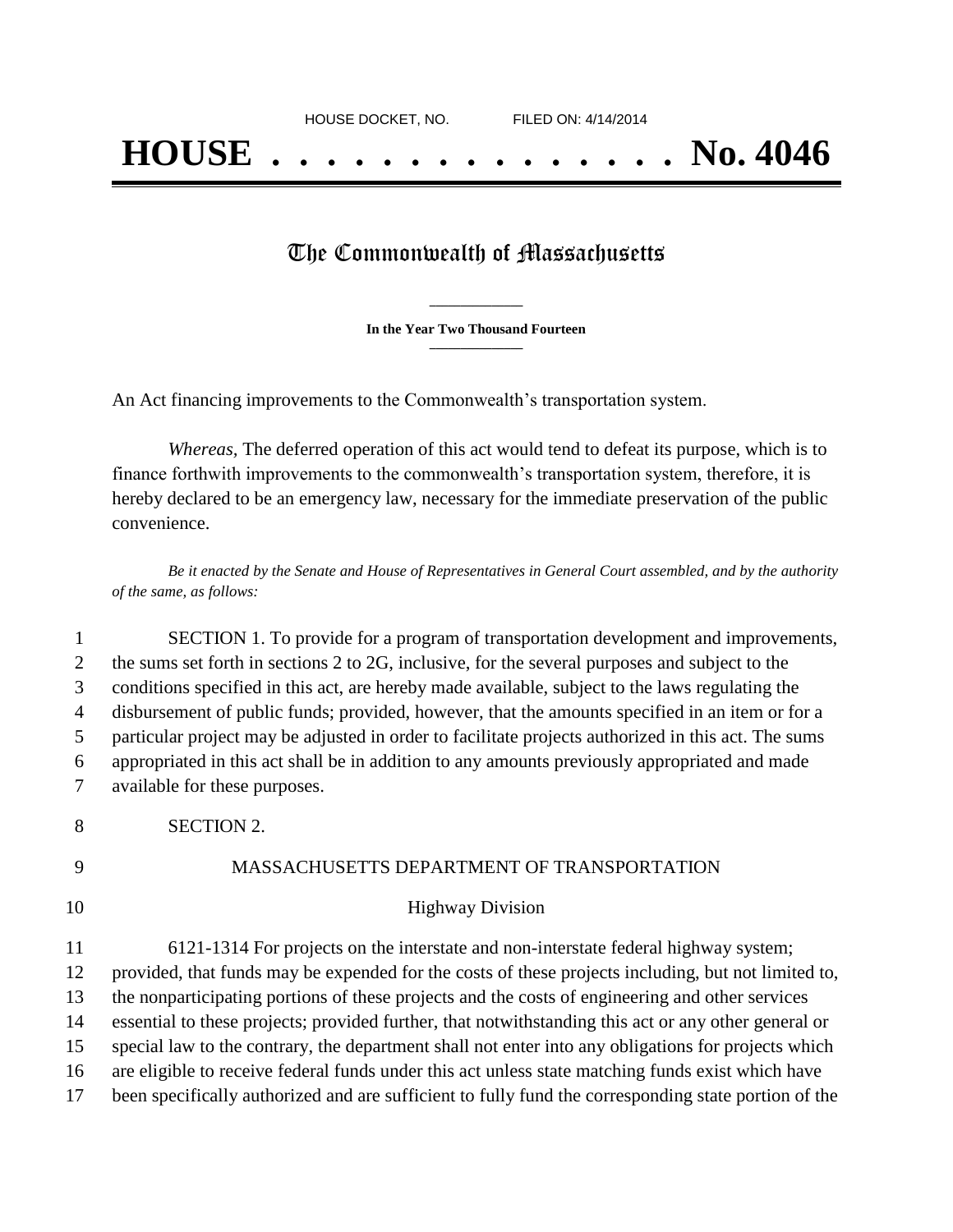| 18<br>19 | federal commitment to fund these obligations; and provided further, that the department shall<br>only enter into obligations for projects under this act based upon a prior or anticipated future   |
|----------|-----------------------------------------------------------------------------------------------------------------------------------------------------------------------------------------------------|
|          |                                                                                                                                                                                                     |
| 20       | commitment of federal funds and the availability of corresponding state funding authorized and                                                                                                      |
| 21<br>22 | appropriated for this use by the general court for the class and category of project for which this                                                                                                 |
|          |                                                                                                                                                                                                     |
| 23       | <b>SECTION 2A.</b>                                                                                                                                                                                  |
| 24       | MASSACHUSETTS DEPARTMENT OF TRANSPORTATION                                                                                                                                                          |
| 25       | <b>Highway Division</b>                                                                                                                                                                             |
| 26       | 6121-1317 For the design, construction and repair of, or improvements to, nonfederally-                                                                                                             |
| 27       | aided roadway and bridge projects and for the nonparticipating portion of federally-aided                                                                                                           |
| 28       | projects; provided, that the department may use these funds for the purchase and rehabilitation of                                                                                                  |
| 29       | facilities, heavy equipment and other maintenance equipment; provided further, that the amounts                                                                                                     |
| 30       | specified in this item for a particular project or use may be adjusted in order to facilitate other                                                                                                 |
| 31       | projects relating to the design, construction, repair or improvement to nonfederally-aided                                                                                                          |
| 32       | roadway projects; provided further, that \$377,255,000 shall be expended for the design,                                                                                                            |
| 33       | construction and repair of, or improvements to, pedestrian, bicycle and multi-use pathways;                                                                                                         |
| 34       | provided further, that \$5,000,000 shall be expended for design, construction, repair or                                                                                                            |
| 35       | improvements to pedestrian, bicycle, and public parking areas, and multi-use pathways in                                                                                                            |
| 36       | Chelmsford Center in the town of Chelmsford; provided further, that \$11,000,000 shall be                                                                                                           |
| 37       | expended for the reconstruction of state highway route 31 in the town of Spencer from a point                                                                                                       |
| 38       | approximately .75 mile south of state highway route 9 to the Charlton town line; provided                                                                                                           |
| 39       | further, that \$4,500,000 shall be expended to replace Sherman's bridge connecting the town of                                                                                                      |
| 40       | Sudbury and the town of Wayland; provided further, \$5,000,000 shall be expended for the                                                                                                            |
| 41       | development of a parking garage downtown in the city of Greenfield; provided further, that                                                                                                          |
| 42       | \$65,000 shall be expended for repairs of the downtown village sidewalks in the town of                                                                                                             |
| 43       | Charlton; provided further, that \$200,000 shall be expended for the design and repair of and                                                                                                       |
| 44       | make improvements to the Healdville road bridge in the town of Hubbardston; provided further,                                                                                                       |
| 45       | that \$900,000 shall be expended to design, reconstruct, restore, resurface and make                                                                                                                |
| 46       | improvements to roadways and sidewalks, to improve pedestrian, bicycle and school traffic,                                                                                                          |
| 47       | including, the replacement and repair of manhole frames and covers, catch basins and covers,                                                                                                        |
| 48       | fire hydrants, street lights and landscaping, from Maple avenue through the Rutland Heights                                                                                                         |
| 49       | Hospital property and past Central Tree Middle School and Naquag Elementary School, in the                                                                                                          |
| 50<br>51 | town of Rutland; provided further, that \$3,000,000 shall be expended to design, reconstruct,<br>restore, resurface, widen and make safety and other improvements to roadways and sidewalks, to     |
| 52       |                                                                                                                                                                                                     |
| 53       | improve pedestrian and bicycle safety including guard rails, crosswalks, retaining walls, street<br>lighting and the replacement and repair of appurtenances, culverts and related improvements and |
| 54       | landscaping, from the intersection of Main street and Pommogussett road to a point                                                                                                                  |
| 55       | approximately 1 mile north on Pommogussett road, in the town of Rutland; provided further, that                                                                                                     |
|          |                                                                                                                                                                                                     |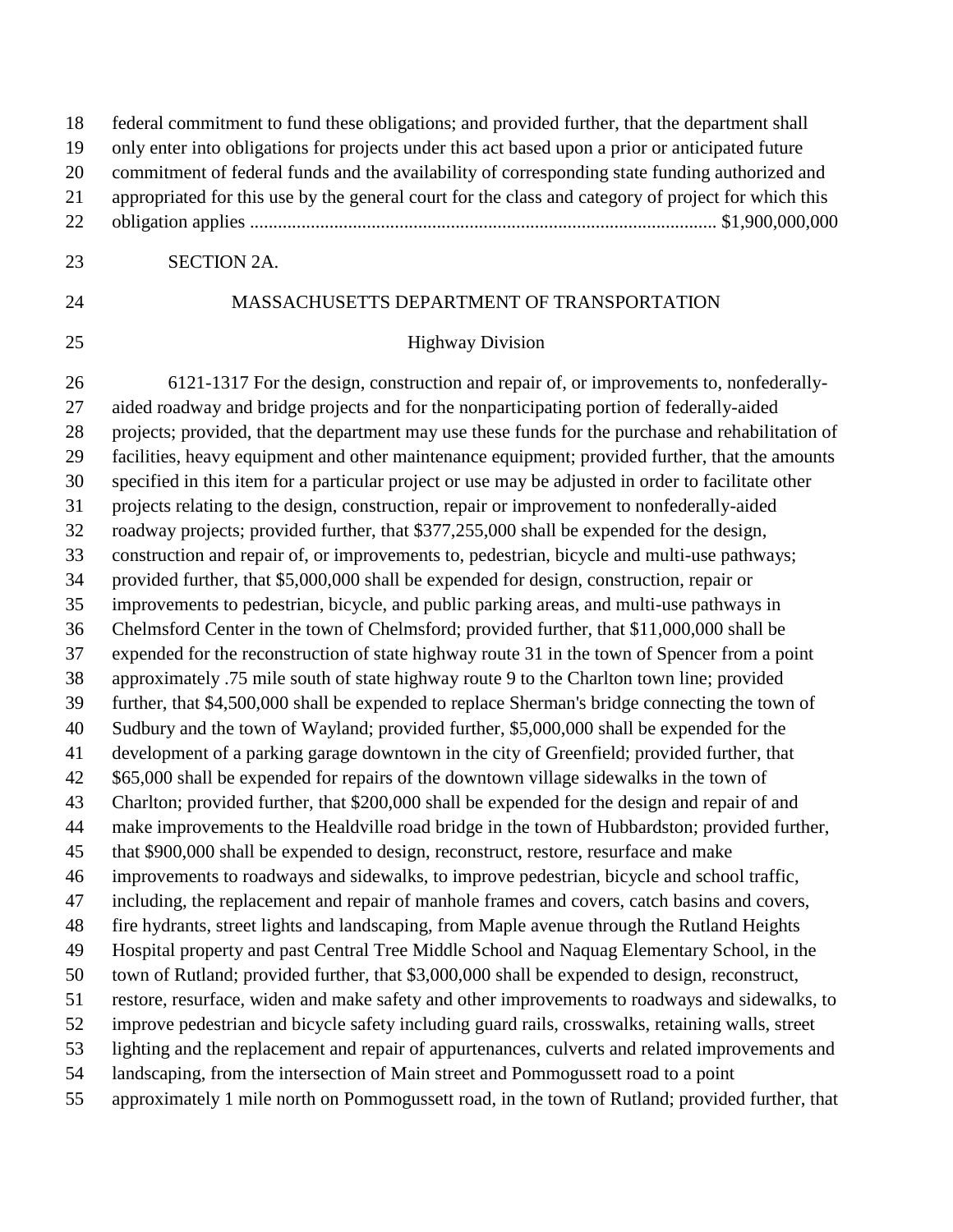\$2,500,000 shall be expended for the repair restoration and resurfacing of Searles Hill road, Lincoln road, Whitney road, Little Blake Corner road, Petersham road and Old Highland avenue in the town of Phillipston; provided further, that \$400,000 shall be expended for the replacement or removal of electronic traffic signals on state highway route 2 in the towns of Phillipston and Athol; provided further, that \$750,000 shall be expended for the design, acquisition, engineering and construction of an intermodal park and ride facility in the town of Athol; provided further, that \$500,000 shall be expended to study the cost and feasibility of using current commuter rail infrastructure for the Massachusetts Bay Transit Authority's Fitchburg, South Acton line continuing to run along the tracks into Albany, New York; provided further, that \$2,000,000 shall be expended for the purchase, planning, design and construction of a scenic pedestrian river walk and bicycle pathway from South Main street in the town of Athol to West River street in the town of Orange; provided further, that \$300,000 shall be expended to complete phase 2 repairs of the Athol Depot owned by Montachusett Area Regional Transit and for construction and maintenance of the station; provided further, that \$200,000 shall be expended for an engineering study to examine the feasibility of constructing a ramp on the north side of state highway route 2A, between Crescent street and Chestnut Hill avenue in the town of Athol; provided further, that \$1,450,000 shall be expended for the construction and replacement of the Champeaux road bridge in the town of Sturbridge; provided further, that not less than \$5,000,000 shall be expended on an analysis of transit capacity issues in greater Boston, including recommendations and preliminary engineering for addressing these challenges; provided further, that \$500,000 shall be expended for design and permitting to improve safety, bus prioritization, and accessibility at the intersection of Fresh Pond parkway and Mount Auburn street in the city of Cambridge; provided further, that \$1,300,000 shall be expended for construction of Phase II of the Watertown Greenway multi-use path from Arlington street in the city known as the town of Watertown to Fresh Pond reservation in the city of Cambridge; provided further, that \$1,520,000 shall be expended for construction and oversight of the reconstruction of Belmont 82 Center in the town of Belmont; provided further, that \$10,000,000 shall be expended for the redevelopment of the Springfield union station in the city of Springfield; provided further, that \$3,000,000 shall be expended for a pedestrian walkway and bike path along the Connecticut river in the city of Springfield; provided further, that \$5,000,000 shall be expended on the construction of a walkway on top of the hurricane barrier from West Rodney French boulevard to Padanaram avenue along Clark's Cove in the city of New Bedford; provided further, that \$205,273 shall be expended to repair a roadway shoulder failure across from 325 Worcester street in the town of West Boylston; provided further, that \$1,000,000 shall be expended for improvements to Tronic square, including traffic signals, traffic mitigation and lighting in the city of Worcester; provided further, that \$500,000 shall be expended to make Newton Highlands station located along the green line in the city of Newton fully accessible including, but not limited to, the design and construction of a path of travel from the street level to the station; provided further, that \$1,500,000 shall be expended to raise the station platform at Newton Highlands station located along the green line in the city of Newton approximately 8 inches to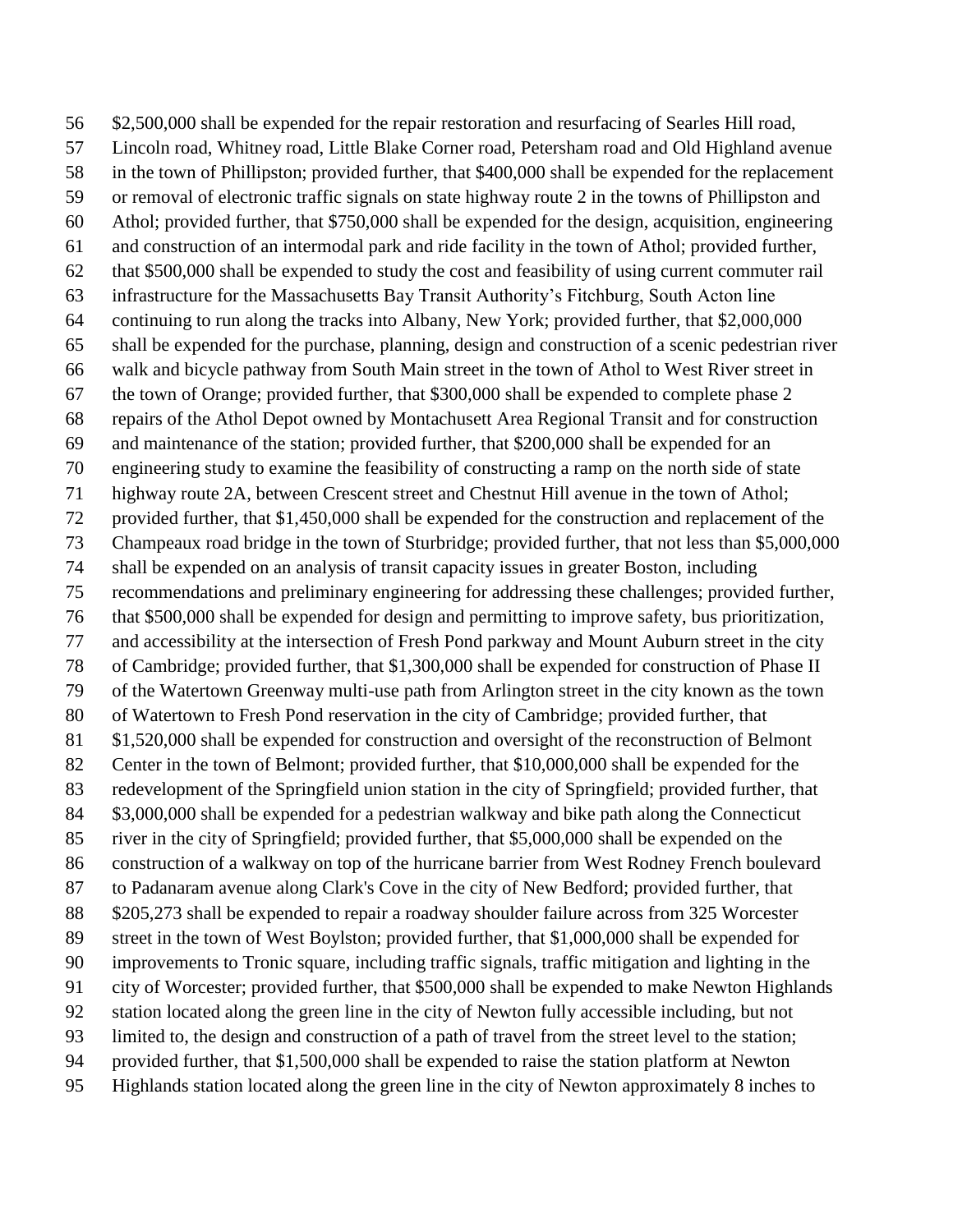accommodate low car trains; provided further, that not less than \$200,000 shall be expended to delead and repaint the bridge on Cliff road over the railroad tracks in the town of Wellesley; provided further, that \$1,000,000 shall be expended for the planning, design, construction and associated costs for transportation improvements at the intersection of state highway route 9, Worcester street, and Kingsbury street in the town of Wellesley; provided further, that \$5,000,000 shall be expended for the design and reconstruction of Brattle and Eliot streets in the Harvard square area of the city of Cambridge; provided further, that \$500,000 shall be expended for street and sidewalk resurfacing on Pleasant street in the town of Arlington; provided further, that \$1,500,000 shall be expended for the reconstruction of Gray street and sidewalks in the town of Arlington; provided further, that \$50,000 shall be expended for an engineering study to examine the feasibility of reconstructing the intersection of interstate 95 and United States highway route 3 in the town of Burlington; provided further, that \$900,000 shall be expended for the design and construction of the transit-oriented development of an overhead enclosed pedestrian walkway connecting the Gallagher Transportation Center and the Old Thorndike Factory Outlet Building located at 145 Thorndike street in the city of Lowell; provided further, that \$3,000,000 shall be expended for the sewer expansion project along United States highway route 20 between Massasoit road and Sunderland road in the city of Worcester; provided further, \$300,000 shall be expended for improvements to Boulder drive for sidewalks, paving, traffic calming, parking and streetscape improvements per the city's Main Street Improvement Plan in the city of Fitchburg; provided further, that \$4,200,000 shall be expended for improvements to 11 priority intersections in the Dorchester, South End, East Boston, Mattapan and Roxbury sections of the city of Boston; provided, further that \$500,000 shall be expanded for beautification and streetscape improvements to Mattapan square in the Mattapan section of the city of Boston including, but not limited to, the planting of trees in the median of Blue Hill avenue from Mattapan square to Woodhaven street, the repainting of traffic lines and bicycle lanes on Blue Hill avenue from Mattapan square to Walk Hill street and the repainting of Mattapan square business district parking spaces in the Mattapan section of the city of Boston; provided further, that \$100,000 shall be expanded for the installation of 3 additional Massachusetts Bay Transportation Authority bus shelters, 1 at the intersection of Cummins highway and River street and 2 on Blue Hill avenue in Mattapan square in the Mattapan section of the city of Boston; provided further, that \$750,000 shall be expended for resurfacing of the Neponset Valley parkway in the city of Boston; provided further, that not less than \$3,075,000 shall be expended on safety improvements to state highway route 3A, from the Massachusetts Bay Transportation Authority commuter rail station in Cohasset to Henry Turner Bailey road in the town of Scituate, consistent with the recommendations of Boston Region MPO's Route 3A Subregional Priority Roadway Study and comments from town officials in the towns of Cohasset and Scituate; provided further, that \$2,000,000 shall be expended for the emergency repair of the East street bridge in the town of Southampton; provided further, that \$1,000,000 shall be expended for the emergency repair of Carrington road in the towns of Russell and Montgomery; provided further, that \$900,000 shall be expended for the reconstruction of portions of Fomer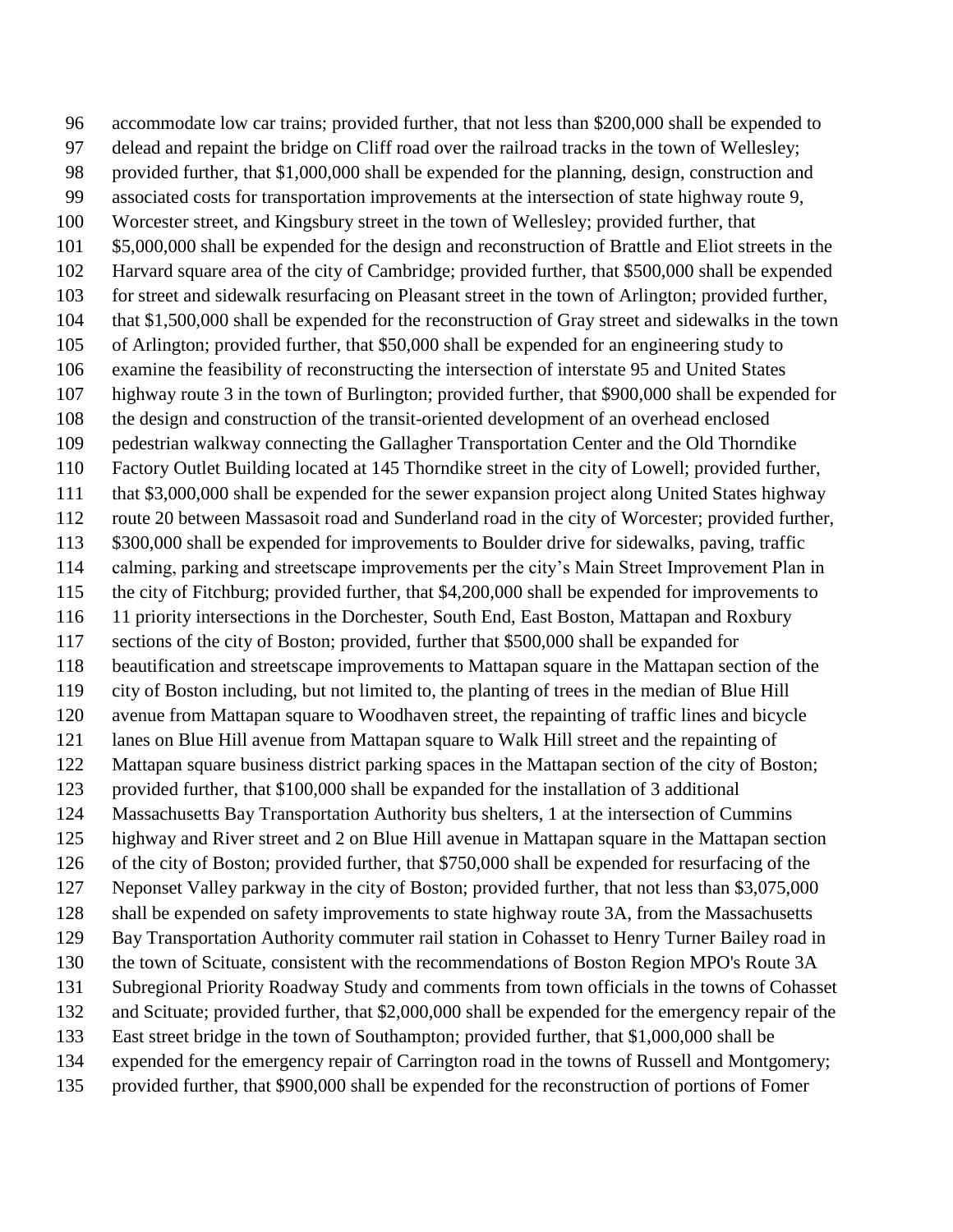and Russellville roads in the town of Southampton; provided further, that \$800,000 shall be expended for the emergency repair of the Powder Mill Brook bridge on Main road in the town of Montgomery; provided further, that \$7,500,000 shall be expended for the construction of a parking garage in Medford square in the city of Medford; provided further, that \$500,000 shall be expended for the repair and rehabilitation of the bridge across the Aberjona river on Mount Vernon street in the town of Winchester; provided further, that \$10,000,000 shall be expended for the Quincy Center station redevelopment program in the city of Quincy; provided further, that \$1,200,000 shall be expended for improvements to the intersection of Sea street and Quincy 144 Shore drive in the city of Quincy; provided further, that \$800,000 shall be expended to expand the state owned Commander Shea boulevard into Squantum Point Park to open access for establishing a ferry service in the interest of transportation and tourism in the city of Quincy; provided further, that \$3,800,000 shall be expended for the design and reconstruction at the intersection of Crecsent street, state highway route 27, Quincy street and Massasoit boulevard in the city of Brockton; provided further, that \$1,500,000 shall be expended for the design and reconstruction of North Quincy street, Chestnut street and Boundary avenue in the city of Brockton; provided further, that \$100,000 shall be expended for an engineering study to review traffic intersections in and around the North Beverly train station, including Laurel, Dodge and Enon streets, state highway route 1A, and recommend improvements to address traffic issues in the city of Beverly; provided further, that \$950,000 shall be expended to complete the resurfacing and related work required to install a new surface wearing course of asphalt pavement on state highway route 97 in the town of Topsfield; provided further, that \$500,000 shall be expended for the repair and reconstruction for the culvert located on state highway route 22 in the town of Wenham; provided further, that \$550,000 shall be expended for the Oak street bridge in the city known as the town of Bridgewater; provided further, that \$100,000 shall be expended to demolish and remove asbestos from a house on property owned by the department of public works in the town of Millbury; provided further, that \$500,000 shall be expended for a study to examine the cost and feasibility of using current commuter rail infrastructure for the Massachusetts Bay Transportation Authority's blue line connecting in the city of Revere and continuing to run along the tracks into the Lynn station; provided further, that \$4,000,000 shall be expended towards the design of the Malden-Revere-Saugus Reconstruction and Widening Project on United State highway route 1 from state highway route 60 to state highway route 99 and shall include a feasibility study of connecting the city of Lynn to United States highway route 1 in the city of Revere; provided further, that \$4,400,000 shall be expended for the replacement of 3,500 linear feet of drain pipe on Paradise road between Franklin avenue and Stacy's brook in the town of Swampscott; provided further, that \$900,000 shall be expended for the replacement of 4,200 linear feet of 8-inch iron water main with 12-inch PVC pipe and road improvements in the town of Marblehead; provided further, that \$220,000 shall be expended for the dredging of Lynn harbor in the city of Lynn; provided further, that \$1,000,000 shall be expended for the Mt. Vernon street viaduct repairs in the city of Lynn; provided further that \$840,000 shall be expended for infrastructure improvements at the intersection of Pleasant street,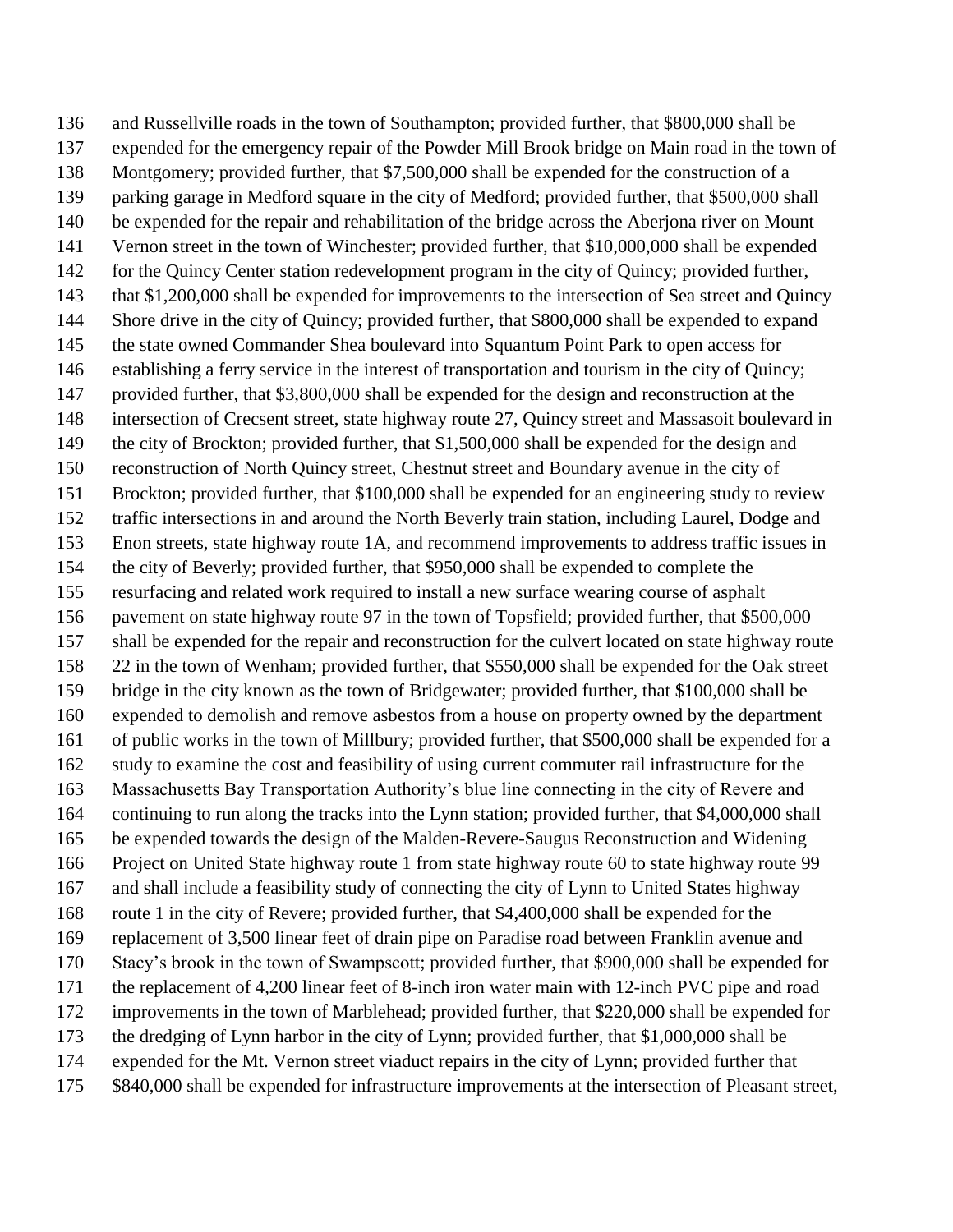Village street and Vine street in the town of Marblehead; provided further, that \$100,000 shall be expended for a study of the state highway route 107 and state highway route 129 intersections at Eastern and Western avenues and Stanwood street and Waitt avenue and Maple street in the city of Lynn; provided further, that \$750,000 shall be expended for the reconstruction of the Wyoma parking facility off state highway route 129 in the city of Lynn; provided further, that \$1,000,000 shall be expended for the construction of a pedestrian overpass on state highway route 1A on the Lynnway at Blossom street in the city of Lynn; provided further, that \$5,000,000 shall be expended to create road and rail access to the New Bedford Marine Commerce Terminal along MacArthur drive in the city of New Bedford.; provided further, that \$5,000,000 shall be expended to improve state highway route 18 south of Walnut street intersecting streets, which shall include boulevard improvements to car and pedestrian access across the highway to the waterfront in the city of New Bedford; provided further, that \$6,000,000 shall be expended for the construction of an intermodal transportation center and parking garage in the town of Plymouth; provided further, that \$100,000 shall be expended for the repair and construction of a bridge to allow handicapped access and for the installation of a fish ladder at Herring Run park in the town of Pembroke; provided further, that \$75,000 shall be expended for Buzzards Bay train station ADA-compliance cost study in the town of Bourne; provided further, that not less than \$1,500,000 shall be expended for the interstate highway route 95 Ghost Rail Trail Route 95 underpass connector from Rabbit road in the town of Salisbury to Elm street in the city known as the town of Amesbury; provided further, that \$290,100 shall be expended for completion of design and construction of the Quinebaug Valley Rail Trail in the town of Southbridge; provided further, that \$750,000 shall be expended for the reconstruction of sidewalks on High street to comply with the Americans with Disabilities Act in the city of Taunton; provided further, that \$156,000 shall be expended for the installation of a wireless coordination system for 39 identified traffic signals in the city of Waltham; provided further, that \$80,000 shall be expended 201 for the initial design and permit scoping for a commuter rail station in the town of Wareham; 202 provided further, that \$1,000,000 shall be expended for the repair of the United States route 7 bridge that spans the Housatonic river in the town of Great Barrington; provided further, that not less than \$500,000 shall be expended to create a scenic pedestrian and bicycle pathway from Main street in the town of Winthrop at Belle Isle marsh to Short Beach in the city of Revere; provided further, that not less than \$2,250,000 shall be expended for Winthrop street corridor improvements including road and infrastructure improvements from Washington avenue to Banks street and reconstruction and traffic realignment of McGee's corner in the town of Winthrop; provided further, that \$2,000,000 shall be expended for railroad crossings within the towns of Grafton, Hopedale, Milford and Upton; provided further, that \$1,000,000 shall be expended for the design and improvement of the intersection of Burnham road and state highway routes 110 and 113 at the Merrimack Valley plaza in the city known as the town of Methuen; provided further, that \$400,000 shall be expended for the removal of debris and structures of the old Hix bridge on the east branch of the Westport river in the town of Westport; provided further, that \$175,000 shall be expended to upgrade and create a scenic pedestrian river walk and bicycle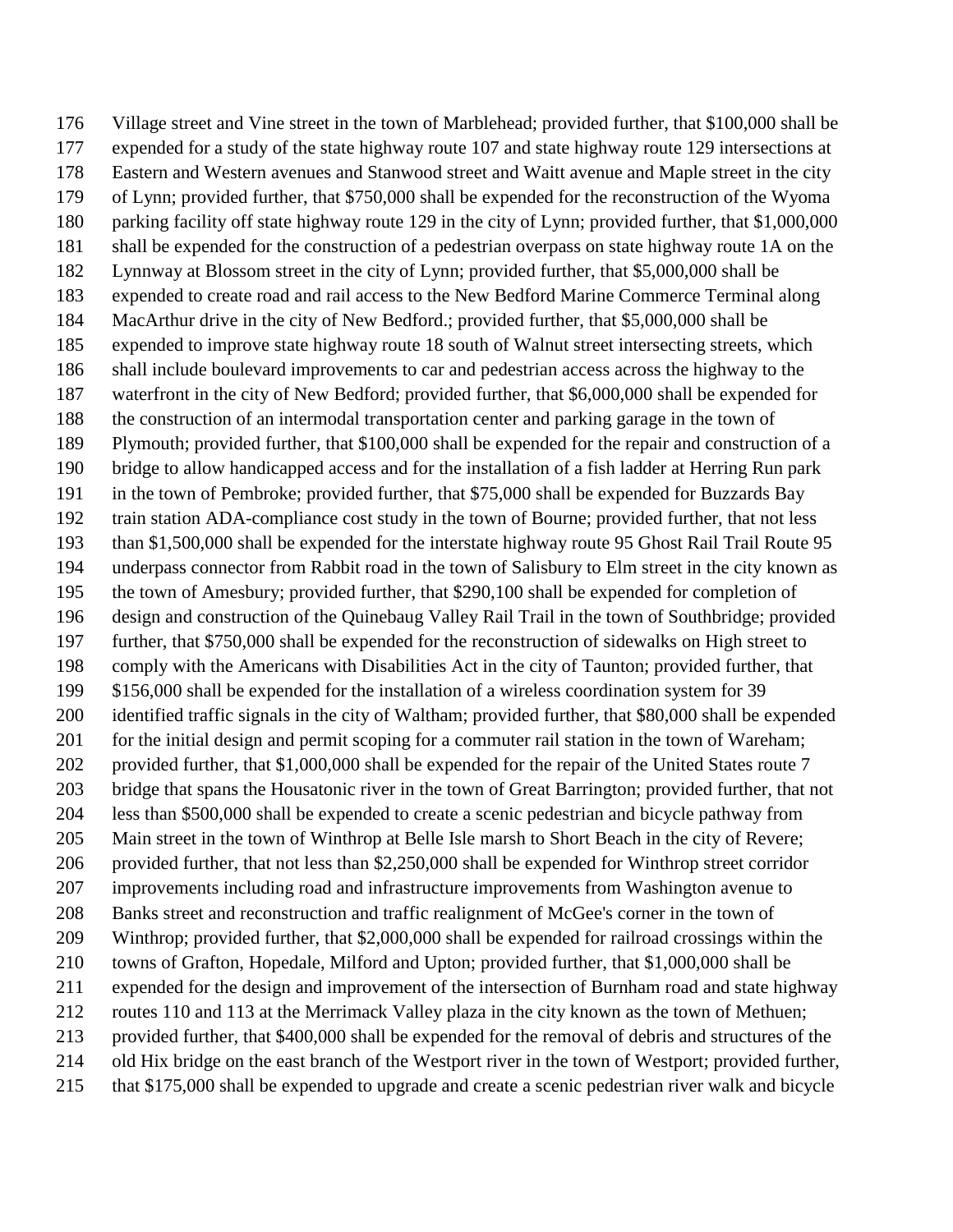lane along Riverside avenue from the Buffinton street intersection to the South street intersection in the town of Somerset; provided further, that \$500,000 shall be expended for the planning, design and installation of lighting on the Charles M. Braga, Jr. memorial bridge in the city of Fall River; provided further, that \$2,000,000 shall be expended to reconfigure the Bark street and Stevens street intersection through the use of a rotary in the town of Swansea; provided further, 221 that \$3,000,000 shall be expended for improvements to the Gerena School tunnel in the city of Springfield; provided further, that not less than \$1,550,000 shall be expended for safety improvements at the intersection of New South street, Main street, Elm street and State street in the city of Northampton; provided further, that \$5,000,000 shall be expended for improvements to the Marine Corps rotary and Veterans of Foreign Wars parkway in the town of Dedham; provided further, that \$120,000 shall be expended for an emergency access road to and from Plum Island in the town of Newbury; provided further, that \$2,000,000 shall be expended for the study, design and construction as dated for the traffic light fixture at United States highway route 44, Winthrop street, and state highway route 118, Bay State road, within the town of Rehoboth; provided further, that \$750,000 shall be expended for traffic signalization at the intersection of state highway route 123 and interstate highway route 495 in the town of Norton; provided further, that \$1,500,000 shall be expended to construct a connector road system and bike path system connecting Edgartown-Vineyard Haven road to State road on Martha's Vineyard; Provided further, that \$495,000 shall be expended for transit access enhancements and roadway and streetscape improvements on the Washington Street Smart Growth corridor in the cities of Melrose and Malden; Provided further, that \$985,000 shall be expended for traffic mitigation and construction of pedestrian-oriented street layouts, center island, bicycle pathways, lighting and sidewalk improvements to Main street in the town of Wakefield; provided further, that 239 \$3,910,000 shall be expended for roadway and streetscape improvements for the downtown area of the city of Malden; provided further, that \$1,500,000 shall be expended for the reconstruction of state highway route 99 between Salem and Elwell streets in the city of Malden; provided further that \$200,000 shall be expended for the implementation of additional opticon monitors on intersections and fire trucks in the town of Milton; provided further that \$60,000 shall be expended on the implementation and installation of additional opticon monitors in the town of Randolph; provided further, that \$65,000,000 shall be expended on the dredging of Boston Harbor; provided further, that \$75,000,000 shall be expended for road relocation and other transportation-related improvements, including bicycle and pedestrian paths and the repair and rehabilitation of the Harbor Walk, on the campus of the University of Massachusetts at Boston; provided further, that \$5,000,000 shall be expended for the replacement of the Carroll avenue and Stafford street bridge in the town of Westwood; provided further, that \$5,000,000 shall be expended for the redesign and replacement of the Maskwonicut bridge within the town of Sharon; provided further, that \$500,000 shall be expanded for the Massachusetts Department of Transportation to commission a study to determine if existing traffic volume in and around Mattapan square in the Mattapan section of the city of Boston exceeds the intended capacity of the current roadways; provided further, that the study shall include, but is not limited to,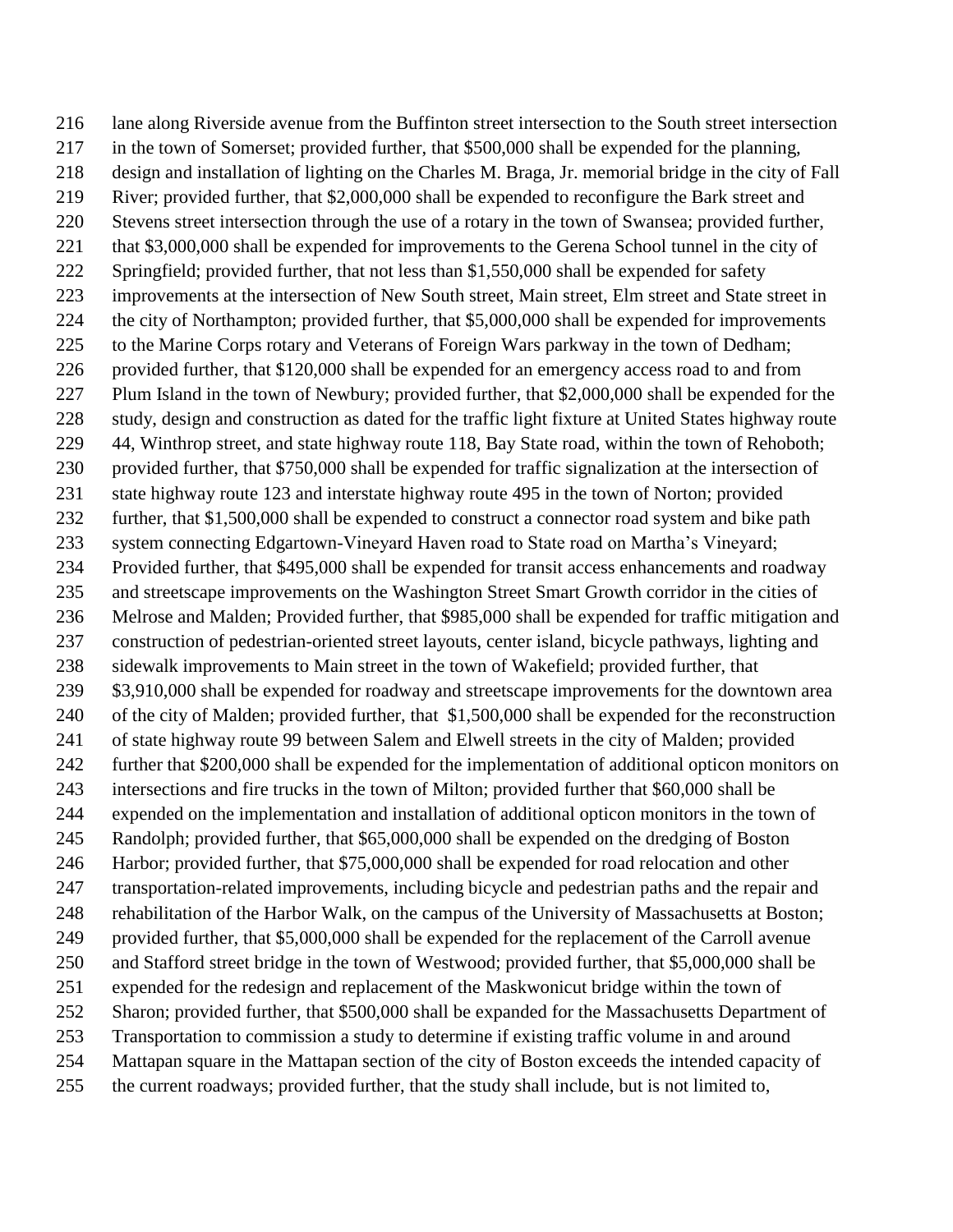examining whether existing traffic signals are synced appropriately and the study shall propose possible traffic flow improvements in and around Mattapan square on Blue Hill avenue from Walk Hill street through Mattapan square in the Mattapan section of the city of Boston to the intersection on Blue Hills parkway, Brush Hill road and Eliot street in the town of Milton; provided further, that in conjunction with the completion of the permanent Fore River bridge, not less than \$5,000,000 shall be expended for reconstruction and improvements on state highway route 3A between the Fore River bridge and Bicknell square in the town of Weymouth, including 263 sidewalk repair or replacement; provided further, that \$25,000,000 shall be expended for the design and construction of a commuter rail station at Wonderland Park on the Newburyport and Rockport line in the city of Revere, together with design and construction of an enclosed pedestrian connection to the Wonderland station intermodal transit facility on the blue line in the city of Revere; provided further, that \$75,000 shall be expended for the reconstruction of the sidewalk on the northerly side of upper Broadway in the city of Malden; provided further, that \$1,000,000 shall be expended for the installation of a sewer line as part of road improvements along Main street in the town of Freetown; provided further, that \$725,000 shall be expended for the various improvements and to create a coordinated multi-use community path through the center of the city known as the town of Watertown; provided further, that \$500,000 shall be expended for the planning and construction of the Bradford rail trail in the city of Haverhill; provided further, that not less than \$500,000 shall be expended for the survey and design and improvements to the rail trail in the city known as the town of Methuen; provided further, that not less than \$1,200,000 shall be expended to study the drainage issues and design, permit and resurface of raised state highway route 1A, Beach road at County road, in the town of Salisbury; provided further, that not less than \$100,000 shall be expended for the planning of traffic signalization at the intersection of state highway route 113 and Tyler street in the city known as the town of Methuen; provided further, that not less than \$1,250,000 shall be expended for the design and reconstruction with streetscape of state highway route 150 historic gateway on Market street to Main street in the city known as the town of Amesbury; provided further, that not less than \$1,000,000 shall be expended for access to stairs or ramps to and parking near the interstate highway route 95 Whittier bridge shared-use path at Main street in the city known as the town of Amesbury; provided further, that \$3,200,000 shall be expended for Kelley boulevard roadway improvements in the city known as the town of North Attleboro; provided further, that \$8,500,000 shall be expended for design and reconstruction of River street from Memorial drive to Central square in the city of Cambridge; provided further, that \$100,000 shall be expended for the reconstruction of the Main street and state highway route 6A intersection in the town of Wellfleet; provided further, that \$1,500,000 shall be expended for the reconstruction of Lieutenants Island road in the town of Wellfleet; provided further, that \$25,000,000 shall be expended for upgrades to Ruggles station in the city of Boston; provided further, that 293 \$25,000,000 shall be expended for the expansion of the National Park Trolley's current 1.2 mile infrastructure into a 6.9 mile intermodal, interconnected system connecting the city of Lowell's neighborhoods, college and university campuses and downtown commercial and cultural district;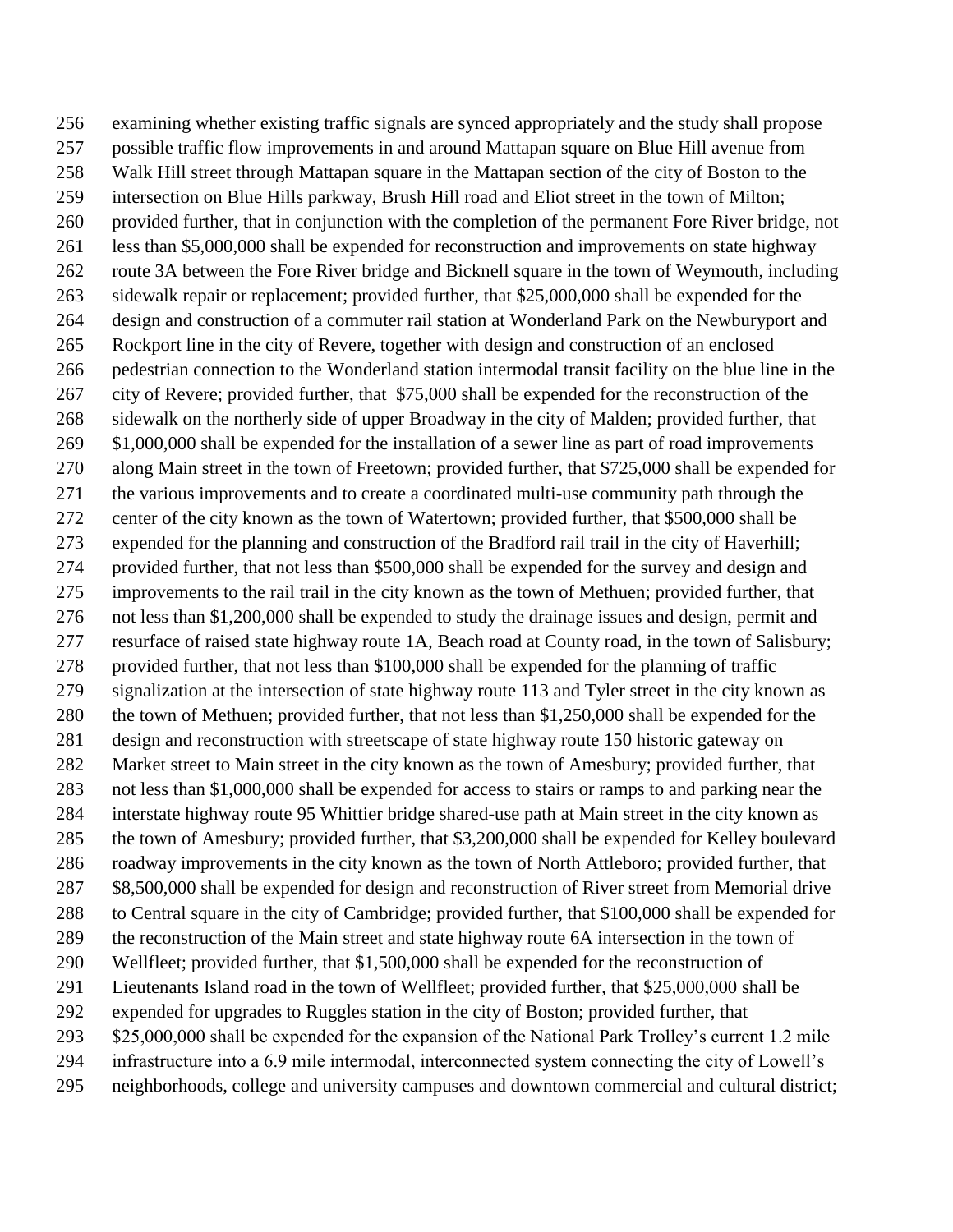provided further, that \$2,500,000 shall be expended for the design and construction of signal, road, and pedestrian improvements in Medford square including repaving of Riverside street from Main street to City Hall Mall in the city of Medford; provided further, that \$250,000 shall be expended for design and reconstruction of traffic signals at the intersections of Mystic avenue and Main street, Main street and South street and Main street and the westbound off ramp of the Mystic Valley parkway, state highway route 16, in the city of Medford; provided further, that \$38,000,000 shall be expended for improvement to the Dedham street corridor, including the interstate highway route 95 north-bound ramp on to Dedham street in the town of Canton; provided further, that the Massachusetts Department of Transportation, in executing these projects, shall train not less than 300 participants per year from low-income, minority, youth or young adult populations in pre-apprenticeship programs registered with the division of apprentice training; provided further, that \$250,000 shall be expended for the completion of a bridge on the Grant Trunk trail in the town of Brimfield and the connection of the Brimfield trail system with the Sturbridge trail system; provided further, that \$1,000,000 shall be allocated for infrastructure improvement to the Maurice J. Tobin memorial bridge in the city of Chelsea and the Charlestown section of the city of Boston including, but not limited to, guardrail and lighting repairs; provided further, that design, construction and other related items necessary to relocate the department's district 3 offices from their current site to another suitable location shall be initiated; provided further, that \$50,000 shall be expended for the purpose of removing blacktop, regraveling and adding retention gravel to Charnock Hill road in the town of Rutland to address depressions and settling of a culvert on Charnock Hill; provided further, that \$150,000 shall be expended for the reconstruction of Glen Valley Bridge in the town of Petersham; provided further, that \$1,000,000 shall be expended for the maintenance of state highway route 62, Mechanic street, in the town of Barre; provided further, that not less than \$2,300,000 shall be expended for construction on state highway route 140 between the Sterling town line and East Princeton Village in the town of Princeton; provided further, that \$420,000 be expended for the reconstruction of Babcock street from Devotion street to Commonwealth avenue in the town of Brookline; provided further, that \$3,500,000 shall be expended for the reconstruction of Beacham street in the city of Everett; provided further, that \$250,000 shall be expended for a study on the feasibility of a commuter rail stop in the city of Everett; provided further, that \$5,000,000 shall be expended for environmental permitting, alternatives analysis, type-study and design for a permanent replacement for the Rourke bridge in the city of Lowell; provided further, that \$3,000,000 shall be expended for the design, construction, right-of-way assembly and related project costs for the reconstruction of the Lowell Connector north of Plain street in the city of Lowell to improve safety, traffic movement and support economic and community development; provided further, that \$1,000,000 shall be expended for the design, construction, right-of-way assembly and related project costs for the realignment of Tanner street, in support of the Ayer's city plan, in the city of Lowell; provided further, that not less than \$6,000,000 shall be expended for the replacement of a parking garage between Columbus and Summer streets in the city of Pittsfield; provided further, that not less than \$1,500,000 shall be expended for the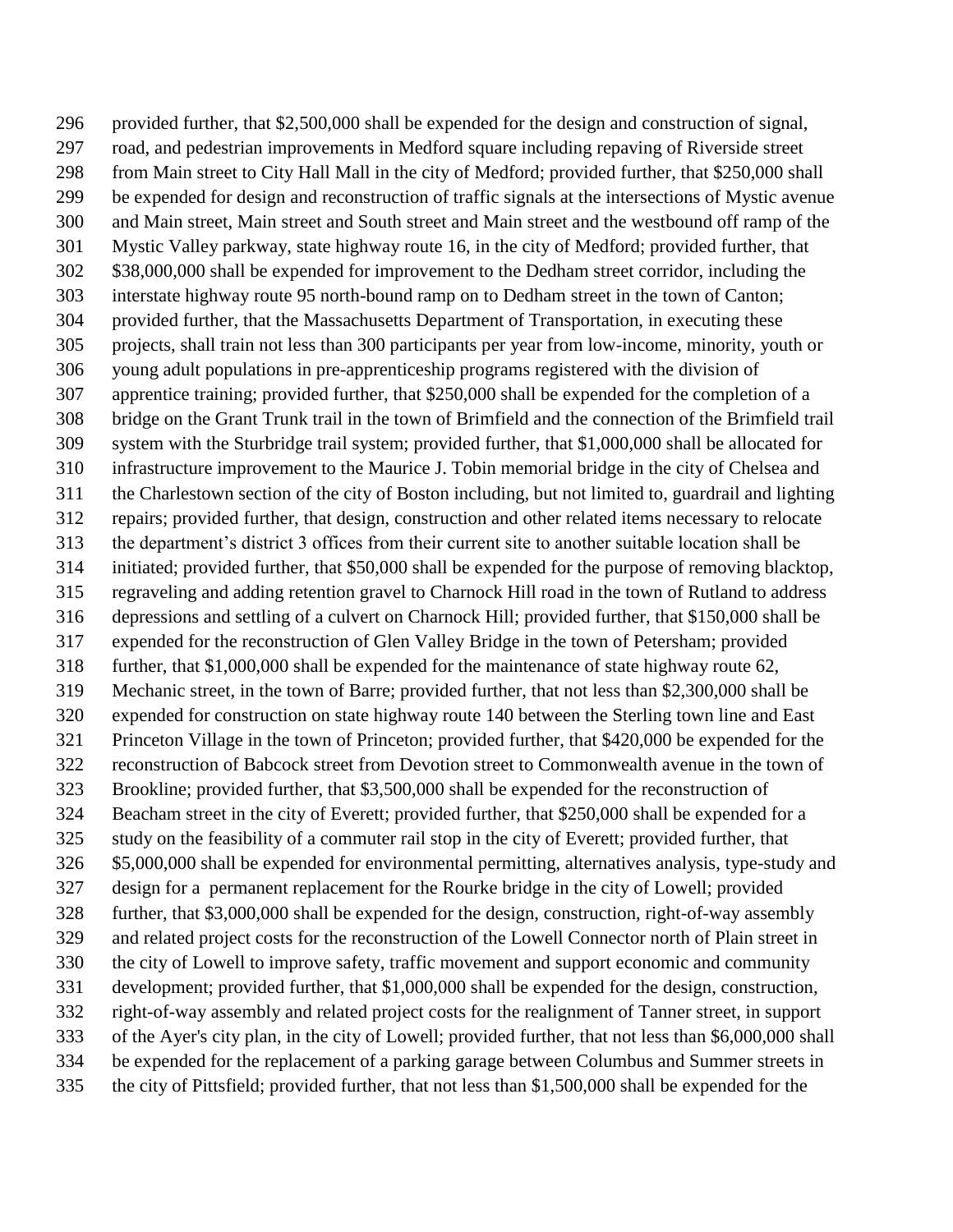repair of the Brown street bridge in the city of North Adams; provided further, that \$1,750,000 shall be expended for roadway and utility improvements on Thiel road in the town of Adams; provided further, that \$4,000,000 shall be expended for the downtown revitalization, complete streets, traffic management reconstruction of Main and South streets in the town of Hudson; provided further, that \$1,000,000 shall be expended for the replacement of Cox street bridge in the town of Hudson; provided further, that \$1,000,000 shall be expended for the design and construction of the Bruce Freeman rail trail bridge over state highway route 2 in the towns of Acton and Concord; provided further, that \$3,000,000 shall be expended for the progression of the Kelly's Corner at state highway routes 111 and 27 design phase from 25 per cent to 100 per cent in order to begin construction work on the intersection; provided further, that not less than \$10,000,000 shall be expended for the design and reconstruction of state highway route 38 from Pleasant street to Shawsheen street in the town of Tewksbury; provided further, \$2,500,000 shall be expended for the reconstruction of Water street from Bemis road to Laurel street in the city of Fitchburg; provided further, that not less than \$1,169,000 shall be expended for the reconstruction and improvement of state highway route 140 from Green Street to the Winchendon town line in the town of Gardner; provided further, not less than \$6,031,000 shall be expended for acquisition and construction costs of the Twin Cities rail trail in the cities of Fitchburg and Leominster; provided further, that not less than \$6,925,000 shall be expended for safety, drainage and traffic flow improvements on state highway route 3A, Summer street, and Rockland street, including consideration of pedestrian and bicycle traffic, in the towns of Hingham and Hull; provided further, that \$75,000 shall be expended for pedestrian safety improvements on state highway route 16 in the vicinity of Dilboy Stadium in the city of Somerville; provided further, that \$1,650,000 shall be expended for signalization and intersection improvements on state highway route 27 at the intersection of South avenue and Franklin street in the town of Whitman; provided further, that \$2,000,000 shall be expended for the design and reconstruction of sidewalk and roadway improvements on state highway route 18 from Whitman street to Central street in the town of East Bridgewater; provided further, that \$400,000 shall be expended for the reconstruction of ADA-accessible sidewalks in the downtown area of the town of Millbury; provided further, that \$625,000 shall be expended for the design of the commercial gateway from Snow road and Carroll road to historic downtown in the town of Grafton; provided further, that \$408,000 shall be expended for stabilization and reconstruction improvements of Tudor wharf in the town of Nahant; provided further, that \$2,000,000 shall be expended for the purchase of a commuter ferry boat for the Lynn to Boston commuter ferry in the city of Lynn; provided further, that \$5,000,000 shall be expended for improvements and repairs on the Lynnway in the city of Lynn; provided further, that \$1,750,000 shall be expended for improvements and upgrades including, but not limited to, drainage repairs, painting of the parking garage and elevator improvements to the Lynn commuter rail station in the city of Lynn; provided further, that \$200,000 shall be expended for a traffic study at the intersection of Blossom street and the Lynnway in the city of Lynn; provided further that, \$1,800,000, shall be expended for the widening of the Walnut street, state highway route 129, bridge and associated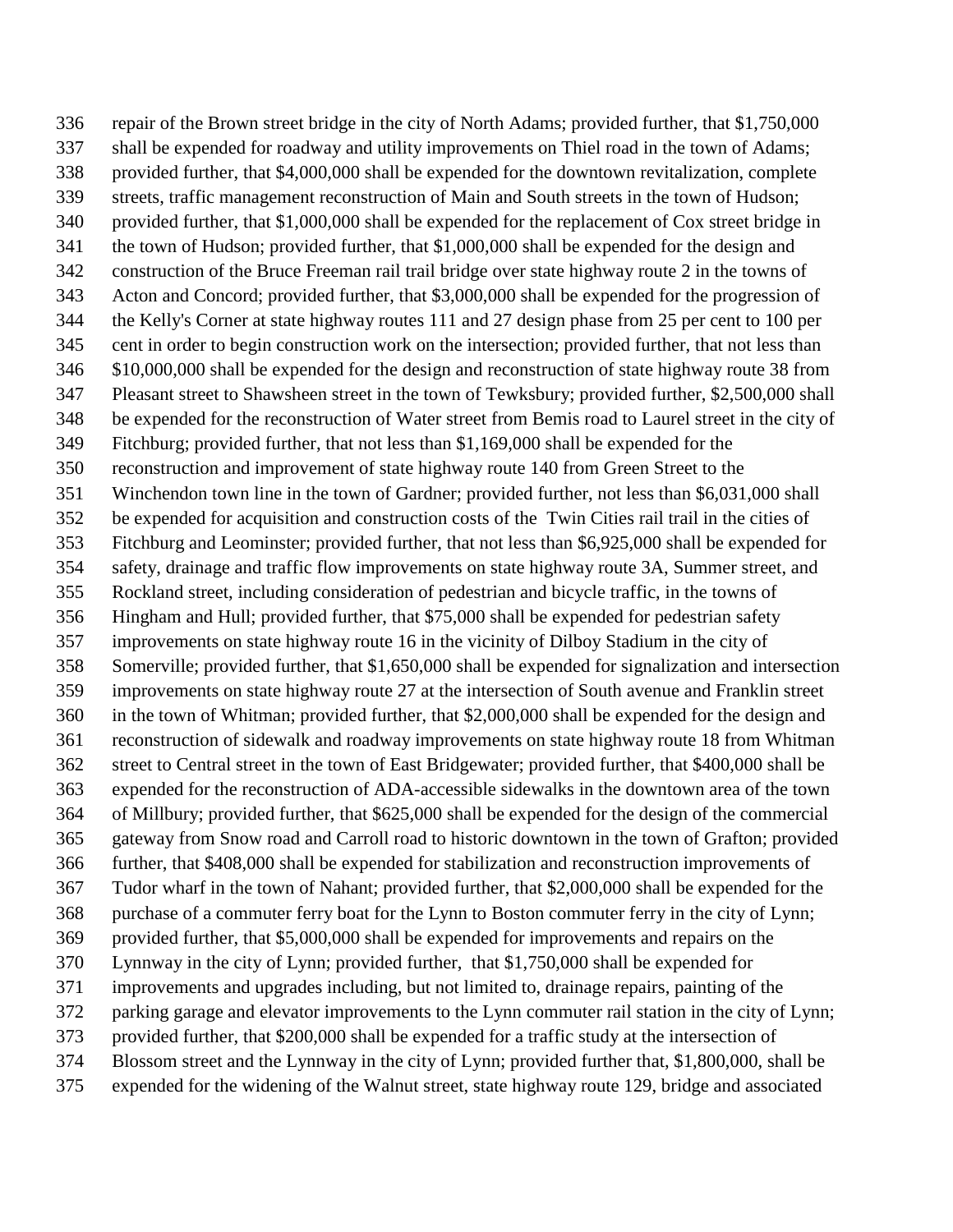ramp modifications, the design and construction of 4 signal systems to be connected in a closed loop system as a part of United States highway route 1 and Walnut street reconstruction in the town of Saugus; provided that not less than \$7,000,000 shall be expended for roadway improvements including design and construction to Cedarville Transportation Corridor on State road, United States route 3A, from the northerly side of Old County road to and including Herring Pond road, State Road, United States route 3A, intersection in the town of Plymouth; provided that not less than \$7,500,000 shall be expended for roadway safety improvements, 3- inch asphalt milling and overlay of approximately 18,000 feet of roadway 36 feet wide, the replacement of an 8-inch and 10-inch water main, 1899 vintage, with a new 16-inch water main, trench restoration and related work in the town of Falmouth; provided that not less than \$8,900,000 shall be expended for roadway improvements from Brick Kilm road to state highway route 151 on Sandwich road including engineering plans, 3-inch asphalt milling and overlay of approximately 24,000 feet of 32-foot wide pavement, installing 8,000feet of new asphalt sidewalk, granite curbing, drainage rehabilitation and installation, signage, loam, seeding and incidental items in the town of Falmouth; provided that not less than \$290,000 shall be expended for roadway improvements to Brick Kiln road from state highway route 28A to the town line east of Service road, including 3-inch asphalt milling and overlay of approximately 2,700 feet of 35- foot wide pavement, loam and seeding and incidental items in the town of Falmouth; provided further, that not less than \$5,000,000 shall be expended for the regional intercity bus and intermodal parking facility for the city of Newburyport and Merrimack Valley Regional Transportation Authority; provided, however, funding for this project shall not reduce funding provided in this item for mobility assistance programs under section 13 of chapter 637 of the acts of 1983 in the city of Newburyport; provided further, that \$1,500,000 shall be expended for improvements along state highway route 114 in the town of North Andover from the Lawrence municipal boundary to the intersection of state highway route 114, Mill street and Willow street, including the widening at the Shawsheen River bridge and Hillside avenue and recommendations included in the Road Safety Audit prepared for the Massachusetts Department of Transportation in the town of North Andover; provided further, that \$20,000 shall be expended for the design and fabrication of way-finding and welcome signs for the town of Middleborough; provided further, that \$5,590,000 shall be expended for the repair and renovation of the Blackstone Canal in the town of Uxbridge; provided further, that \$300,000 shall be expended for the resurfacing of Oxford avenue in the town of Dudley; provided further, that not less than \$3,200,000 shall be expended for the repair of Winchester road in the town of Warwick; provided further, that \$4,000,000 shall be expended for roadway reconstruction, widening and sidewalk installation on Taunton street from Common street near state highway route 1A to a point approximately .8 miles south in the town of Wrentham; provided further, that \$4,003,000 shall be expended for the construction of ramps at the interchange of state highway route 1A and interstate highway route 495 in the town of Wrentham; provided further that \$3,000,000 shall be expended for improvements and maintenance of the VFW Parkway in the West Roxbury section of the city of Boston; provided further, that not less than \$1,500,000 shall be expended for the reconstruction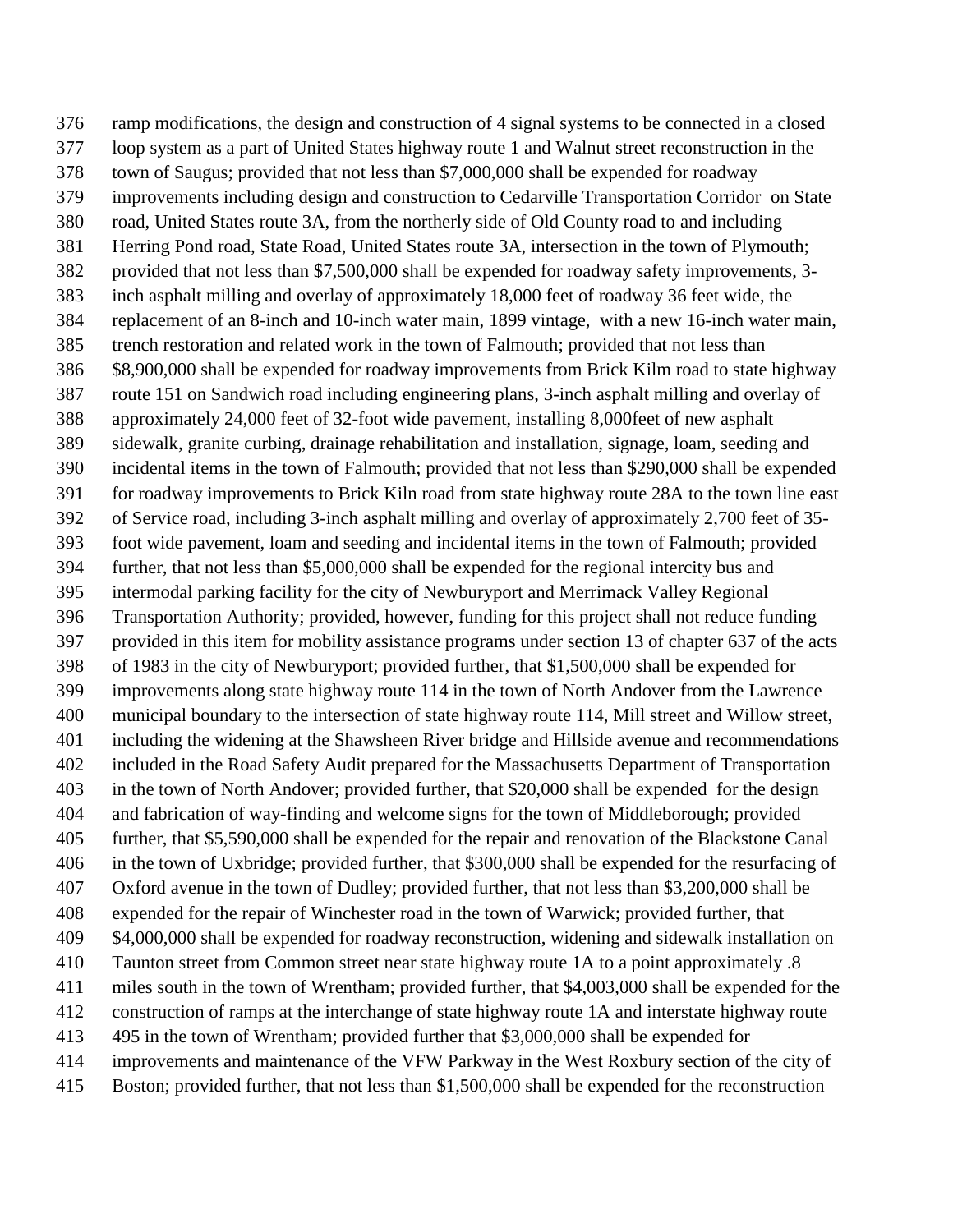of Nahatan street to state highway route 1A in the town of Norwood; provided further, that \$2,000,000 shall be expended for the planning, design and reconstruction of the state highway route 126 corridor in the town of Ashland; provided further, that not less than \$5,000,000 shall be expended for the planning, engineering, design or construction of projects to mitigate the impact of CSX and Massachusetts Bay Transportation Authority rail operations at the at-grade rail crossings at the intersections of state highway route 126, state highway route 135 and Bishop street in the town of Framingham; provided further, that not less than \$2,000,000 shall be expended for the planning, engineering, design or construction of projects to mitigate the impact of the at-grade rail crossing, including the impact on the delivery of emergency municipal services, including police and fire services, in the town of Ashland; provided further, that not less than \$1,000,000 shall be expended for planning, design and construction related to improvements to state highway route 109 in the town of Medway; provided that \$3,000,000 shall be expended for pavement reconstruction, consisting of full depth reclamation, with some cold- planning and resurfacing at the side streets and project limits, ADA-compliant sidewalk reconstruction and handicap ramps, granite curbing, drainage improvements, landscaping and roadside development improvements, flashing warning beacon at the intersection of Washington street and Centennial drive and signs and pavement markings to Washington street from Grant circle to Mansfield street in the city of Gloucester; provided that \$1,500,000 shall be expended for the construction of a downtown boardwalk in the town of Essex; provided further that \$1,000,000 shall be expended to repair the drainage system between state highway routes 128 and 127 in the town of Manchester-by-the Sea; provided further, that not less than \$150,000 shall be expended for an emergency traffic light at the public safety building on Taunton avenue in the city known as the town of Seekonk; provided further, that \$500,000 shall be expended for the design and engineering of the Norton rail trail bicycle path within the town of Norton; provided further, that \$3,000,000 shall be expended for the design, reconstruction and safety improvements to Memorial avenue in the city known as the town of West Springfield; provided further, that not more than \$200,000 shall be expended for traffic and parking issues as they pertain to the current park and ride facility at exit 6 off United States highway route 6 in the city known as the town of Barnstable and the feasibility to expand the current facility or build a new park and ride facility for the city known as the town of Barnstable; provided further, that \$5,000,000 shall be expended on ADA-compliant sidewalk construction and upgrades in the town of Yarmouth; provided further, that \$2,000,000 shall be expended for the Parkers River bridge improvements to improve the design of the bridge to allow for pedestrian access under the bridge and increase elevation in the town of Yarmouth; provided further, that up to \$10,000,000 shall be expended or transferred directly to the town of Milton for improvements to the department of conservation and recreation Blue Hills parkway in the town of Milton; provided further, that up to \$10,000,000 shall be expended on design, road reconstruction, aesthetic improvements, signalization, sidewalks and safety improvements on Granite avenue from Adams street in the town of Milton to the Boston city line; provided further, that up to \$1,000,000 shall be expended for design, road reconstruction, aesthetic improvements, signalization, sidewalks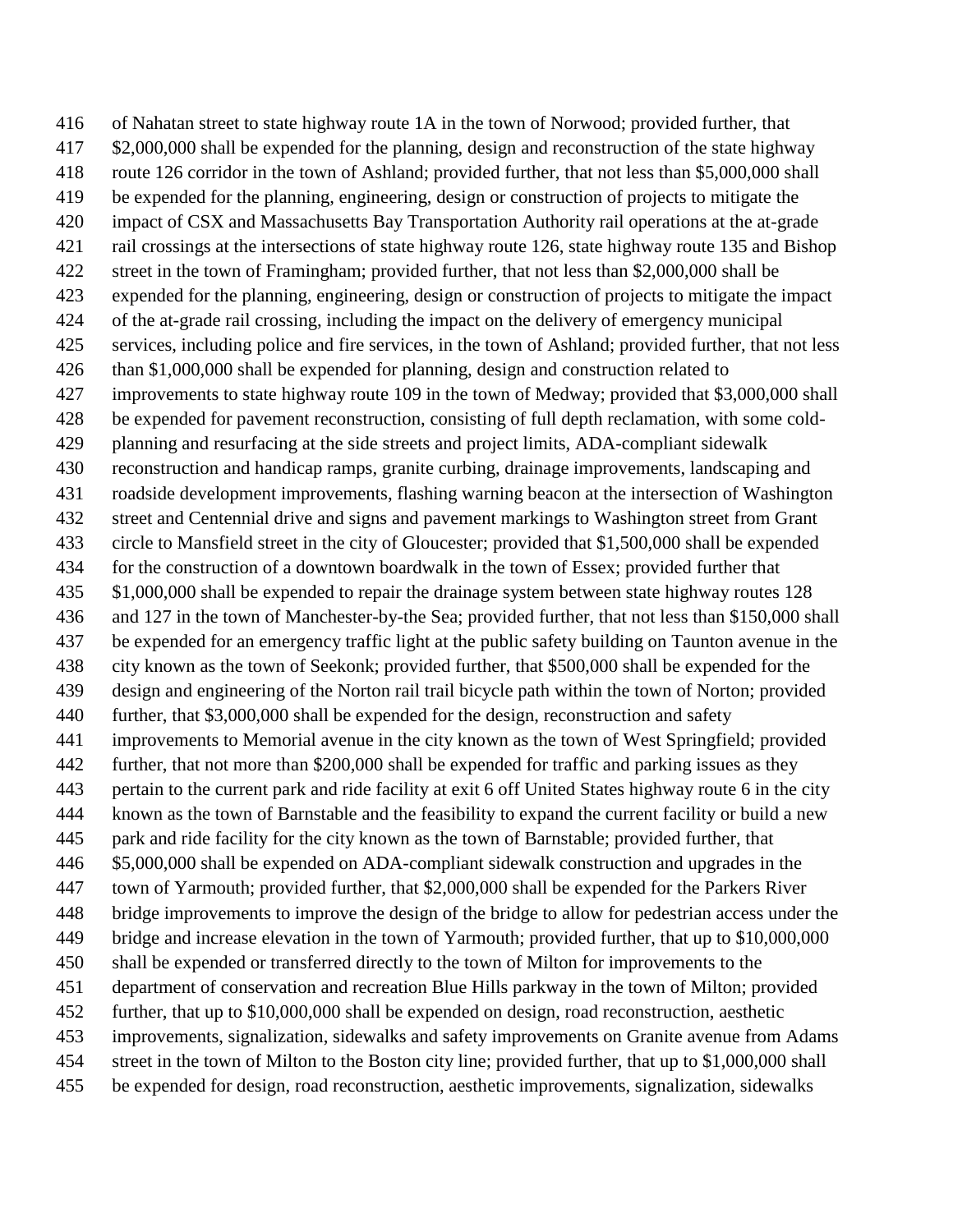and safety improvements on state highway route 28 in the town of Randolph from Pond street to the Milton town line; provided further, that up to \$5,000,000 shall be expended for design, road reconstruction, aesthetic improvements, signalization, sidewalks and safety improvements on state highway route 28 in the town of Avon from the Brockton town line to the Randolph town line; provided further that \$1,000,000 may be expended for design, road reconstruction, aesthetic improvements, signalization, sidewalks and safety and intersection improvements on state highway route 138 at the intersection of Washington and Central streets in the town of Stoughton; provided further that \$800,000 shall be expended for design, road reconstruction, aesthetic improvements, signalization, sidewalks and safety and intersection improvements on state highway route 106 at the intersection of East center and East street in the town of West Bridgewater; provided further, that \$750,000 shall be expended on state highway route 28 from Randolph avenue to Blue Hills parkway in the town of Milton; provided further that \$500,000 shall be expended on drainage, roadway improvements, design, road reconstruction, aesthetic improvements, signalization, sidewalks and safety improvements at or near state highway route 28 and Ridge road in the town of Milton; provided further, that \$25,000,000 shall be expended for the improvement of freight capacity and the upgrade of rail lines on the New England Central Railroad; provided further, that not less than \$700,000 shall be expended to purchase the right of way that runs north and south from the center of the town of Sudbury to the Framingham town line to enable road alignment and continued development of the Bruce Freeman rail trail; provided further, that not less than \$5,000,000 shall be expended for the construction of a parking garage in the downtown area of the town of Natick; provided further, that the Massachusetts Bay Transportation Authority shall conduct an engineering study to review safety and accessibility at the Newtonville commuter rail station and recommend improvements to bring the station into compliance with the Americans with Disabilities Act; provided, however, that these recommendations shall be reported not later than December 31, 2014; provided further, that \$1,500,000 shall be expended for resurfacing of Merrimack street in the city known as the town of Methuen; provided further that \$500,000 shall be expended for the installation and public safety upgrade for a traffic signal at the intersection at United States highway route 1 and Central street in the town of Rowley; provided further, that \$2,000,000 shall be expended for redesign and safety improvements on Roosevelt avenue at the Island Pond road and Alden street intersections in the city of Springfield; provided further, that \$2,000,000 shall be expended for redesign and safety improvements of Six Corners at the intersection of Hancock street, Ashley street, Walnut street and Alden street in the city of Springfield; provided further, that not less than \$100,000 shall be expended for roadway and streetscape improvements to the intersection of Washington street and Plain street in the town of Braintree; provided further, that \$300,000 shall be expended for the study, design, planning and construction of intersection improvements at the intersection of state highway route 27 and Concord street in the town of Maynard; provided further, that \$5,000,000 shall be expended for the reconstruction of the railroad overpass on Hubbard avenue in the city of Pittsfield; provided further, that not less than \$1,751,000 shall be expended for the reconstruction and improvement of Elm street in the city of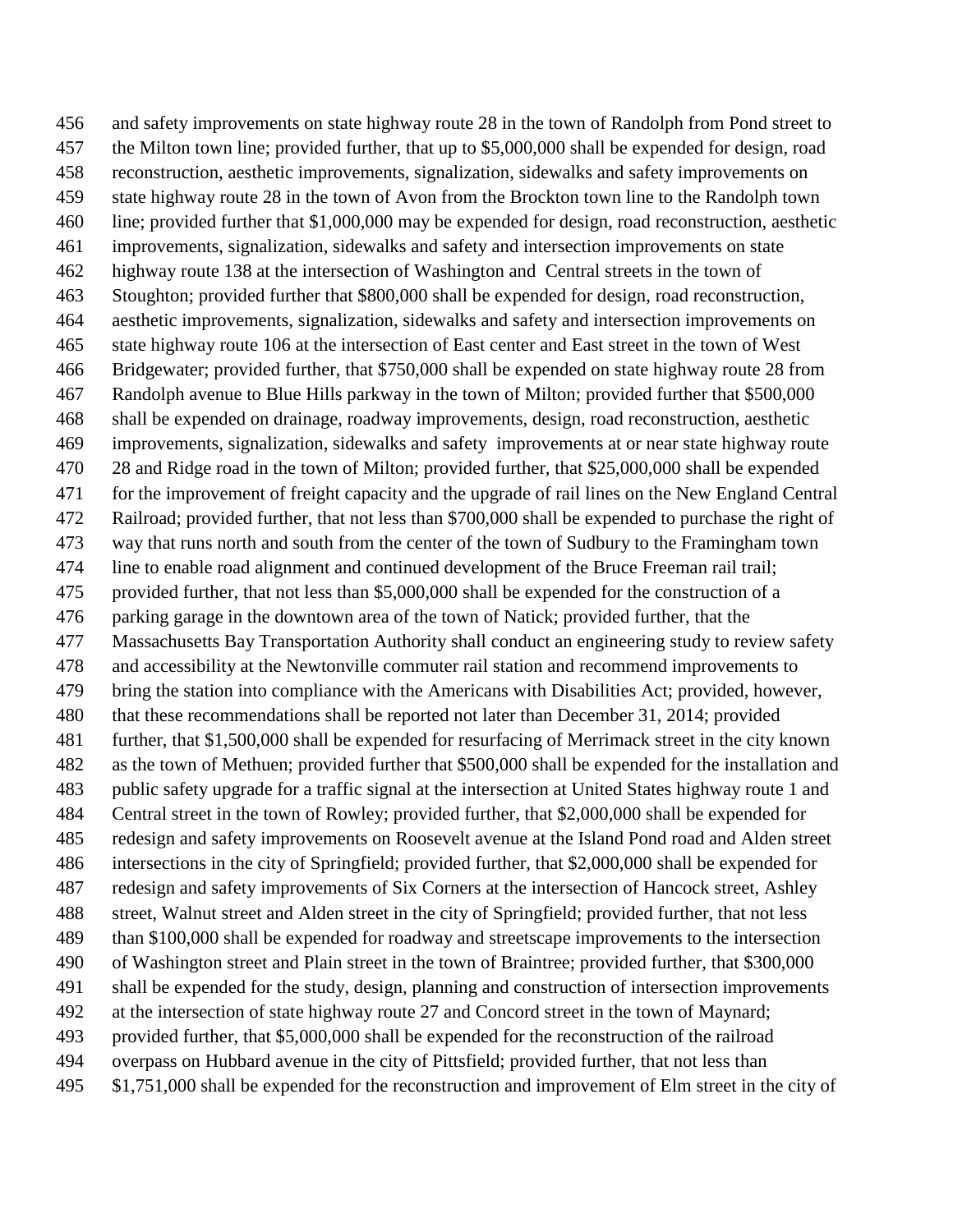Gardner from Pearson boulevard to the rotary at state highway route 101; provided further, that funds shall be expended for the state highway route 107, Highland avenue corridor improvements project in the city of Salem; provided further, that funds shall be expended for ramp reconstruction, relocation and reconfiguration at the intersection of interstate highway route 495 and state highway route 126 in the town of Bellingham; provided further, that \$750,000 shall be expended for design and construction for Phase 2 of Main street in North Easton village in the town of Easton; provided further, that \$2,000,000 shall be expended for the maintenance, repair and construction of the Hospital road bridge in the town of Monson; provided further, that \$5,106,000 shall be expended for the reconstruction of Taylor avenue from White Horse road to Manomet Point road in the town of Plymouth; provided further, that \$300,000 shall be expended 506 for the purchase of an electric trolley bus in the town of Hull; provided further, that \$17,000,000 shall be expended for improvements to the Needham street and Highland avenue corridor in the town of Needham and the city of Newton; provided further, that \$3,500,000 shall be expended for infrastructure and road improvements at the intersection of interstate highway route 95, South Main street and Old Post road in the town of Sharon; provided further, that \$5,600,000 shall be expended for the design and reconstruction of Haydenville road and Mountain street in the towns of Whately and Williamsburg; provided further, that \$2,358,000 shall be expended for the construction of the new Marion street bridge in the city known as the town of Natick; provided further, that \$500,000 shall be expended for Padanaram bridge repair and reconstruction in the town of Dartmouth; provided further, that \$750,000 shall be expended for construction of the Gardner street sound barrier in the town of Rockland; provided further, that \$2,500,000 shall be expended for the planning, design, construction and any other associated costs for transportation improvements at the intersection of state highway route 30 at South avenue and Wellesley street in the town of Weston; provided further, that \$30,000,000 shall be expended for the repair of the Wamsutta street railroad bridge in the city of New Bedford; provided further, that \$1,000,000 shall be expended for street paving on North Main street from Royal Crest drive to Pleasant street in the town of Randolph; provided further, that \$1,000,000 shall be expended for a sound barrier along Fenno street and Spring avenue, United States highway route 1, in the city of Revere; provided further, that \$1,000,000 shall be expended for a sound barrier along Sargent street and Jefferson drive, United States highway route 1, in the city of Revere; provided further, that \$10,000,000 shall be expended for redesign and safety improvements along Riverside road, Plainfield street, Fisk avenue and West street in the city of Springfield; provided further, \$5,000,000 shall be expended for the redevelopment of the Merrimack street parking garage area in the city of Haverhill; provided further, that \$30,000,000 shall be expended for the design, reconstruction, repair, improvement and rehabilitation of the Basiliere bridge in the city of Haverhill; provided further, that \$500,000 shall be expended for the Oak street bridge in the city known as the town of Bridgewater; provided further, that \$750,000 shall be expended for the purchase, planning, design and reconstruction of Upper Charles rail trail in the town of Holliston; provided further, that \$750,000 shall be expended for the planning, design and infrastructure of state highway routes 135 and 85 and West Main street in the town of Hopkinton; provided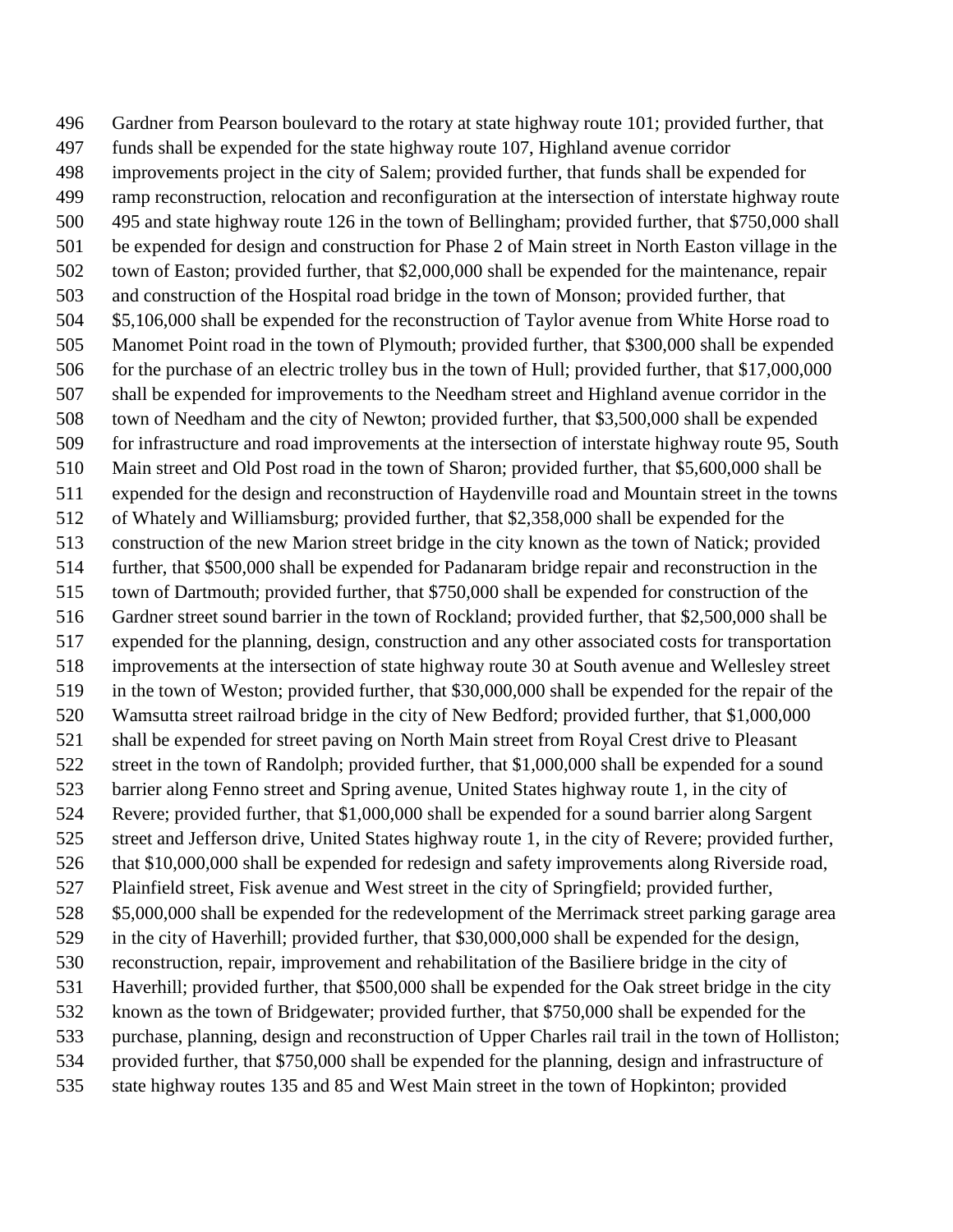further, that \$125,000 shall be expended for a traffic study to review traffic intersections and recommend improvements to address existing traffic issues in the town of Dennis; provided further, that \$2,000,000 shall be expended for repairs and widening of the bridge spanning Mill brook on State road in the town of West Tisbury; provided further, that \$250,000 shall be expended for traffic signals and roadway and sidewalk construction at the intersection of Allen street and Rockdale avenue in the city of New Bedford; provided further, that \$900,000 shall be expended for the design and reconstruction of state highway route 112 from the intersection of state highway route 9 to the intersection of West Cummington road in the town of Cummington; provided further, that \$500,000 shall be expended for construction of the South Main street public parking lot in the town of Acushnet; provided further, that \$300,000 shall be expended for the planning, design and reconstruction of state highway route 30 from Sears road to Park street in the town of Southborough; provided further, that \$2,300,000 shall be expended for reconstruction of Adams street from Granite avenue to the Quincy town line in the town of Milton; provided further, that \$5,000,000 shall be expended for the study, design and construction of a South Main street bypass in the town of Acushnet; provided further, that \$1,000,000 shall be expended for studying the feasibility and economic impact of constructing an additional exit ramp, roadway or slip ramp on United State highway route 3 connecting state highway route 139 between exits presently numbered 12 and 11 in the vicinity of Enterprise drive in the town of Marshfield; provided further, that \$900,000 shall be expended for reconstruction at the intersection of Seawall street, East Center street and State street in the town of Ludlow; provided further, that \$750,000 shall be expended for the resurfacing of Truman highway in the city of Boston; provided further, that \$1,747,000 shall be expended for improvements to the intersection at Derby street, Whiting street and Gardner street in the town of Hingham; provided further, that \$1,000,000 shall be expended for the reconstruction and widening of the River street bridge in the city of Boston; provided further, that \$2,000,000 shall be expended to reconstruct roadways, sidewalks, lights and traffic signals on Rivet street between state highway route 18 and Goulart square in the city of New Bedford and County street between Rivet street and Cove road in the city of New Bedford; provided further, that \$6,500,000 shall be expended on the reconstruction of East River road in the town of Chester; provided further that \$160,000 shall be expended for enhancements to Lake street in the town of Acushnet; provided further, that \$100,000 shall be expended for the reconstruction of sidewalks in the Roxbury Veteran Heritage park in the city of Boston; provided further, that \$1,000,000 shall be expended for the reconstruction and widening of the Father Hart bridge in the city of Boston; provided further, that \$700,000 shall be expended for a master plan traffic study in the city of Waltham; provided further, that \$175,000 shall be expended for the study of necessary safety improvements for the state highway route 6A corridor from Underpass road to the Orleans town line in the town of Brewster; provided further, that \$30,000 shall be expended on a feasibility and design study of a Mill river greenway in the town of Williamsburg; provided further, that \$4,212,000 shall be expended for the design and reconstruction of Derby street from Pond Park road to Cushing street in the town of Hingham; provided further, that \$500,000 shall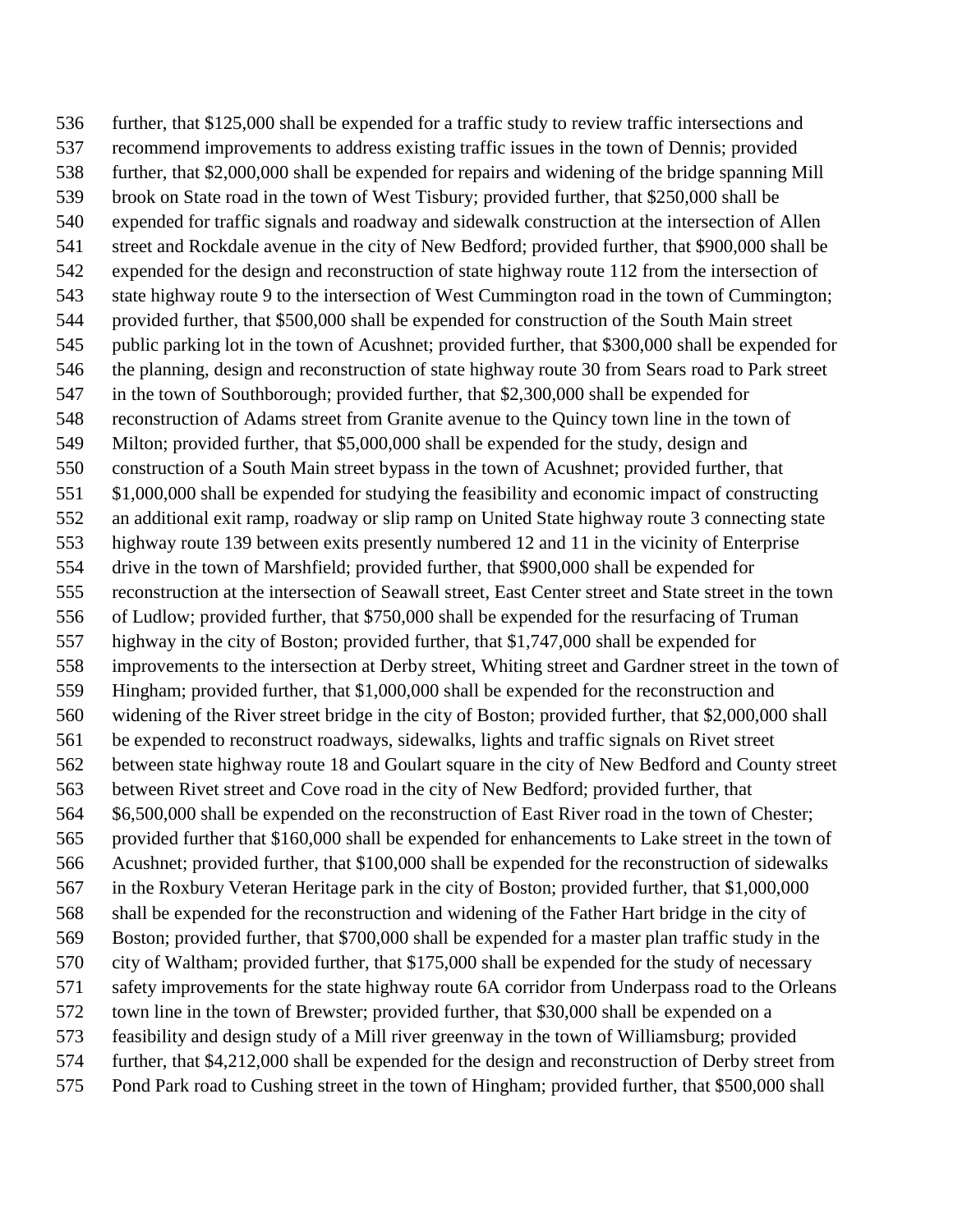be expended on signal improvements on Central street in the city known as the town of Stoughton; provided further, that \$3,500,000 shall be expended for the state highway route 140 overpass in the city of New Bedford; provided further, that \$1,500,000 shall be expended for the design and reconstruction of the Slocum street corridor in the town of Acushnet; provided further, that \$250,000 shall be expended for Phase 1 of the Acushnet river trail bike path in the town of Acushnet; provided further, that \$2,157,000 shall be expended for improvements at the intersection of state highway route 3A at the Summer street rotary in the town of Hingham; provided further, that \$500,000 shall be expended for the study, design, planning and replacement of deficient bridges in the town of New Marlborough; provided further, that \$1,150,000 shall be expended for the reconstruction of Princeton street and Acushnet avenue in the city of New Bedford; provided further, that \$1,500,000 shall be expended for the design of a rail trail in the Grand Junction railroad corridor in the cities of Cambridge, Somerville and Boston; provided further, that \$250,000 shall be expended for completion of the engineering drawings for the Mystic river greenway, as indicated on the department of conservation and recreation's Mystic River Master Plan; provided further, that \$400,000 shall be expended for the design and permitting of the state highway route 79 improvement project in the town of Lakeville; provided further, that \$5,000,000 shall be expended to advance the permitting and design of the reconstruction of interstate highway route 290 and interstate highway route 495 interchange and bridge replacement in the town of Hudson and the city of Marlborough; provided further, that \$5,200,000 shall be expended for reconstruction and related work, including design costs, on Atlantic avenue from Nantasket avenue to the Cohasset town line in the town of Hull; provided further, that \$1,500,000 shall be expended for the design and construction of complete streets improvements on state highway route 113 from High street to Daniel Lucy drive in the city of Newburyport; provided further, that \$1,500,000 shall be expended for Clipper City Rail Trail Phase III link design and construction from Parker street to the Newburyport Massachusetts Bay Transportation Authority station in the city of Newburyport; provided further, that \$700,000 shall be expended to replace or restore the historic ironwork railings on United States highway route 1 at High, Winter, Washington and Summer streets in the city of Newburyport; provided further, that \$75,000 shall be expended for the study and planning for the Merrimack river water shuttle in conjunction with the executive office of energy and environmental affairs in the city of Newburyport, the city known as the town of Amesbury and the town of Salisbury; provided further, that \$1,800,000 shall be expended for the Powow river rail trail link from Rocky Hill road to Elm street in the city known as the town of Amesbury; provided further, that \$2,400,000 shall be expended for the design and resurface with sidewalks for state highway route 1A from Beach road to state highway route 286 in the town of Salisbury; provided further, that \$1,200,000 shall be expended for the resurface and drainage work for United State highway route 1 from the Gillis bridge to School street in the town of Salisbury; provided further, that \$360,000 shall be expended for the construction of state highway route 137 from state highway route 124 to state highway route 6A in the town of Brewster; provided further, that \$275,000 shall be expended for the completion of drainage at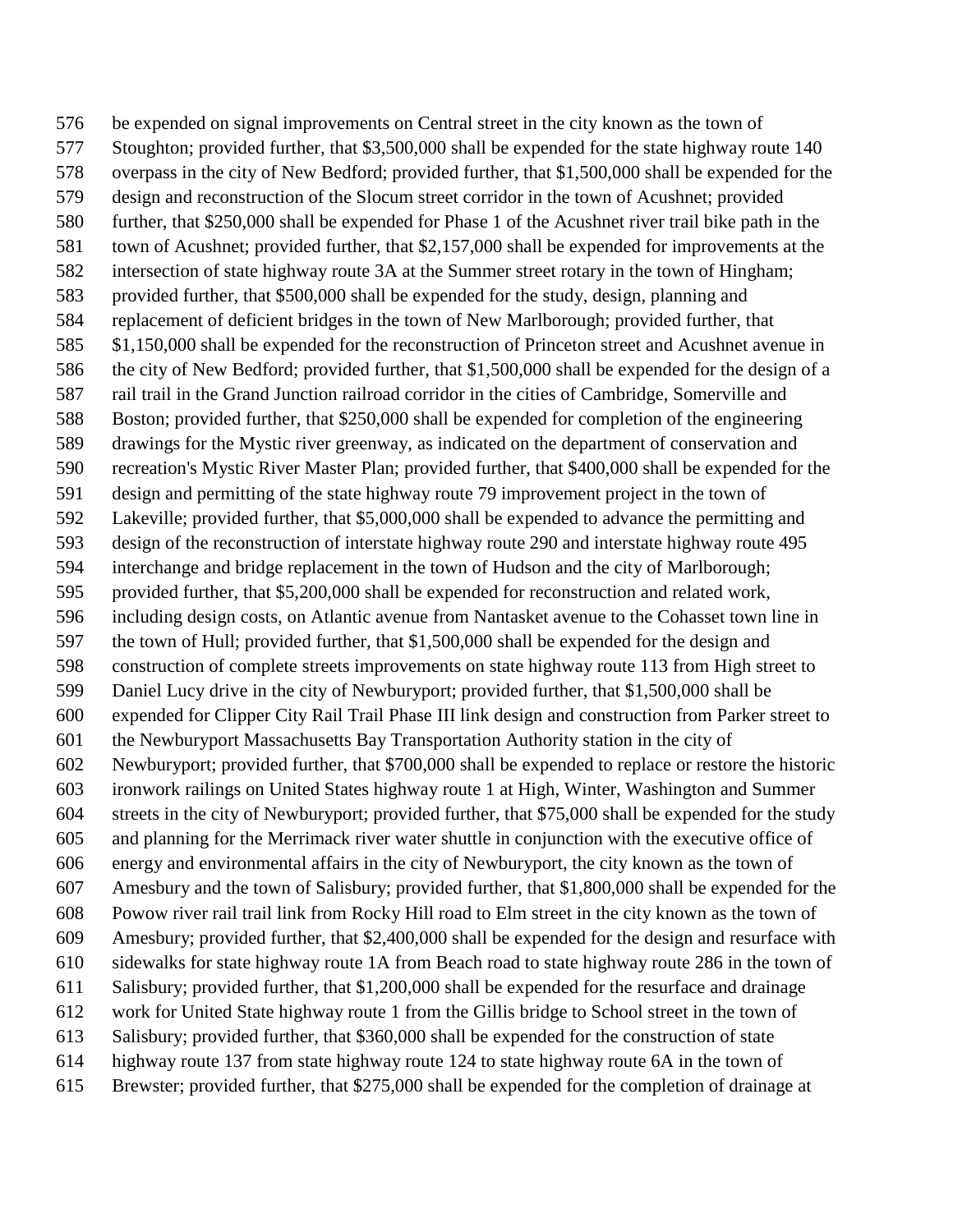Betty's curve on state highway route 6A by Paines creek in the town of Brewster; provided further, that \$150,000 shall be expended for the replacement of the Dilla street bridge at Louisa lake in the town of Milford; provided further, that \$200,000 shall be expended to reconstruct Lake street in the town of Hopedale, including 1,350 linear feet of road and 1,600 linear feet of sidewalk; provided further, that \$400,000 shall be expended for the crossing of interstate highway route 91 in the vicinity of the Chestnut street bridge by an infrastructure improvement project in the town of Hatfield; provided further, that \$1,200,000 shall be expended to reconstruct state highway route 16 in the town of Milford at the intersection of Medway road, state highway route 109, including the replacement of concrete sidewalks, signalization and other traffic improvements; provided further, that \$3,000,000 shall be expended for the construction of the Cochituate rail trail in the city known as the town of Natick; provided further, that \$350,000 shall be expended for the relining and repair of a culvert on Northwest road in the town of Westhampton; provided further, that \$3,600,000 shall be expended to reconstruct state highway route 16, Mendon street, in the town of Hopedale from the Mendon town line to Adin street at the Milford town line; provided further, that \$500,000 shall be expended for the design and installation of a walkway from the Woodhaven Senior Housing Complex to the downtown area in the town of Sherborn; provided further, that \$4,100,000 shall be expended for improvements to the state highway route 27 and state highway route 9 intersection in the city known as the town of Natick; provided further, that \$4,600,000 shall be expended for the engineering and drainage installation on Lake street, Goulding street west and Forest street in the town of Sherborn; provided further, that \$1,000,000 shall be expended for the reconstruction and design of Village street in the town of Millis from Main street to the Medway town line; provided further, that \$1,000,000 shall be expended for Chestnut street and intersection improvements in the city known as the town of North Attleboro; provided further, that \$1,000,000 shall be expended for the Smith street roadway and sidewalk reconstruction in the city known as the town of North Attleboro; provided further, that \$1,300,000 shall be expended for reconstruction of Waltham street from the Waltham line to Rosedale road in the city known as the town of Watertown; provided further, that \$2,000,000 shall be expended for improvements to state highway route 53, Washington street, Weymouth landing area in the city known as the town of Weymouth; provided further, that \$1,000,000 shall be expended for sidewalk improvements and reconstruction on the section of state highway route 53 known as the Stephen T. O'Donnell Memorial Highway in the city known as the town of Weymouth; provided further, that \$3,000,000 shall be expended for the resurfacing and improvements to the Colombian square corridor in the city known as the town of Weymouth; provided further, that \$500,000 shall be expended for transportation hub improvements at Watertown square, including redesign of the delta and improved signage for Galen street in the city known as the town of Watertown; provided further, that \$1,500,000 shall be expended for the reconstruction of Oceanview drive in the town of Eastham; provided further, that \$850,000 shall be expended for the construction of a bike path in the town of Southampton; provided further, that \$125,000 shall be expended to study safety improvements, including traffic lights and sidewalks, on College highway in the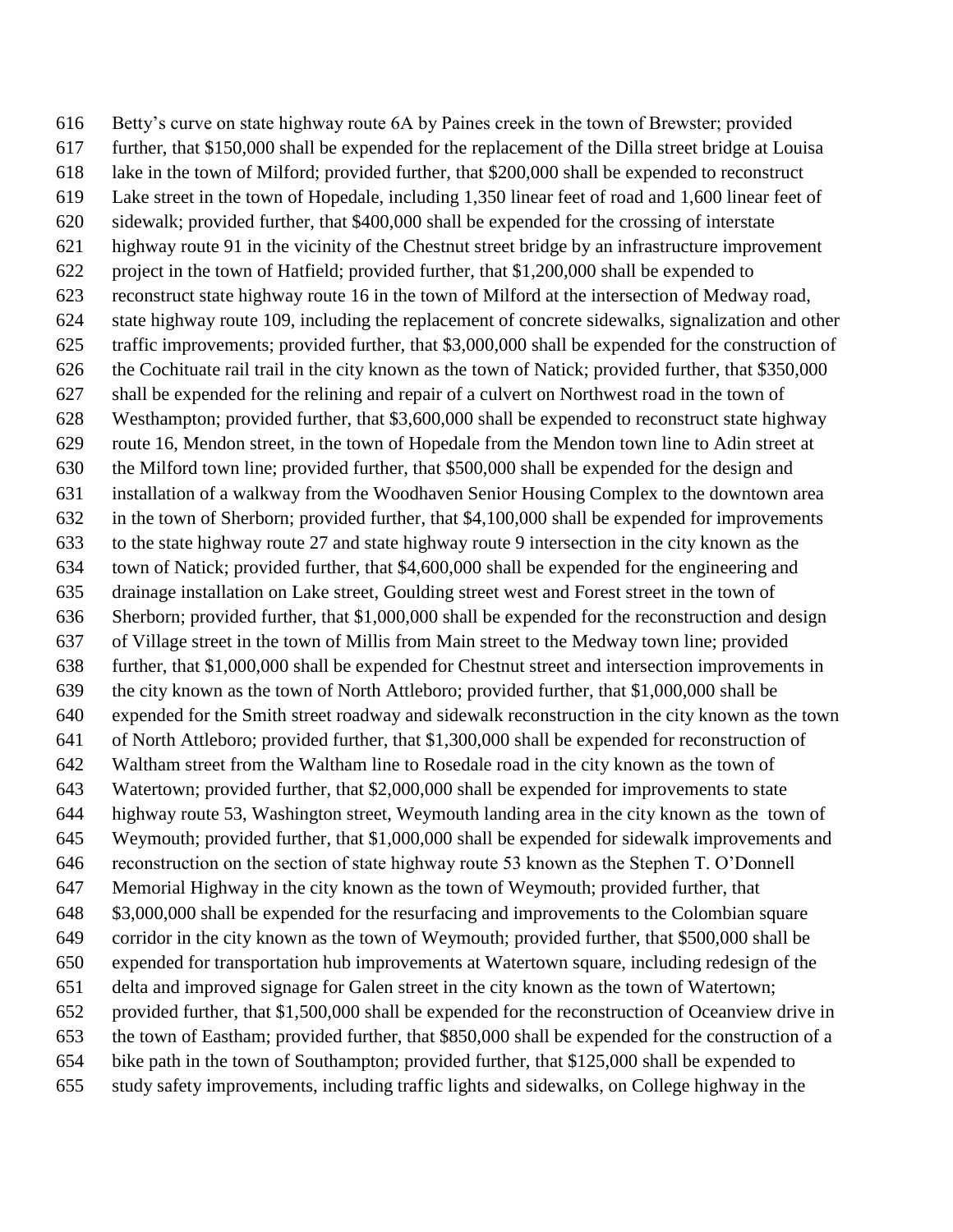town of Southampton; provided further, that \$1,600,000 shall be expended for the emergency repair of the retaining wall and adjacent roadway on River road in the city of Northampton; provided further, that \$100,000 shall be expended for the design of safety improvements in the Finn street and North street corridor in the city of Northampton; provided further, that \$500,000 shall be expended for engineering and repairs to the historic Clement street bridge in the city of Northampton; provided further, that \$355,000 shall be expended for the rehabilitation of the rail trail in the city of Northampton; provided further, that \$2,387,000 shall be expended for the reconstruction and paving of King street in the city of Northampton; provided further, that \$75,000 shall be expended for safety improvements at the intersection of Ryan road and Florence road in the city of Northampton; provided further, that \$500,000 shall be expended for the design and construction of safety improvements at the intersection of John Fitch highway and North street near the Fitchburg State University commuter parking lot in the city of Fitchburg; provided further, that \$820,000 shall be expended for construction of improvements to Princeton road which shall include bicycle and pedestrian accommodations and paving in conjunction with the Wachusett station project in the city of Fitchburg; provided further, that \$400,000 shall be expended to construct a rotary at the intersection of Electric avenue and Rollstone road in the city of Fitchburg; provided further, that \$5,000,000 shall be expended for the redesign and reconfiguration of Rutherford avenue and Sullivan square in the Charlestown section of the city of Boston; provided further, that \$1,000,000 shall be expended for the construction of sound barriers along interstate highway route 290 in the town of Northborough; provided further, that \$16,000,000 shall be expended for the design and reconstruction of and improvements to roadways and sidewalks, to enhance traffic flow, vehicle parking, traffic safety and public access to a regional commercial tourist district, including traffic signals, construction of a vehicle rotary, lighting, pedestrian and bicycle-related amenities and landscaping to Main street, United States highway route 20, from the intersection of New Boston road to Brookfield road, state highway route 148, in the town of Sturbridge; provided further, that \$65,000 shall be expended for the removal of an unsafe chain link fence on Pond street in the town of Georgetown and the replacement of the fence with a guardrail; provided further, that \$1,614,000 shall be expended for design and construction of .7 miles of roadway, drainage and utility infrastructure for an existing 31.8 acre industrial park located within a 43D priority development area east of the Nantucket airport in town of Nantucket; provided further, that \$250,000 shall be expended for the upgrade of traffic signals at the intersection of Marble street and Park street in the town of Stoneham; provided further, that \$1,000,000 shall be expended for the installation of traffic signals at the intersection of state highway route 28, Main street, and North street in the town of Stoneham; provided further, that \$500,000 shall be expended for the upgrade of traffic signals at the intersections of Main and William streets, Main and Elm streets, Elm and Central streets and William and Central streets in the town of Stoneham; provided further, that \$1,500,000 shall be expended for the design of a rail trail in the Grand Junction railroad corridor in the cities of Cambridge, Somerville and Boston; provided further, that \$10,000,000 shall be expended for the design and construction of a pedestrian footbridge over the Massachusetts Turnpike with an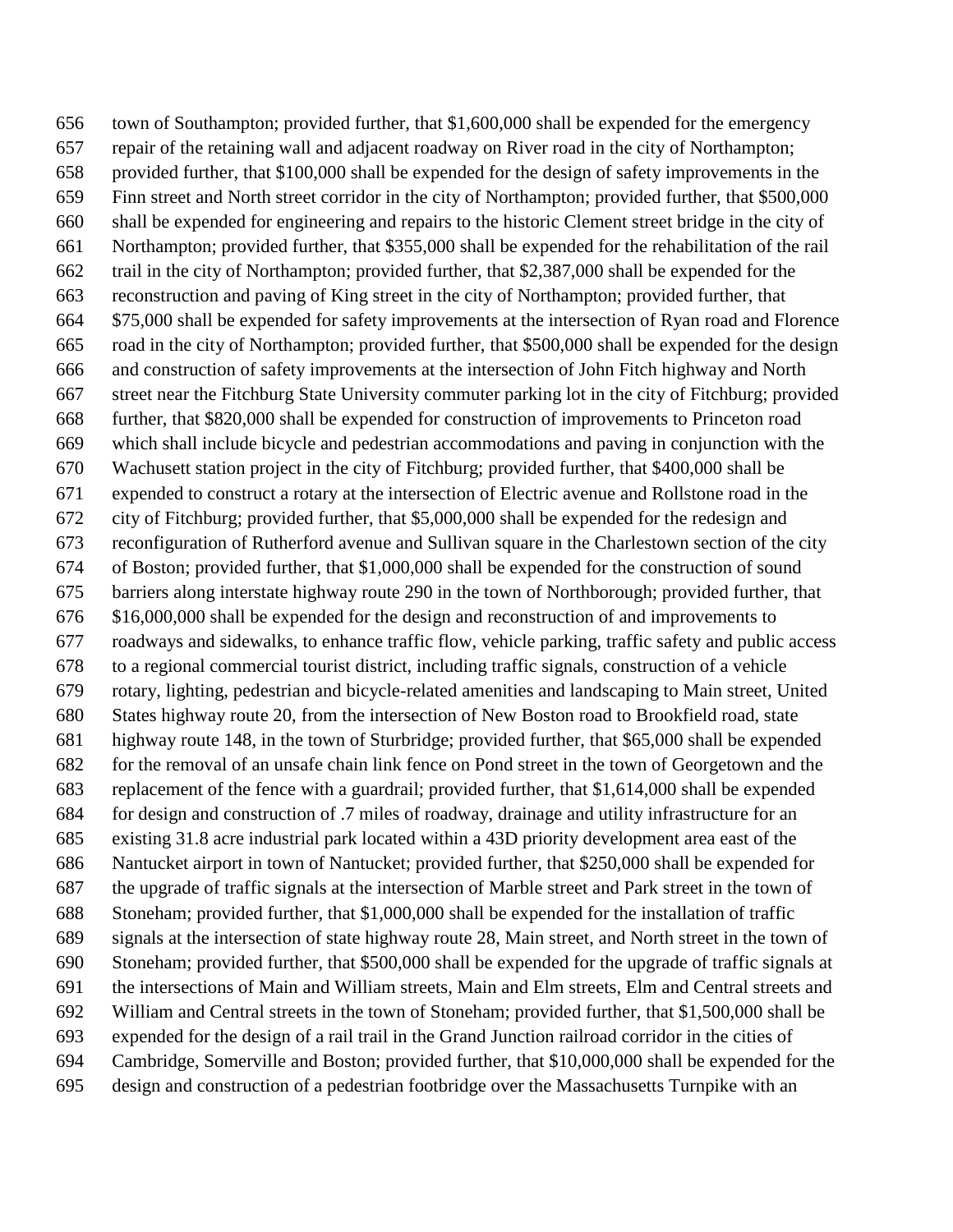entry and exit point for the north side of the footbridge on Lincoln street between Antwerp street and South Waverly street in the city of Boston and an entry and exit point on the south side of the footbridge at the proposed New Boston Landing commuter rail stop; provided further, that \$20,000 shall be expended for the design and reconstruction of the traffic signal system at the intersection of state highway route 12 and state highway route 197 in the town of Dudley; provided further, that \$1,500,000 shall be expended for safety and pedestrian crossings at the intersection of Franklin street and Main street on state highway route 28 in the town of Reading; provided further, that \$600,000 shall be expended for handicapped accessibility improvements and crosswalks to cross Centre street in the Jamaica Plain section of the city of Boston at Rambler road, Westchester road and Whitcomb avenue; provided further, that \$300,000 shall be expended for a safety study and improvements for the intersection of state highway route 140 and Panther way in the city known as the town of Franklin; provided further, that \$800,000 shall be expended for traffic signalization at the intersection of state highway route 140 and Central street in the town of Foxborough; provided further, that \$500,000 shall be expended for accommodating 2-way traffic on North Main street, including street lighting and street parking on Mansfield avenue in the town of Mansfield; provided further that \$5,500,000 shall be expended for reconstruction and repaving on state highway route 133 in the town of Rowley; provided further, that \$1,000,000 shall be expended for the reconstruction of state highway route 12 in the city of Leominster from Union street to the town of Leominster and town of Sterling line; provided further, that \$1,000,000 shall be expended for the planning, design, construction and any other associated costs for transportation improvements at the intersection of state highway route 9, Worcester street, and Kingsbury street in the town of Wellesley; provided further, that \$1,000,000 shall be expended for the traffic safety improvements at the Winthrop street and High street rotary in the city of Medford; provided further, that \$15,000,000 shall be expended for the design of grade separation at Wellington circle in the city of Medford; provided further, that \$725,000 shall be expended for the replacement of the Beaver Brook bridge located on Beaver Brook road in the town of Westford; provided further, that \$200,000 shall be expended for a study of transportation improvements in support of land use changes and economic development on Arsenal street in the city known as the town of Watertown; provided further, that \$350,000 shall be expended for moving and replacing the underground storage tanks for gas and diesel for the town of Millbury department of public works; provided further, that \$100,000 shall be expended to repair drainage on Stowe road in the town of Millbury; provided further, that \$1,450,000 shall be expended for the replacement of the Champeaux road bridge, connecting Sturbridge through Army Corps of Engineers' lands and crossing over the Brimfield reservoir in the town of Sturbridge; provided further, that the Massachusetts Department of Transportation shall properly cap the ramp at the interstate highway route 93 off ramp, parcel 12, off of Cross street in the city of Boston, as laid out in the Central Artery Mitigation agreements, by November 1, 2017; provided further, that \$500,000 shall be expended for the design of a bicycle and pedestrian bridge linking the Alewife quadrangle to the Alewife triangle and the Massachusetts Bay Transportation Association Alewife station in the city of Cambridge;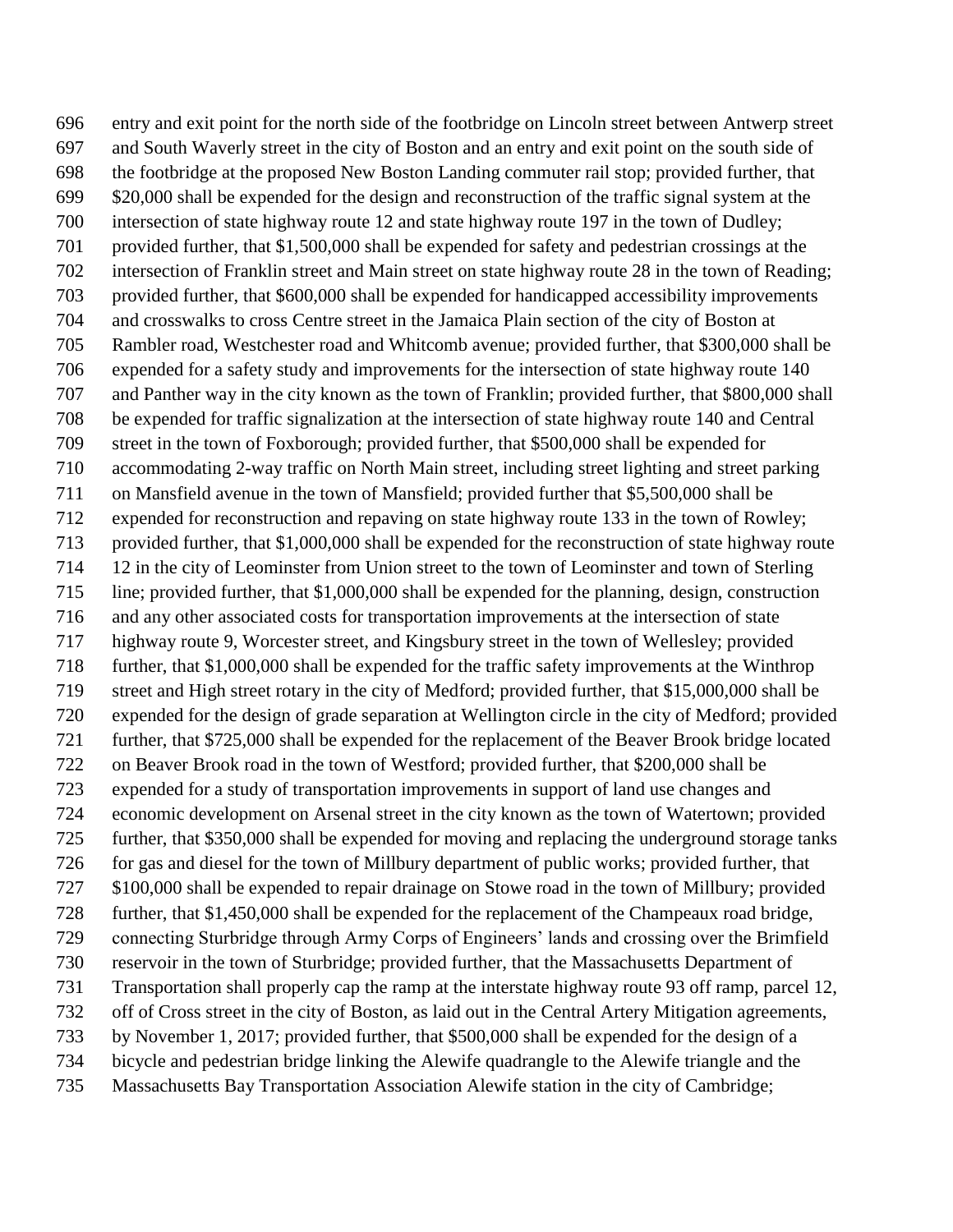provided further, that \$250,000 shall be expended for the planning, design and permitting for improvements to Chipaway road in the town of Freetown; provided further, that \$250,000 shall be expended for the planning, design and permitting of improvements to Chace road in the town of Freetown; provided further, that \$25,000 shall be expended for the design and construction of scenic trails in the town of Duxbury; provided further, that \$200,000 shall be expended to determine the feasibility of erecting a pedestrian footbridge over the VFW highway at the intersection of University avenue in the city of Lowell; provided further, that \$5,000,000 shall be expended for the design, build and construction to restore the 2-way traffic circulation in the downtown area of the city of Brockton, replacing the existing 1-way system on Main street, Belmont street and Warren avenue; provided further, that \$3,000,000 shall be expended for the completion of design and construction of the Inlet bridge connecting the North Point park to the O'Brien highway in the city of Cambridge; provided further, that \$175,000 shall be expended for a ticket platform for the Berkshire Scenic Railway in either the town of Adams or the city of North Adams; provided further, that \$17,000,000 shall be expended for the completion of the rapid transit accessibility project for the Auburndale commuter rail station in the city of Newton; provided further, that \$500,000 shall be expended for signage, bicycle and pedestrian accommodations, beautification and other roadway enhancements for the square in the town of Auburn; provided further, that \$500,000 shall be expended for the repair and improvement of North Westfield street from the Westfield town line south to Southwick street in the city known as the town of Agawam; provided further, that not less than \$100,000 shall be expended for the purpose of studying the costs and economic, cultural and recreational benefits of creating a public marina at the dock located between the Steriti memorial skating rink and the Prince street park on Commercial street and the feasibility of including a potential water taxi station for the use of the Massachusetts Bay Transit Authority in the city of Boston; provided further, that repairs be made to address the drainage problem caused by interstate 195 construction on property situated east of station 548+32, as shown on Massachusetts Department of Transportation layout 5865, sheet 19 in the town of Marion; and provided further, that a cleanup plan be in place on or before June 30, 2014, for the back side of the Riverside subway station and to work with department of conservation and recreation to provide for recreational connections to the Charles river through property owned by the Massachusetts Bay Transportation Authority to property owned by the department of conservation and recreation, including the entrance to the rail trail to Newton Lower falls located in the northwest corner of the Riverside subway station in the town of Newton…………………….…………………………….….\$2,978,603,273 6121-1318 For the complete streets certification program established in chapter 90I of the General Laws to be disbursed in the form of grants to certified cities and towns for infrastructure and planning; provided, that not less than 33 per cent of the grants awarded shall be issued to

cities and towns with a median household income below the average of the

commonwealth…………\$50,000,000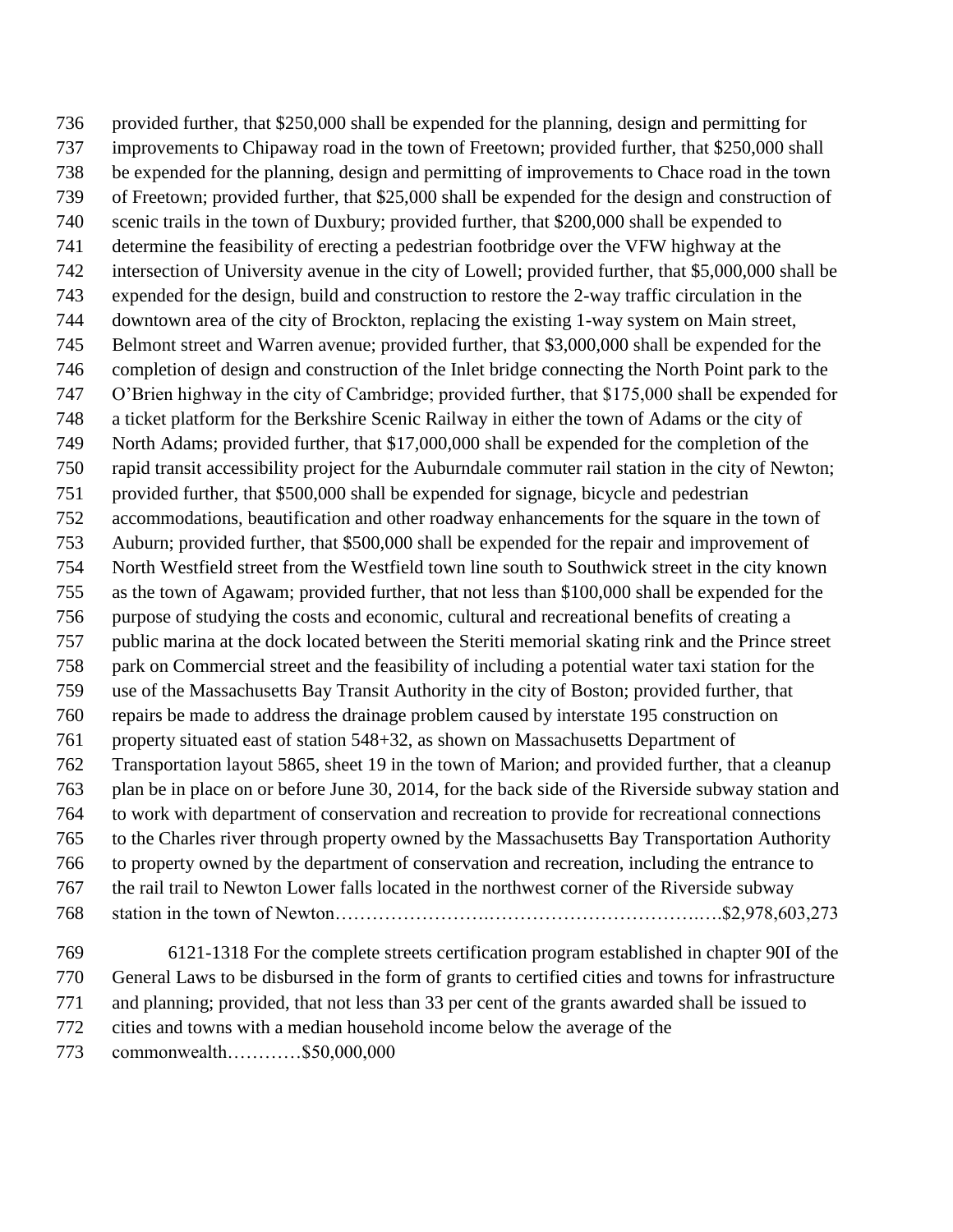| 774 | 6122-1224 For the construction and reconstruction of municipal ways as provided in                  |
|-----|-----------------------------------------------------------------------------------------------------|
| 775 | clause (b) of the second paragraph of section 4 of chapter 6C of the General Laws; provided, that   |
| 776 | a city or town shall comply with the procedures established by the Massachusetts Department of      |
| 777 | Transportation; provided further, that a city or town may appropriate for these projects amounts    |
| 778 | not in excess of the amount provided to the city or town under this item; provided further, that    |
| 779 | the appropriation shall be considered an available fund upon approval of the commissioner of        |
| 780 | revenue pursuant to section 23 of chapter 59 of the General Laws; provided further, that the        |
| 781 | commonwealth shall reimburse a city or town under this item, subject to the availability of funds   |
| 782 | as provided in section 9G of chapter 29 of the General Laws, within 30 days after receipt by the    |
| 783 | department of a request for reimbursement from the city or town, which request shall include        |
| 784 | certification by the city or town that actual expenses have been incurred on projects eligible for  |
| 785 | reimbursement under this item and that the work has been completed to the satisfaction of the       |
| 786 | city or town according to the specifications of the project and in compliance with applicable laws  |
| 787 | and procedures established by the                                                                   |
| 788 | \$300,000,000                                                                                       |
| 789 | EXECUTIVE OFFICE OF ENERGY AND ENVIRONMENT                                                          |
| 790 | Department of Conservation and Recreation                                                           |
| 791 | 2890-7020 For the design, construction, reconstruction, repair, improvement or                      |
| 792 | rehabilitation of department of conservation and recreation parkways, boulevards and related        |
| 793 | appurtenances and equipment including, but not limited to, the costs of engineering and other       |
| 794 | services for those projects rendered by department of conservation and recreation consultants;      |
| 795 | provided, that all work funded by this item shall be carried out according to standards developed   |
| 796 | by the department of conservation and recreation pursuant to historic parkways preservation         |
| 797 | treatment guidelines to protect the scenic and historic integrity of the bridges and parkways       |
| 798 | $. \$125,000,000$                                                                                   |
| 799 | <b>SECTION 2B.</b>                                                                                  |
| 800 | MASSACHUSETTS DEPARTMENT OF TRANSPORTATION                                                          |
| 801 | <b>Rail and Transit Division</b>                                                                    |
| 802 | 6622-1305 For the purposes of chapter 161B of the General Laws, including the purchase              |
| 803 | and rehabilitation of rolling stock, related assets and support equipment necessary to safely serve |
| 804 | transit passengers, construction and rehabilitation of regional transit authority operations and    |
| 805 | passenger facilities and purchase of related appurtenances and tools \$350,000,000                  |
| 806 | 6622-1382 For the purposes of implementing the mobility assistance program pursuant to              |
| 807 | section 13 of chapter 637 of the acts of 1983 and regional intercity bus and intermodal service;    |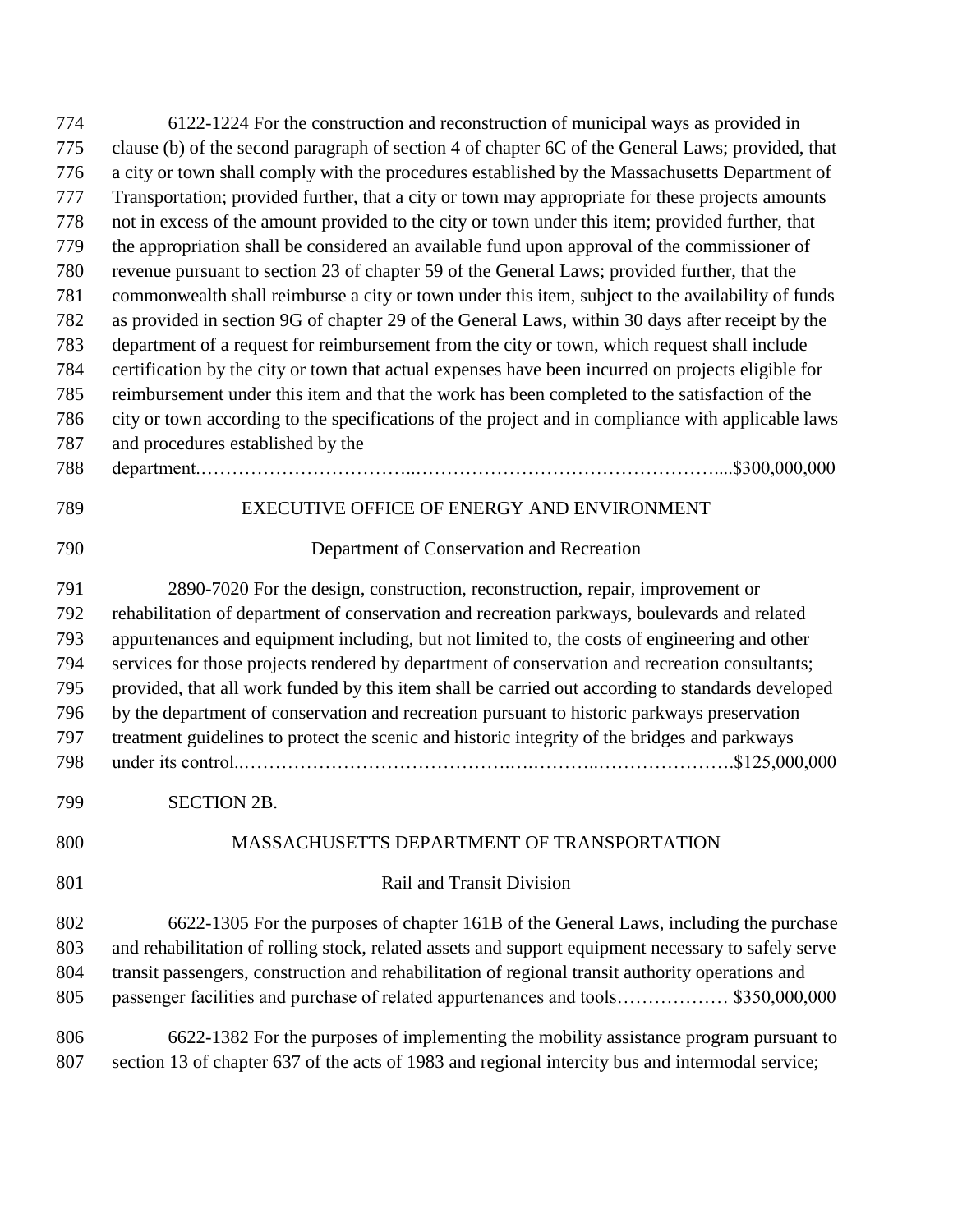| 808<br>809                                                                                                                 | provided, that funds may also be used for transportation planning, design, permitting, acquisition<br>of interests in land and engineering for bus and other transit projects\$24,000,000                                                                                                                                                                                                                                                                                                                                                                                                                                                                                                                                                                                                                                                                                                                                                                                                                                                                                                                                                                                                                                                                                                                                                                                                                                                                                                                                                                                                                                                                                                        |
|----------------------------------------------------------------------------------------------------------------------------|--------------------------------------------------------------------------------------------------------------------------------------------------------------------------------------------------------------------------------------------------------------------------------------------------------------------------------------------------------------------------------------------------------------------------------------------------------------------------------------------------------------------------------------------------------------------------------------------------------------------------------------------------------------------------------------------------------------------------------------------------------------------------------------------------------------------------------------------------------------------------------------------------------------------------------------------------------------------------------------------------------------------------------------------------------------------------------------------------------------------------------------------------------------------------------------------------------------------------------------------------------------------------------------------------------------------------------------------------------------------------------------------------------------------------------------------------------------------------------------------------------------------------------------------------------------------------------------------------------------------------------------------------------------------------------------------------|
| 810<br>811<br>812<br>813                                                                                                   | 6622-1380 For the purpose of implementing rail improvements pursuant to chapter 161C<br>of the General Laws; provided, that funds may also be used for transportation planning, design,<br>permitting, acquisition of interests in land and engineering for rail projects, including the                                                                                                                                                                                                                                                                                                                                                                                                                                                                                                                                                                                                                                                                                                                                                                                                                                                                                                                                                                                                                                                                                                                                                                                                                                                                                                                                                                                                         |
| 814                                                                                                                        | SECTION 2C.                                                                                                                                                                                                                                                                                                                                                                                                                                                                                                                                                                                                                                                                                                                                                                                                                                                                                                                                                                                                                                                                                                                                                                                                                                                                                                                                                                                                                                                                                                                                                                                                                                                                                      |
| 815                                                                                                                        | MASSACHUSETTS DEPARTMENT OF TRANSPORTATION                                                                                                                                                                                                                                                                                                                                                                                                                                                                                                                                                                                                                                                                                                                                                                                                                                                                                                                                                                                                                                                                                                                                                                                                                                                                                                                                                                                                                                                                                                                                                                                                                                                       |
| 816                                                                                                                        | Massachusetts Bay Transportation Authority                                                                                                                                                                                                                                                                                                                                                                                                                                                                                                                                                                                                                                                                                                                                                                                                                                                                                                                                                                                                                                                                                                                                                                                                                                                                                                                                                                                                                                                                                                                                                                                                                                                       |
| 817<br>818<br>819<br>820<br>821<br>822<br>823<br>824<br>825<br>826<br>827<br>828<br>829<br>830<br>831<br>832<br>833<br>834 | 6621-1308 For the purpose of implementing rail improvements pursuant to chapter<br>161A of the General Laws; provided, that funds may be used for transportation planning, design,<br>permitting and engineering, right-of-way acquisition, acquisition of interests in land, vehicle<br>procurement, construction including, without limitation, planning, design and construction of<br>vehicle storage and maintenance facilities and public process related thereto, construction of<br>stations, signals and electrical systems and for heavy rail, light rail and bus projects which<br>projects shall include the red line, orange line, green line and system-wide bus service; provided<br>further, that funds may be used for the purchase and rehabilitation of heavy equipment and other<br>maintenance equipment; provided further, that final assembly of the orange line and red line non-<br>pilot production vehicles, as defined within the Massachusetts Bay Transportation Authority's<br>procurement of said vehicles, shall take place in the commonwealth; and provided further, that<br>the Massachusetts Bay Transportation Authority in evaluating proposals for the furnishing and<br>delivery of non-pilot production vehicles shall consider, among other criteria, the effect said<br>proposals will have on job creation and retention in the commonwealth and how said proposals<br>will foster economic development in the commonwealth; and provided further that the relative<br>weight of all the criteria used for the selection of the red line and orange line vehicle proposals<br>shall be determined by the Massachusetts Bay Transportation Authority |
| 835                                                                                                                        | SECTION 2D.                                                                                                                                                                                                                                                                                                                                                                                                                                                                                                                                                                                                                                                                                                                                                                                                                                                                                                                                                                                                                                                                                                                                                                                                                                                                                                                                                                                                                                                                                                                                                                                                                                                                                      |
| 836                                                                                                                        | MASSACHUSETTS DEPARTMENT OF TRANSPORTATION                                                                                                                                                                                                                                                                                                                                                                                                                                                                                                                                                                                                                                                                                                                                                                                                                                                                                                                                                                                                                                                                                                                                                                                                                                                                                                                                                                                                                                                                                                                                                                                                                                                       |
| 837                                                                                                                        | <b>Aeronautics Division</b>                                                                                                                                                                                                                                                                                                                                                                                                                                                                                                                                                                                                                                                                                                                                                                                                                                                                                                                                                                                                                                                                                                                                                                                                                                                                                                                                                                                                                                                                                                                                                                                                                                                                      |
| 838<br>839<br>840                                                                                                          | 6820-1301 For the implementation of the airport improvement program pursuant to<br>section 39A of chapter 90 of the General Laws; provided, that \$25,000,000 shall be expended for                                                                                                                                                                                                                                                                                                                                                                                                                                                                                                                                                                                                                                                                                                                                                                                                                                                                                                                                                                                                                                                                                                                                                                                                                                                                                                                                                                                                                                                                                                              |
| 841                                                                                                                        | <b>SECTION 2E.</b>                                                                                                                                                                                                                                                                                                                                                                                                                                                                                                                                                                                                                                                                                                                                                                                                                                                                                                                                                                                                                                                                                                                                                                                                                                                                                                                                                                                                                                                                                                                                                                                                                                                                               |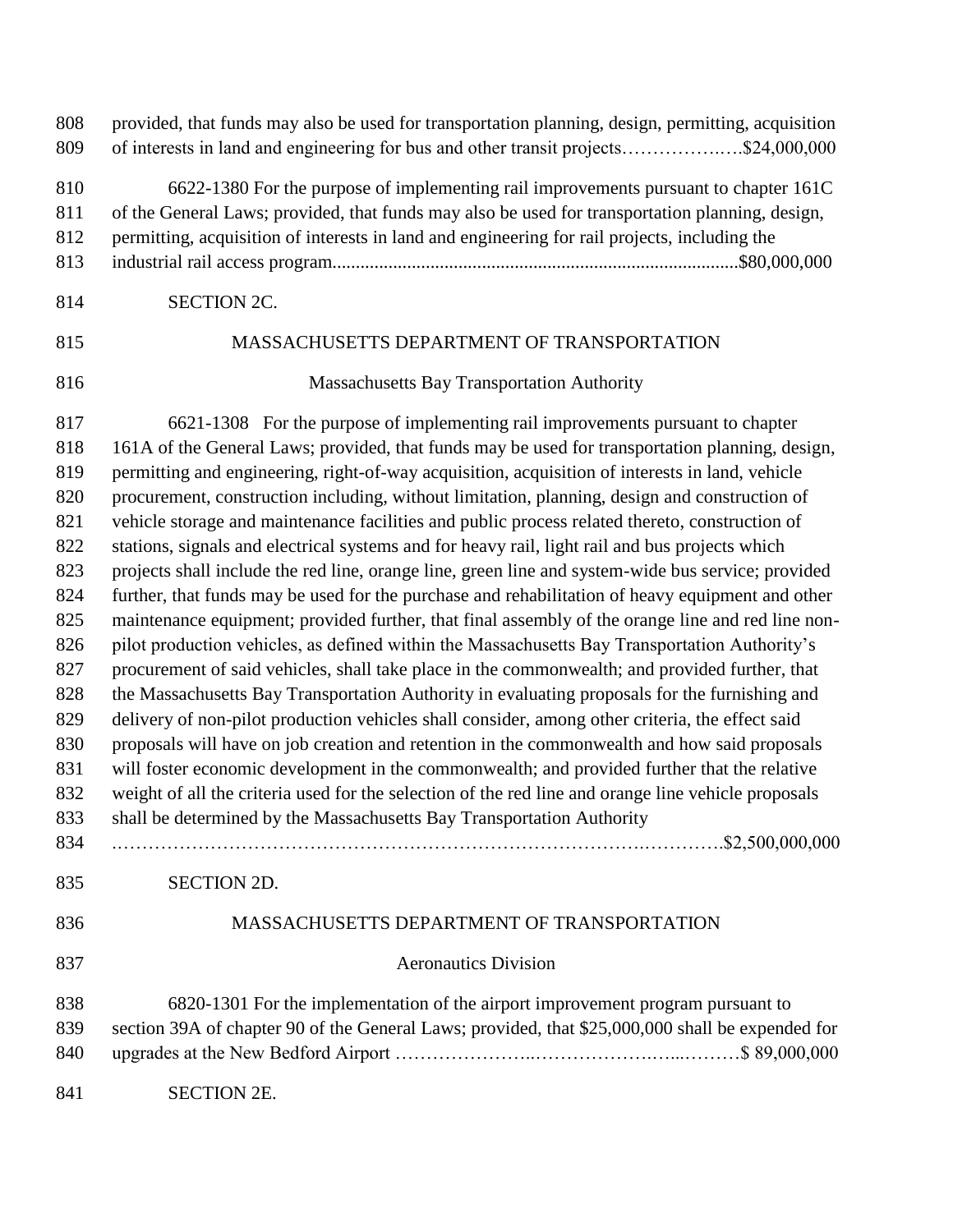| 842        | MASSACHUSETTS DEPARTMENT OF TRANSPORTATION                                                          |
|------------|-----------------------------------------------------------------------------------------------------|
| 843        | <b>Registry of Motor Vehicles Division</b>                                                          |
| 844        | 6420-1317 For the implementation of the registry of motor vehicles modernization and                |
| 845        | improvement program; provided, that the registry of motor vehicles shall obtain an assessment       |
| 846        | for independent verification and validation and independent project management oversight for        |
| 847        | its modernization and improvement program under chapter 6C of the General Laws                      |
| 848        |                                                                                                     |
| 849        | <b>SECTION 2F.</b>                                                                                  |
| 850        | MASSACHUSETTS DEPARTMENT OF TRANSPORTATION                                                          |
| 851        | Rail and Transit Division                                                                           |
| 852        | 6622-1381 For the purpose of implementing South Coast Rail improvements; provided,                  |
| 853        | that not more than \$100,000,000 shall be used to mitigate the impact of the South Coast Rail       |
| 854        | project on communities in accordance with section 38; provided further, that funds may be used      |
| 855        | for transportation planning, design, permitting and engineering, acquisition of interests in land,  |
| 856        | vehicle procurement, construction, construction of stations, including improvements to              |
| 857        | pedestrian access at Canton Junction station and right-of-way acquisition; provided further, that   |
| 858        | prior to beginning construction in the towns of Stoughton, Canton and Easton, the secretary of      |
| 859        | transportation shall authorize a study to determine a cost-effective plan to mitigate the           |
| 860        | environmental and traffic impacts to the towns as a result of rail expansion including, but not     |
| 861        | limited to, noise and vibration levels, traffic congestion at grade crossings and the impact of the |
| 862        | South Coast Rail from Central street to Brock street in the town of Stoughton; and provided         |
| 863<br>864 | further, that any new or existing rail station receiving South Coast Rail service shall comply with |
| 865        | 6622-1382 For the purpose of implementing the green line extension improvements;                    |
| 866        | provided, that funds may be used for transportation planning, design, permitting and engineering,   |
| 867        | acquisition of interests in land, vehicle procurement, construction, construction of stations and   |
| 868        |                                                                                                     |
| 869        | 6622-1383 For the purpose of implementing South Station improvements; provided, that                |
| 870        | funds may be used for transportation planning, design, permitting and engineering, acquisition of   |
| 871        | interests in land, vehicle procurement, construction, construction of stations and right-of-way     |
| 872        | acquisition; and provided further, that not less than \$25,000,000 shall be expended on the design  |
| 873        | and engineering of transportation improvements along the South Boston waterfront taking into        |
| 874        | consideration the recommendations of the 2014 South Boston Waterfront Transportation                |
| 875        |                                                                                                     |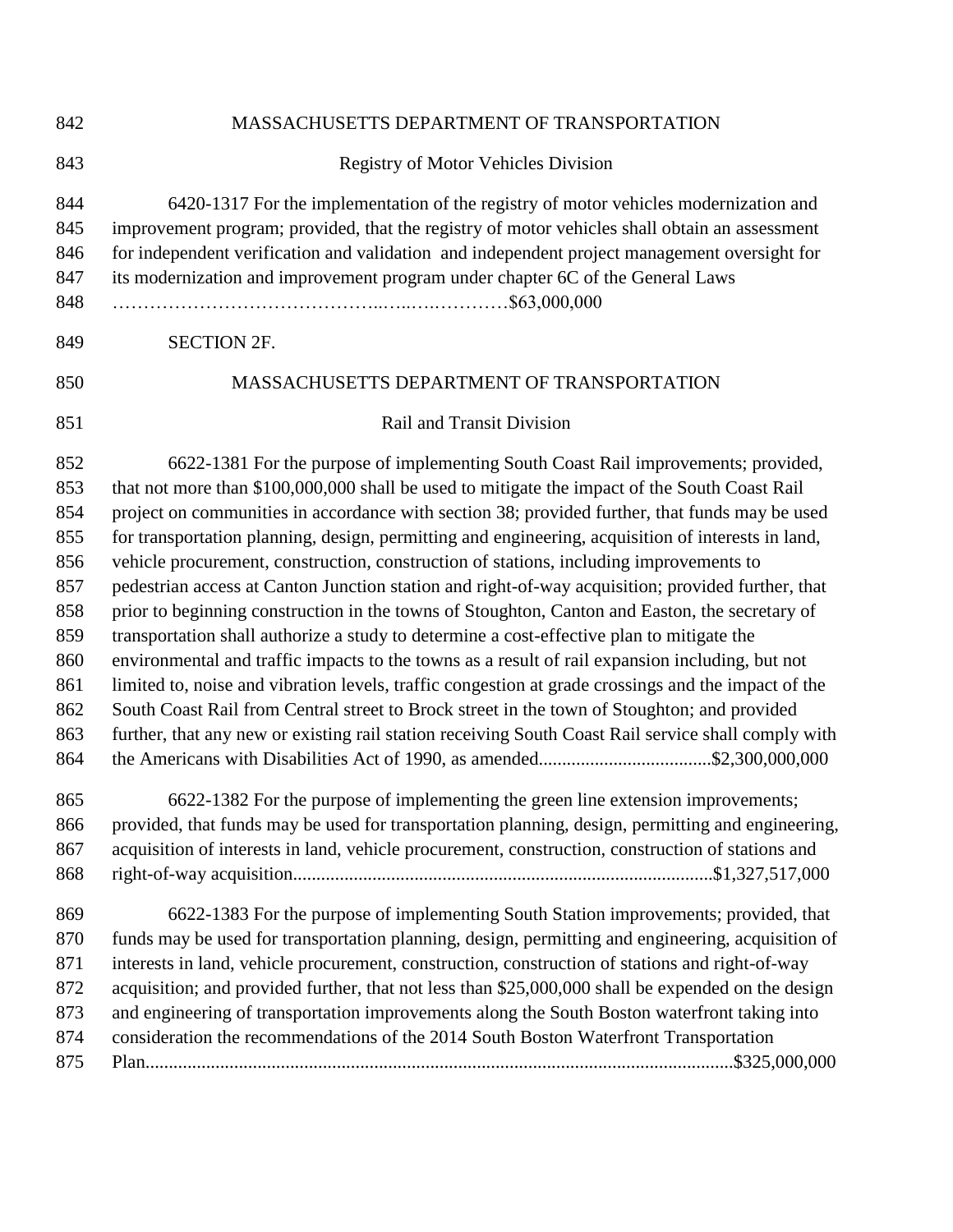| 876 | 6622-1384 For the purpose of implementing rail improvements pursuant to chapter 161C                  |
|-----|-------------------------------------------------------------------------------------------------------|
| 877 | of the General Laws; provided, that funds may be used for transportation planning, design,            |
| 878 | permitting and engineering, acquisition of interests in land, vehicle procurement, construction,      |
| 879 | construction of stations and right-of-way acquisition for rail projects, including Springfield to     |
| 880 | Worcester service, Boston to Cape Cod service and Pittsfield to New York City                         |
| 881 |                                                                                                       |
| 882 | 6622-1385 For the purpose of implementing Knowledge Corridor Rail Line service                        |
| 883 | improvements; provided that, funds shall be used for the purchase of new locomotives, the lease       |
| 884 | of locomotives and rehabilitating decommissioned MBTA-owned locomotives and coach cars                |
| 885 | that shall be transferred to said rail line by the department for use on said rail line and, provided |
| 886 | further, that the department shall develop, solicit bids for and implement requests for proposals     |
| 887 | for the purchase of locomotives, the lease of locomotives, the rehabilitation of said                 |
| 888 | decommissioned trains and the plan for expanded service along the Knowledge Corridor Rail             |
| 889 |                                                                                                       |
| 890 | 6622-1386 For the purpose of updating the Draft Environmental Impact Statement, DEIS,                 |
| 891 | and Draft Environmental Impact Report, DEIR, concerning the North South Rail Link in order to         |
| 892 |                                                                                                       |
| 893 | <b>SECTION 2G.</b>                                                                                    |
| 894 | MASSACHUSETTS DEPARTMENT OF TRANSPORTATION                                                            |
| 895 | Office of the Secretary                                                                               |
| 896 | 6720-1307 For the acquisition of information technology and related expenses including,               |
| 897 | but not limited to, renovation of the operations center and intelligent transportation systems and    |
| 898 | the development of an asset management system required by section 6 of chapter 6C of the              |
| 899 | General Laws; provided, that not less than \$5,000,000 shall be expended for technology               |
| 900 | upgrades and intelligent transportation system upgrades in the city of                                |
| 901 |                                                                                                       |
| 902 | SECTION 3. Clause (b) of the second paragraph of section 4 of chapter 6C of the                       |
| 903 | General Laws, as appearing in section 3 of chapter 18 of the acts of 2013, is hereby amended by       |
| 904 | inserting after the first sentence the following sentence:-                                           |
| 905 | A city or town shall not carry forward more than 50 per cent of its allocated amount from             |
| 906 | 1 year to the next year, unless the city or town submits to the department a 5-year spending          |
| 907 | outline.                                                                                              |
| 908 | SECTION 4. Said clause (b) of said second paragraph of said section 4 of said chapter                 |
| 909 | 6C, as appearing, is hereby further amended by adding the following sentence:-                        |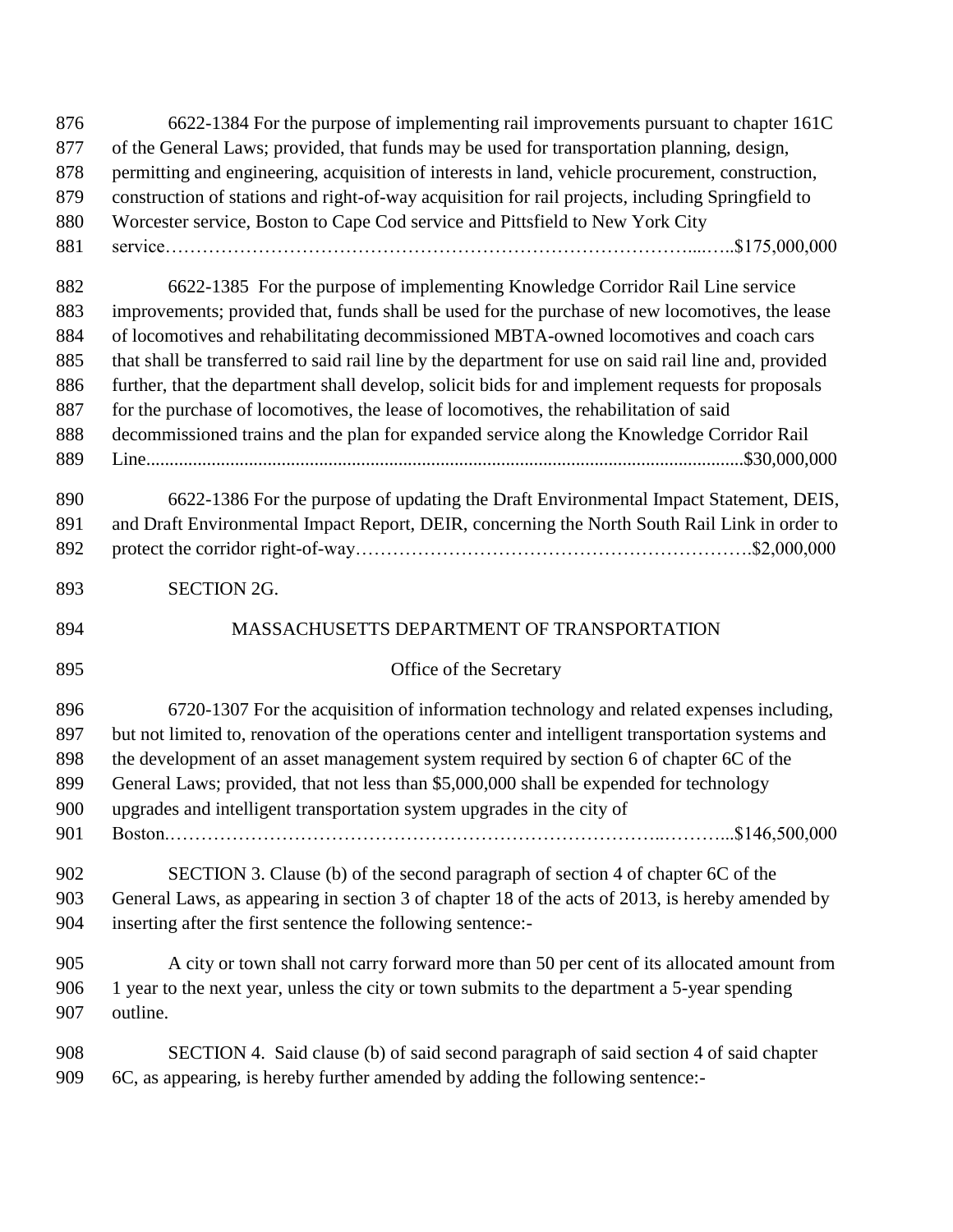- The department shall provide cities and towns with preliminary notice of the amount of funds authorized for projects under this section not later than March 1 of each year.
- SECTION 5. Section 35 of said chapter 6C of the General Laws, as appearing in the 2012 Official Edition, is hereby amended by adding the following sentence:- The secretary shall make the report available on the department's website.
- SECTION 6. Said chapter 6C is hereby further amended by striking out section 44 and 45, as so appearing, and inserting in place thereof the following section:-

 Section 44. (a) The division may provide functional replacement of real property in 918 public ownership if the division has acquired such property, in whole or in part, under this chapter or if such property is significantly and adversely affected as a result of the acquisition of property for a highway or highway-related project or if the division determines that functional replacement is necessary and in the public interest. For the purposes of this section, "functional replacement" shall mean the replacement, pursuant to chapter 7, requiring authorization of the general court prior to disposition of real property, including either land or facilities thereon, or both, which shall provide equivalent utility. For the purposes of this section "real property in public ownership" shall mean any present or future interest in land, including rights of use, now existing or hereafter arising, held by an agency, authority, board, bureau, commission, department, division or other unit, body, instrumentality or political subdivision of the commonwealth. This section shall not constitute authorization by the general court as required by said chapter 7.

 (b) If the division determines it is necessary that a utility or utility facility, underground or otherwise and as defined under federal law, be relocated because of construction of a project which is to be reimbursed federally, in whole or in part, or which is to be paid by the commonwealth, in whole or in part, such facility shall be relocated by the division or by the owner thereof in accordance with an order from the division. Failure to comply with an order from the division shall be subject to enforcement under chapter 81. The division shall reimburse the owner of such utility or utility facility for the cost of relocation subject to the limitations in subsection (e) and in accordance with the following formula: for any utility facility that is to be reimbursed federally, in whole or in part, and for any utility facility that does not qualify for federal reimbursement, the division shall reimburse the owner at least 50 per cent of the costs of relocating the utility facility; in no case shall a utility be reimbursed for any type of betterment; reimbursement is for relocation costs only. For purposes of this section, betterment shall be defined in accordance with the definition that is set forth for that term in the division's policies.

- (c) Any relocation of facilities carried out under this section which is not performed by employees of the owner shall be subject to sections 26 to 27F, inclusive, of chapter 149.
- (d) Notwithstanding any general or special law to the contrary, any utility facility that is required to be relocated because of the construction of a project federally funded under the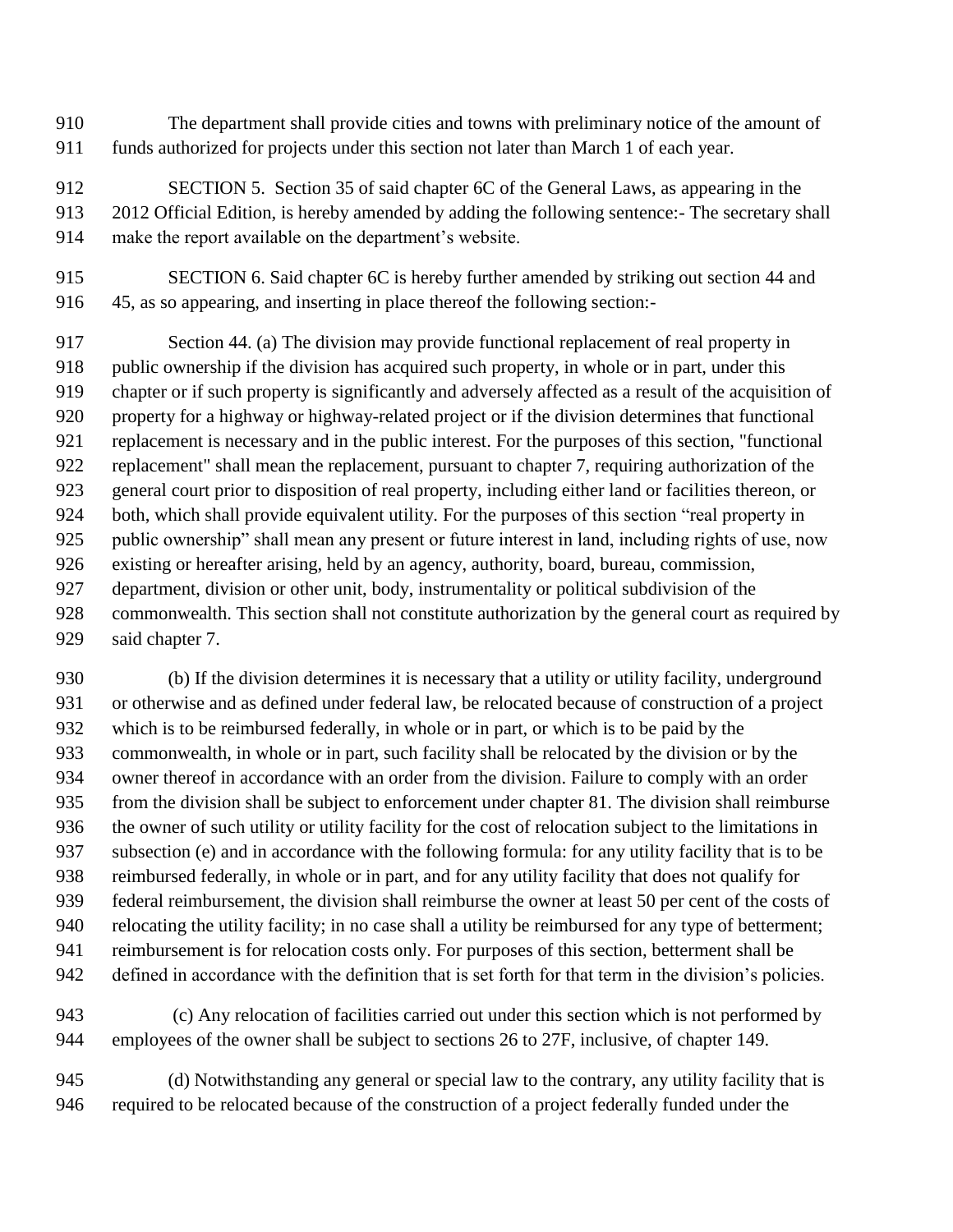Federal-Aid Highway Act of 1982 and the Federal-Aid Highway Act of 1987 may be relocated temporarily above ground during the construction of the project.

 (e) A utility relocation shall be eligible for reimbursement under this section only if it is completed to the satisfaction of the division within target dates established by the division and in accordance with design criteria set forth by the division for the relocation in a manner that facilitates the timely completion of the affected project.

 SECTION 7. The definition of "Design-build-finance-operate-maintain" in section 62 of said chapter 6C, as so appearing, is hereby amended by striking out the last sentence and inserting in place thereof the following 2 sentences:- Any potential available payments to be appropriated by the commonwealth while services are being provided by the contractor during the contract period shall be identified in the request for proposals and contract. The financial amount and duration of such potential availability payments and the terms and conditions upon which it may be appropriated shall be identified in the request for proposals and contract.

 SECTION 8. Section 39G of chapter 30 of the General Laws, as so appearing, is hereby amended by inserting after the word "retainage", in lines 25, 26 and 64, each time it appears, the following words:- , if held by the awarding authority,.

 SECTION 9. The General Laws are hereby amended by inserting after chapter 90H the following chapter:-

COMPLETE STREETS PROGRAM

CHAPTER 90I

 Section 1. (a) As used in this chapter, the following words shall have the following meanings unless context requires otherwise:

 "Certified municipality", a city or town that has been certified by the department pursuant 970 to subsection (c).

 "Complete streets", streets that provide accommodations for users of all transportation modes including, but not limited to, walking, cycling, public transportation, automobiles and freight.

"Department", the Massachusetts Department of Transportation.

"Program", the complete streets certification program.

(b) The department shall establish a complete streets certification program to encourage

municipalities to regularly and routinely include complete streets design elements and

infrastructure on locally-funded roads.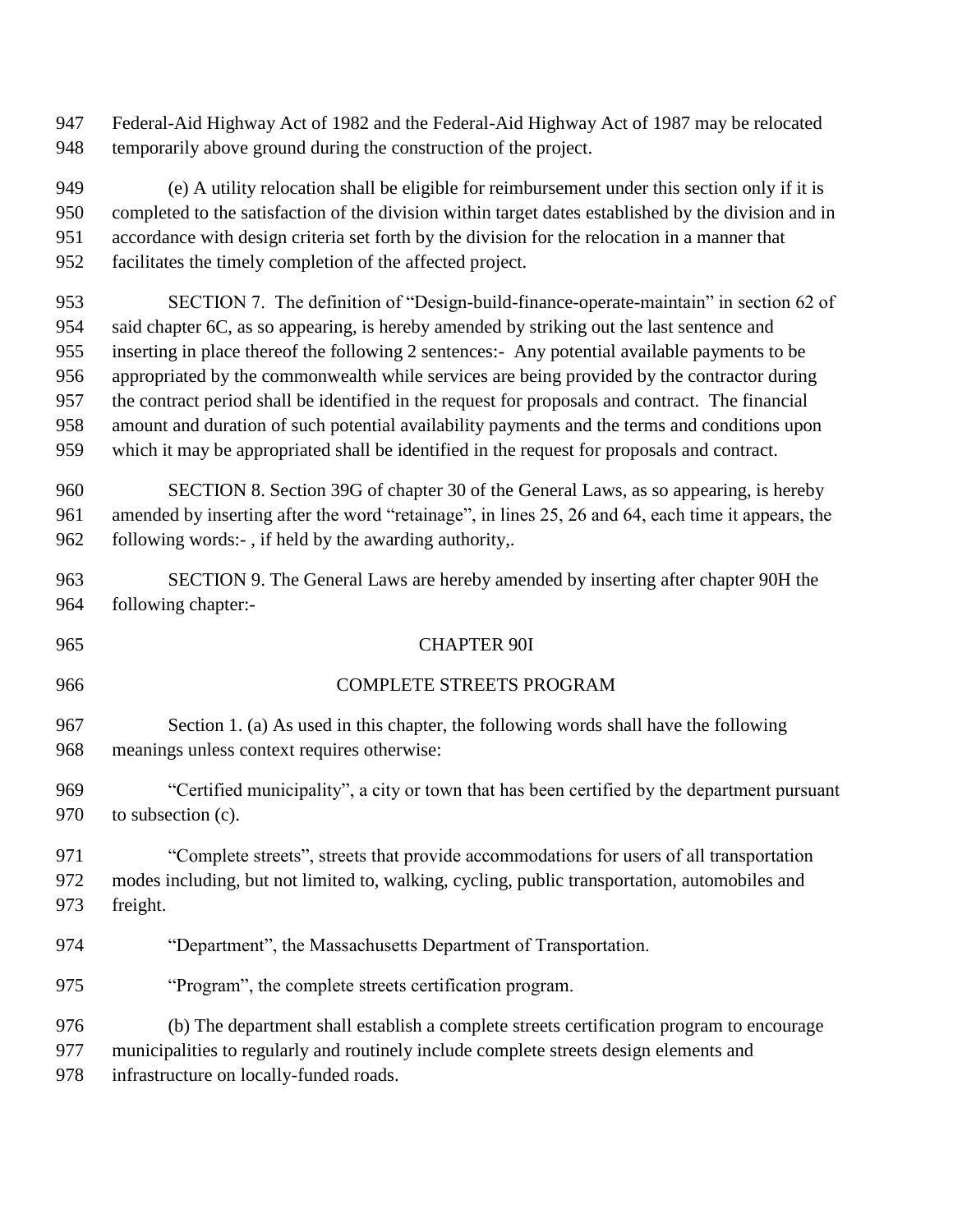(c) To be certified as a complete streets community, a municipality shall: (i) file an application with the department in a form and manner prescribed by the department; (ii) adopt a complete streets by-law, ordinance or administrative policy in a manner which shall be approved by the department and which shall include at least 1 public hearing; provided, however, that the by-law, ordinance or administrative policy shall identify the body, individual or entity responsible for carrying out the complete streets program; (iii) coordinate with the department to confirm the accuracy of the baseline inventory of pedestrian and bicycle accommodations in order to identify priority projects; (iv) develop procedures to follow when conducting municipal road repairs, upgrades or expansion projects on public rights-of-way in order to incorporate complete streets elements; (v) establish a review process for all private development proposals in order to ensure complete streets components are incorporated into new construction; (vi) set a municipal goal for an increased mode share for walking, cycling and public transportation, where applicable, to be met within 5 years and develop a program to reach that goal; and (vii) submit an annual progress report to the department. Certified municipalities shall be eligible to receive funding pursuant to the program.

 (d) This section shall take effect in a city with a Plan D or Plan E charter, by a vote of the city council upon submission by the city manager and in all other cities by a vote of the city council with the approval of the mayor and in a town with a town council, by vote of the town council and in all other towns, by a vote of the town meeting.

 (e) The department shall adopt rules, regulations or guidelines for the administration and enforcement of this section including, but not limited to, establishing applicant selection criteria, funding priority, application forms and procedures, grant distribution and other requirements.

 (f) The governor shall appoint an advisory committee to assist the department in developing the rules, regulations or guidelines for the program, including the development of a model complete streets by-law or ordinance. The advisory committee shall consist of 12 persons to be appointed by the governor, 3 of whom shall be from different regional planning agencies in the Massachusetts Association of Regional Planning Agencies, 2 of whom shall be residents of gateway municipalities as defined in section 3A of chapter 23A and 1 of whom shall be from each of the following organizations: the Metropolitan Area Planning Council, the department of public health, the Massachusetts Municipal Association, the Massachusetts Bicycle Coalition, WalkBoston, the Livable Streets Transportation Alliance of Boston and the Massachusetts Association of Chamber of Commerce Executives.

 (g) The department shall annually, not later than April 1, submit a report detailing the program's progress during the previous calendar year to the clerks of the senate and house of representatives who shall forward the same to the joint committee on transportation and the joint committee on public health. The report shall be made available on the department's website.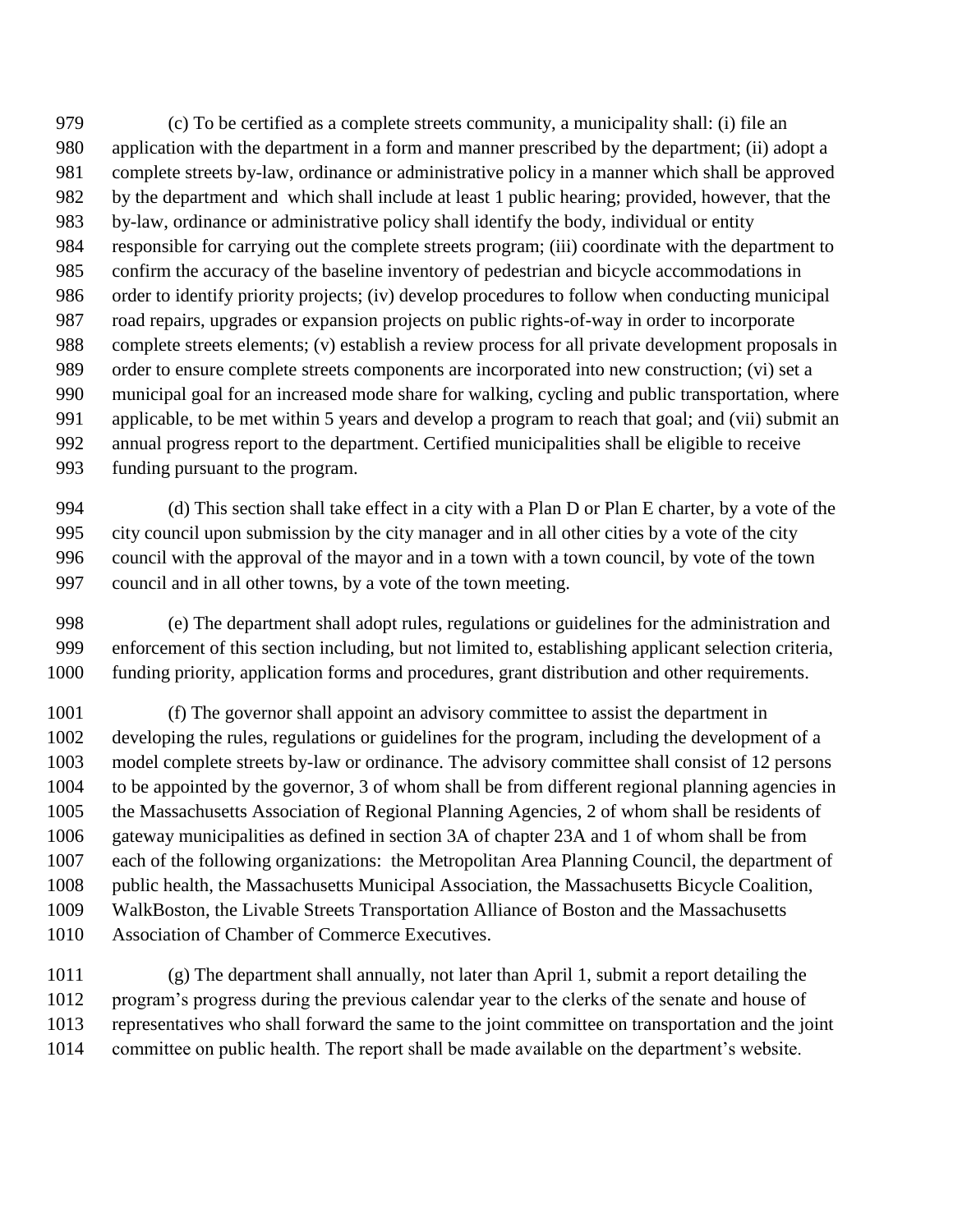SECTION 10. Section 101 of chapter 159 of the General Laws, as appearing in the 2012 Official Edition, is hereby amended by striking out, in line 33, the words "\$50 for a first offense; \$100 for a second offense; or \$300" and inserting in place thereof the following words: - \$100 1018 for a first offense; \$200 for a second offense; or \$600.

- SECTION 11. The first paragraph of section 20 of chapter 161A of the General Laws, as so appearing, is hereby amended by adding the following sentence:- The secretary shall make the preliminary and final itemized budget available on the authority's website.
- SECTION 12. Paragraph (b) of section 4 of chapter 701 of the acts of 1960 is hereby amended by striking out the figure "75", inserted by section 5 of chapter 243 of the acts of 2002, and inserting in place thereof the following figure:- 100.
- SECTION 13. Section 6 of chapter 153 of the acts of 2010 is hereby amended by striking out subsections (a) to (c), inclusive, and inserting in place thereof the following 2 subsections:-

 (a) Notwithstanding any general or special law to the contrary, the property acquired by the former metropolitan district commission pursuant to item 6005-9575 of section 2H of chapter 273 of the acts of 1994, together with all trees and structures thereon, if any, and appurtenant access, utility and other easements, collectively referred to in this section as the "DCR Parcel," is hereby conveyed by operation of this act to the Massachusetts Bay Transportation Authority. The DCR Parcel is shown on the plan entitled "Plan of Land Between Reserved Channel and East First Street in the South Boston Designated Port Area," dated March 24, 2010, drawn by John A. Hammer III, PLS, on file with the Massachusetts Port Authority. The DCR Parcel includes the MBTA Use Area containing approximately 67,400 square feet. The exact boundaries of the DCR Parcel are set forth in section 106 of said chapter 273.

 (b) Notwithstanding any general or special law to the contrary, the Massachusetts Bay Transportation Authority shall convey the portion of the DCR Parcel consisting of 569,517 square feet, more or less, as shown on the plan described in subsection (a) as the "Designated Port Area Parcel," to the Massachusetts Port Authority for such consideration as is agreed upon by the Massachusetts Port Authority and the Massachusetts Bay Transportation Authority which shall be equal to the fair market value of the Designated Port Area Parcel, considering the condition of the parcel including the subsurface condition. The legal description of the Designated Port Area Parcel is as follows: beginning at a point at the northeasterly corner of the parcel at the intersection of the westerly line of a street formerly known as O street and the southerly line of the Reserved Channel, thence S88-23-28W a distance of 802.82 feet by said Reserved Channel, thence S01-36-32E, a distance of 770.00 feet by land now or formerly of Exelon New Boston, LLC, thence N88-23-28E, a distance of 470.00 feet, thence N37-45-36E, a distance of 51.74 feet, thence N01-36-32W, a distance of 120.00 feet, thence N88-23-28E, a distance of 300.00 feet to said former O street, thence N01-36-32W, a distance of 610.00 feet by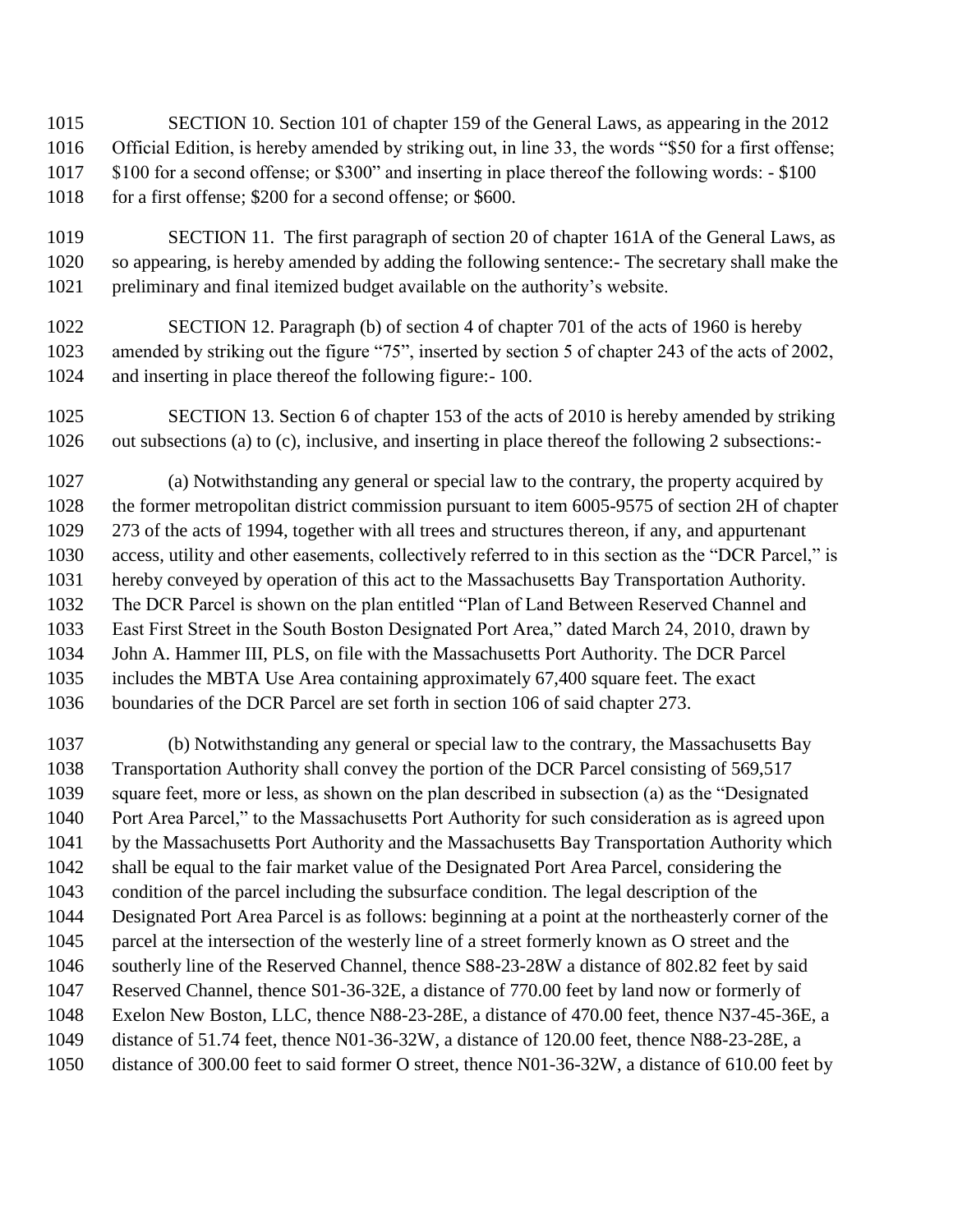said former O street to the point of the beginning, together with the fee underlying said former O street where it abuts the Designated Port Area Parcel.

 SECTION 14. Subsection (d) of said section 6 of said chapter 153 is hereby amended by striking out the first sentence and inserting in place thereof the following sentence:- Notwithstanding any general or special law to the contrary, the Massachusetts Bay Transportation Authority shall convey to the Massachusetts Port Authority the parcel of land consisting of 159,309 square feet, more or less, shown on the plan described in subsection (a) as "Excess MBTA Parcel," together with all trees and structures thereon, if any, and appurtenant access, utility or other easements, and the fee underlying O street where it abuts the Excess MBTA Parcel, for such consideration as is agreed upon by the Massachusetts Port Authority and the Massachusetts Bay Transportation Authority which shall be equal to the fair market value of the Excess MBTA Parcel, considering the condition of the parcel including the subsurface condition.

 SECTION 15. The first sentence of subsection (i) of said section 6 of said chapter 153 is hereby amended by adding the following words:- except as set forth in subsections (b) and (d).

 SECTION 16. To meet any or all expenditures necessary in carrying out section 2 and sections 2B to 2F, inclusive, the state treasurer shall, upon request of the governor, issue and sell bonds of the commonwealth in an amount to be specified by the governor from time to time but not exceeding, in the aggregate, \$9,165,517,000. All bonds issued by the commonwealth under this section shall be designated on their face, Commonwealth Transportation Improvement Act of 2014, and shall be issued for a maximum term of years, not exceeding 30 years, as the governor may recommend to the general court under section 3 of Article LXII of the Amendments to the Constitution. All such bonds shall be payable not later than June 30, 2049. All interest and payments on account of principal on these obligations shall be payable from the General Fund or the Commonwealth Transportation Fund. Bonds and interest thereon issued under the authority of this section shall be general obligations of the commonwealth.

 SECTION 17. To meet the expenditures necessary in carrying out items 6121-1317, 6121-1318 and 2890-7020 of section 2A, the state treasurer shall, upon request of the governor, issue and sell bonds of the commonwealth in an amount to be specified by the governor from time to time but not exceeding, in the aggregate, \$3,153,603,273. All bonds issued by the commonwealth under this section shall be designated on their face, Commonwealth Transportation Improvement Act of 2014, and shall be issued for a maximum term of years, not exceeding 30 years, as the governor may recommend to the general court under section 3 of Article LXII of the Amendments to the Constitution. All such bonds shall be payable not later than June 30, 2049. All interest and payments on account of principal on these obligations shall be payable from the General Fund or the Commonwealth Transportation Fund. Bonds and interest thereon issued under the authority of this section shall be general obligations of the commonwealth.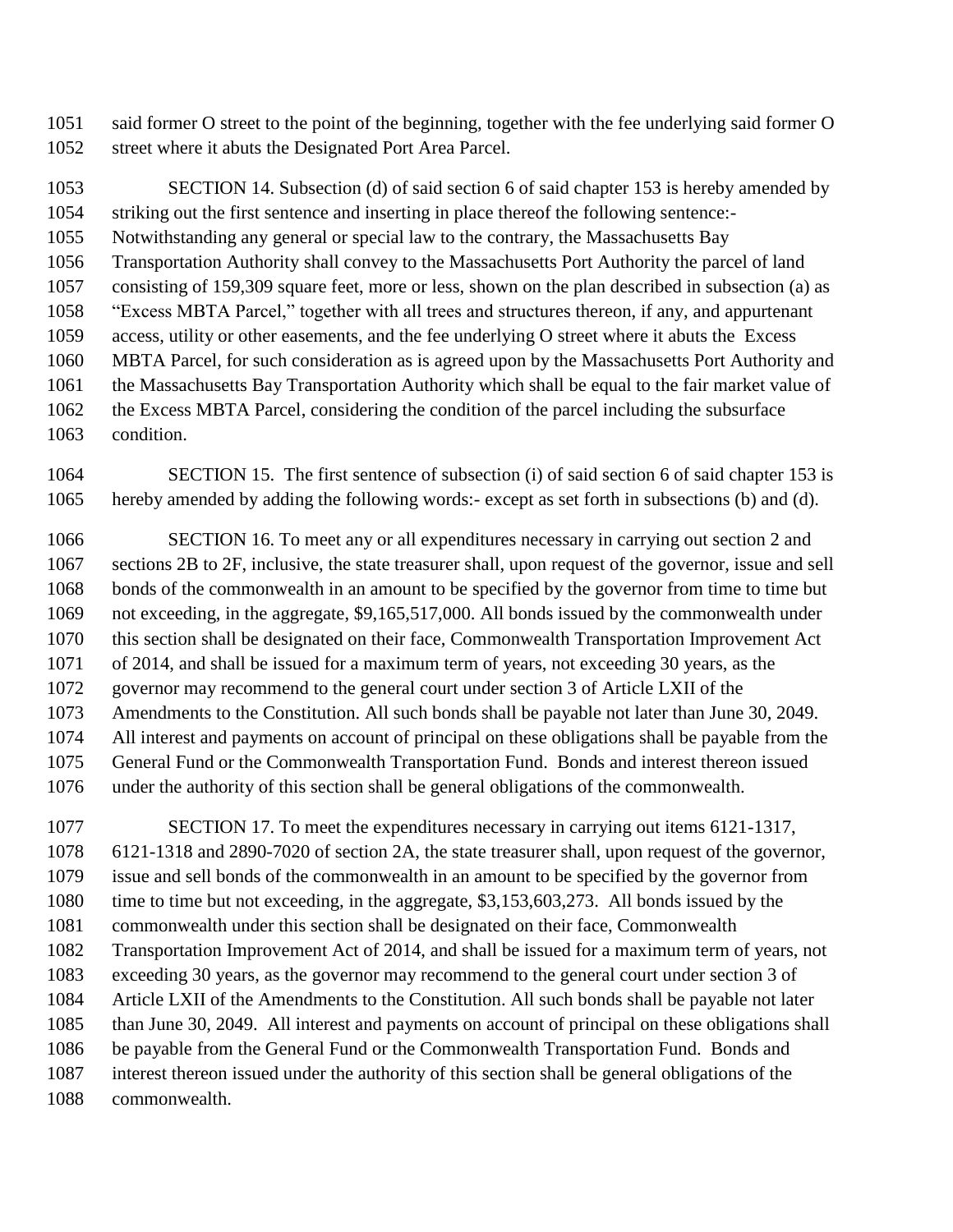SECTION 18. To meet the expenditures necessary in carrying out item 6122-1224 of section 2A, the state treasurer shall, upon request of the governor, issue and sell bonds of the commonwealth in an amount to be specified by the governor from time to time but not exceeding, in the aggregate, \$300,000,000. All bonds issued by the commonwealth under this section shall be designated on their face, Commonwealth Transportation Improvement Act of 2014, and shall be issued for a maximum term of years, not exceeding 20 years, as the governor may recommend to the general court under section 3 of Article LXII of the Amendments to the Constitution. All such bonds shall be payable not later than June 30, 2039. All interest and payments on account of principal on these obligations shall be payable from the General Fund or the Commonwealth Transportation Fund. Bonds and interest thereon issued under the authority of this section shall be general obligations of the commonwealth.

1100 SECTION 19. To meet the expenditures necessary in carrying out section 2G, the state treasurer shall, upon request of the governor, issue and sell bonds of the commonwealth in an amount to be specified by the governor from time to time but not exceeding, in the aggregate, 1103 \$146,500,000. All bonds issued by the commonwealth under this section shall be designated on their face, Commonwealth Transportation Improvement Act of 2014, and shall be issued for a maximum term of years, not exceeding 10 years, as the governor may recommend to the general court under section 3 of Article LXII of the Amendments to the Constitution. All such bonds shall be payable not later than June 30, 2029. All interest and payments on account of principal on these obligations shall be payable from the General Fund or the Commonwealth Transportation Fund. Bonds and interest thereon issued under the authority of this section shall be general obligations of the commonwealth.

 SECTION 20. Notwithstanding any other provision of this act, to meet the expenditures necessary in carrying out sections 2C and 2F, the state treasure shall, upon request of the governor, issue and sell bonds of the commonwealth in an amount to be specified by the governor from time to time but not exceeding, in the aggregate, the amount authorized in each of the aforementioned sections. All bonds issued by the commonwealth under this section shall be designated on their face, Commonwealth Transportation Improvement Act of 2014, and shall be issued for a maximum term of years, not exceeding 30 years, as the governor may recommend to the general court under section 3 of Article LXII of the Amendments to the Constitution. All such bonds shall be payable not later than June 30, 2049. All interest and payments on account of principal on these obligations shall be payable from the General Fund or the Commonwealth Transportation Fund. Bonds and interest thereon issued under this section shall be general obligations of the commonwealth; provided, however, that any bonds issued by the state treasurer under this section shall, upon the request of the governor, be issued as special obligation bonds pursuant to section 2O of chapter 29 of the General Laws; provided further, that in deciding whether to request the issuance of particular bonds as special obligations, the governor shall take into account: (i) generally prevailing financial market conditions; (ii) the impact of each approach on the overall capital financing plans and needs of the commonwealth;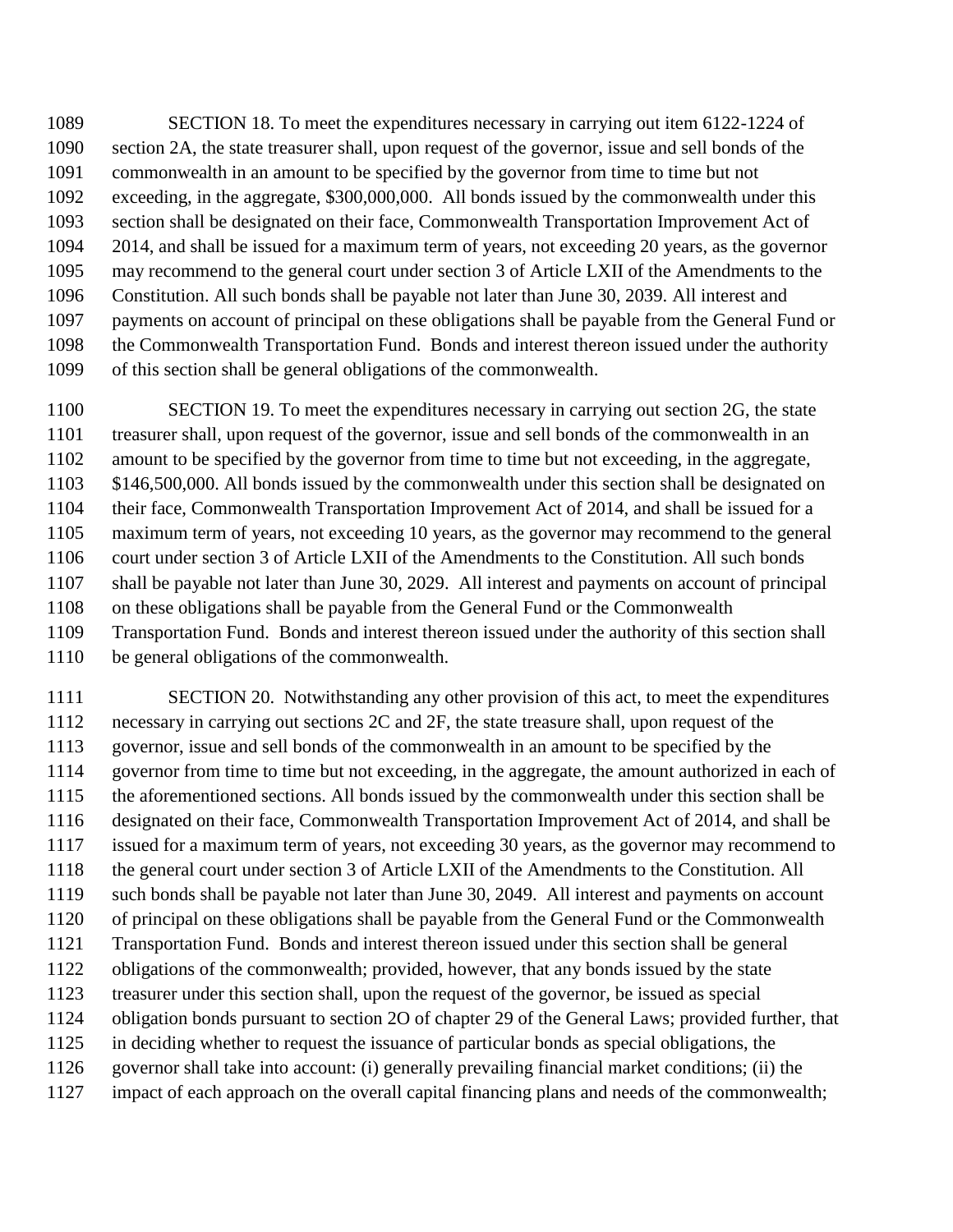(iii) any ratings assigned to outstanding bonds of the commonwealth and any ratings expected to

- be assigned by any nationally-recognized credit rating agency to the bonds proposed to be
- issued; and (iv) any applicable provisions of a trust agreement or credit enhancement agreement
- entered into pursuant to said section 2O of said chapter 29. All special obligation revenue bonds issued pursuant to this section shall be designated on their face, Special Obligation
- Commonwealth Transportation Improvement Act of 2014, and shall be issued for a maximum
- term of years, not exceeding 30 years, as the governor may recommend to the general court
- under section 3 of Article LXII of the Amendments to the Constitution; provided, however, that
- all such bonds shall be payable not later than June 30, 2049. All interest and payments on
- account of these obligations shall be payable from the Commonwealth Transportation Fund,
- including revenues credited to the Commonwealth Transportation Fund under chapter 46 of the
- acts of 2013 and shall be payable solely in accordance with said section 2O of said chapter 29.
- SECTION 21. Notwithstanding any general or special law to the contrary, in carrying out this act, the Massachusetts Department of Transportation may enter into contracts, agreements or transactions that may be appropriate with other federal, state, local or regional public agencies or authorities. The contracts, agreements or transactions may relate to such matters as the department shall determine including, without limitation, the research, design, layout, construction, reconstruction or management of construction of all or a portion of these projects. In relation to any such contracts, agreements or transactions, the department may advance monies to such agencies or authorities, without prior expenditure by the agencies or authorities, 1148 and the agencies and authorities may accept monies necessary to carry out these agreements; provided, however, the department shall certify to the comptroller the amounts so advanced and these agreements shall contain provisions satisfactory to the department for the accounting of monies expended by any other agency or authority. All monies not expended under these contracts, agreements or transactions shall be credited to the account of the department from which they were advanced.
- SECTION 22. (a) Notwithstanding any general or special law to the contrary, the Massachusetts Department of Transportation shall expend the sums authorized in sections 2 and 2A for the following purposes: projects for the laying out, construction, reconstruction, resurfacing, relocation or necessary or beneficial improvement of highways, bridges, bicycle paths or facilities, on-street and off-street bicycle projects, sidewalks, telecommunications, parking facilities, auto-restricted zones, scenic easements, grade crossing eliminations and alterations of other crossings, traffic safety devices on state highways and on roads constructed pursuant to clause (b) of the second paragraph of section 4 of chapter 6C of the General Laws, highway or mass transportation studies including, but not limited to, traffic, environmental or parking studies, the establishment of school zones pursuant to section 2 of chapter 85 of the General Laws, improvements on routes not designated as state highways without assumption of maintenance responsibilities, projects to alleviate contamination of public and private water supplies caused by the department's storage and use of snow removal chemicals which are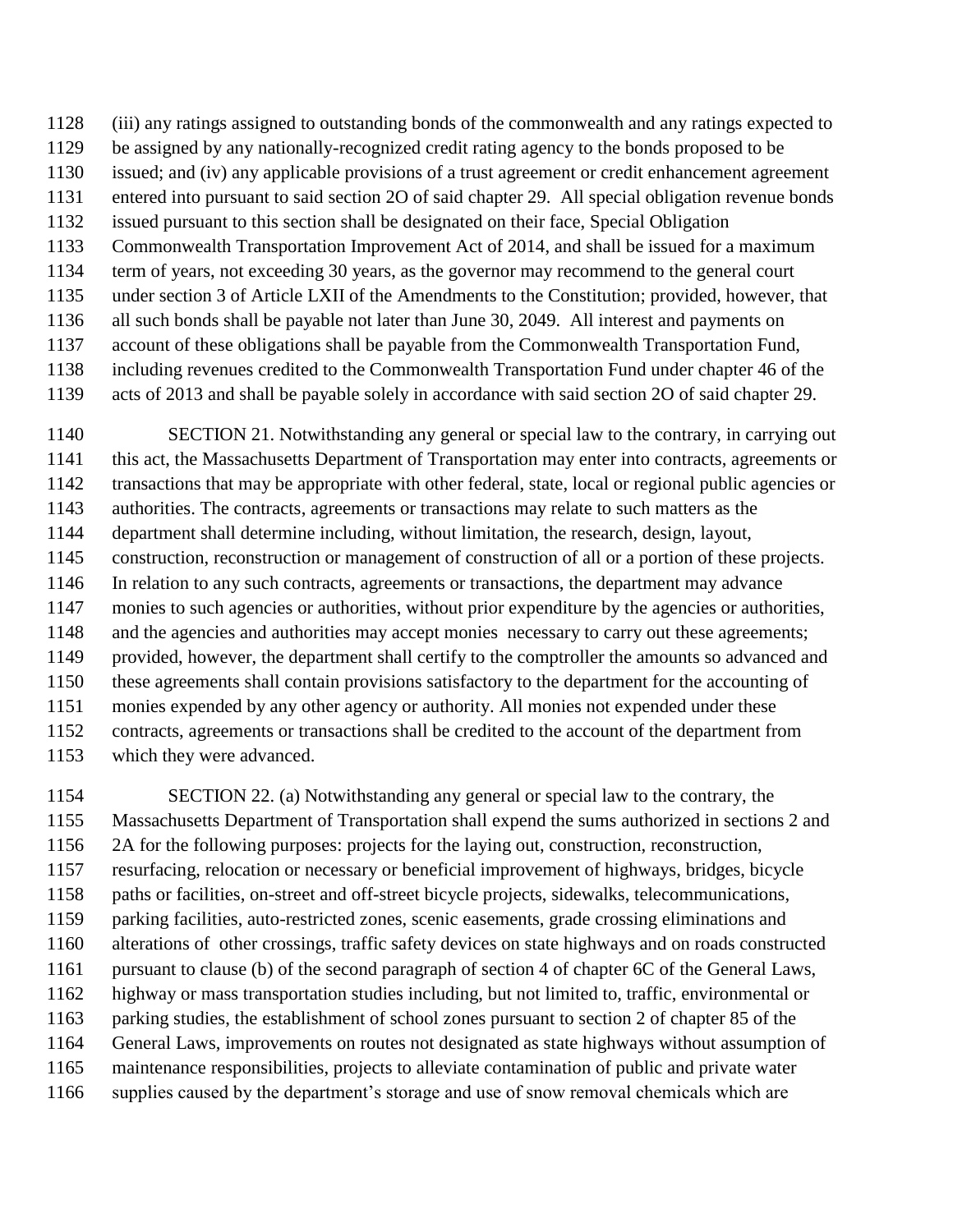necessary for the purposes of highway safety, for the relocation of persons or businesses or for the replacement of dwellings or structures including, but not limited to, providing last resort housing under federal law and any functional replacement of structures in public ownership that may be necessary for the foregoing purposes and for relocation benefits to the extent necessary to satisfy the requirements of the Uniform Relocation Assistance and Real Property Acquisition Policies Act of 1970, 42 U.S.C. 4601 et seq., Public Law 97-646 and to sell any structure the title to which has been acquired for highway purposes. Environmental studies conducted pursuant to this subsection may include an assessment of both existing and proposed highway rest stop facilities to determine the cost-effectiveness of sanitary facilities that use zero pollution discharge technologies, including recycling greywater systems. When dwellings or other structures are removed in furtherance of any of these projects, the excavations or cellar holes remaining shall be filled in and brought to grade within 1 month after the removal. In planning projects funded by said section 2A, consideration shall be made, to the extent feasible, to accommodate and incorporate provisions to facilitate the use of bicycles and walking as a means of transportation. Nothing in this section shall be construed to give rise to enforceable legal rights in any party or a cause of action or an enforceable entitlement as to the projects described in this section.

 (b) Funds authorized in section 2A shall, except as otherwise specifically provided in this act, be subject to the first paragraph of section 6 and sections 7 and 9 of chapter 718 of the acts of 1956, if applicable, and, notwithstanding any general or special law to the contrary, may be used for the purposes stated in this act in conjunction with funds of cities, towns and political subdivisions.

 (c) The Massachusetts Department of Transportation may: (i) expend funds made available by this act to acquire from a person by lease, purchase, eminent domain pursuant to chapter 79 of the General Laws or otherwise, land or rights in land for parking facilities adjacent to a public way to be operated by the department or under contract with an individual; (ii) expend funds made available by this act for the acquisition of van-type vehicles used for multi- passenger, commuter-driven carpools and high-occupancy vehicles including, but not limited to, water shuttles and water taxis; and (iii) pursuant to all applicable state and federal laws and regulations, exercise all powers and do all things necessary and convenient to carry out this act.

 (d) The Massachusetts Department of Transportation may enter into contracts or agreements with cities to mitigate the effects of projects undertaken pursuant to this act and to undertake additional transportation measures within the city and may enter into contracts, agreements or transactions with other federal, state, local or regional public agencies, authorities, nonprofit organizations or political subdivisions that may be necessary to implement these contracts or agreements with cities. Cities and other state, local or regional public agencies, authorities, nonprofit organizations or political subdivisions may enter into these contracts, agreements or transactions with the department. In relation to these agreements, the department may advance to these agencies, nonprofit organizations, political subdivisions or authorities,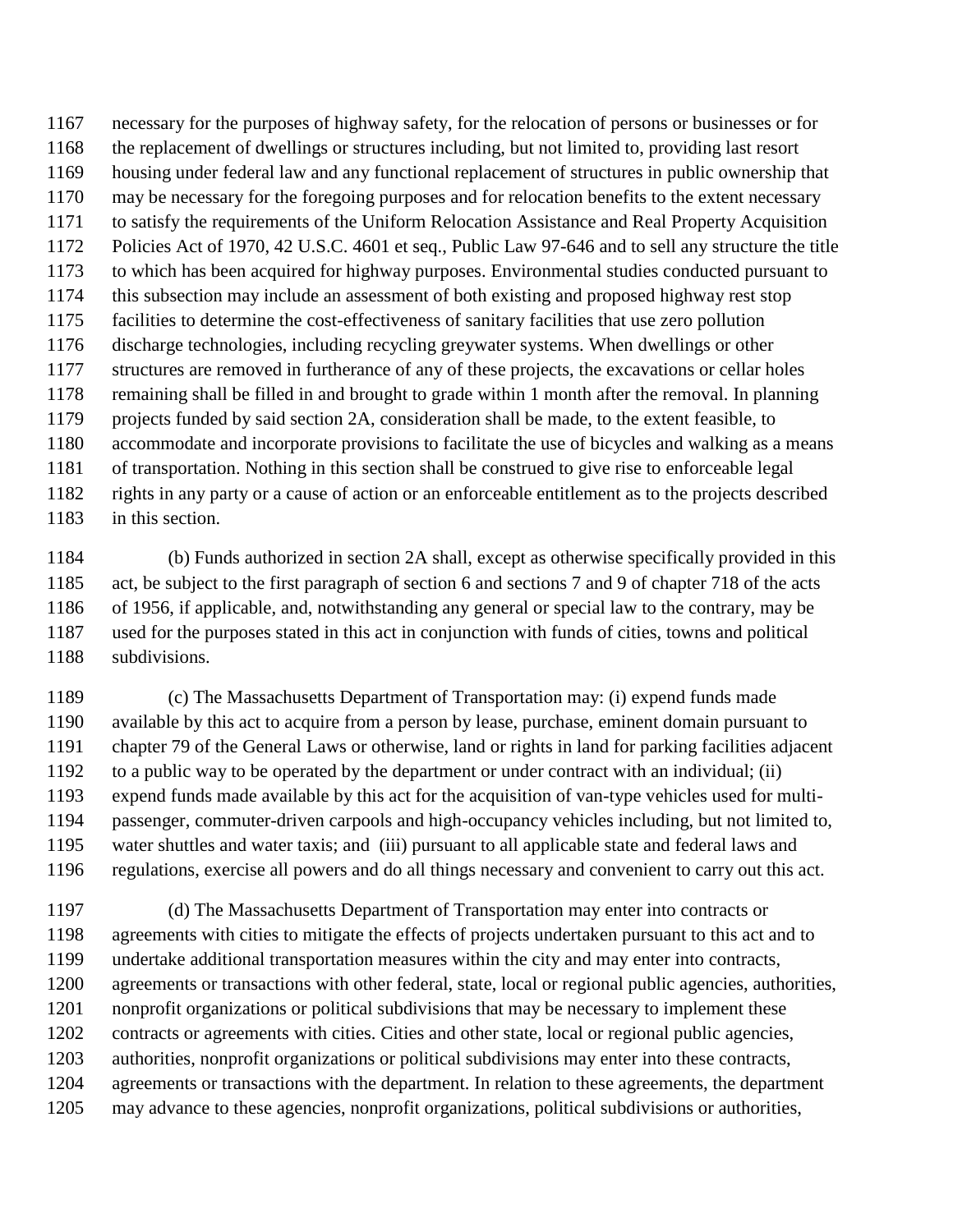without prior expenditure by the agencies, nonprofit organizations, political subdivisions or authorities, monies necessary to carry out these agreements, but the department shall certify to the comptroller the amount so advanced and all monies not expended under these agreements shall be credited to the account of the department from which they were advanced. The department shall report to the house and senate committees on ways and means on any transfers completed pursuant to this subsection.

 SECTION 23. Notwithstanding any general or special law to the contrary, the Massachusetts Department of Transportation shall take all necessary actions to secure federal highway or transportation assistance that is or may become available to the department including, but not limited to, actions authorized pursuant to or in compliance with any of the 1216 following: Title 23 of the United States Code; the Surface Transportation and Uniform Relocation Act of 1987, Public Law 100-17; the Intermodal Surface Transportation Efficiency Act of 1991, Public Law 102-240; the Transportation Equity Act for the 21st Century, Public Law 105-178; the Safe, Accountable, Flexible, Efficient Transportation Equity Act: A Legacy 1220 for Users, Public Law 109-59; Implementing Recommendations of the 9/11 Commission Act of 2007, Public Law 110-53; and any successor or reauthorizations of those acts, and such actions, including the filing of applications for federal assistance, supervising the expenditure of funds under federal grants or other assistance agreements and making any determinations and certifications necessary or appropriate to the foregoing. If a federal law, administrative regulation or practice requires an action relating to federal assistance to be taken by a department, agency or other instrumentality of the commonwealth other than the Massachusetts Department of Transportation, the other department, agency or instrumentality shall take such action.

 SECTION 24. Notwithstanding any general or special law to the contrary, section 61 and sections 62A to 62I, inclusive, of chapter 30 of the General Laws, chapter 91 of the General Laws and section 40 of chapter 131 of the General Laws shall not apply to bridge projects of the Massachusetts Department of Transportation and the Massachusetts Bay Transportation Authority for the repair, reconstruction, replacement or demolition of existing state highway, authority and municipally-owned bridges, including the immediate approaches necessary to connect the bridges to the existing adjacent highway and rail system, in which the design is substantially the functional equivalent of, and in similar alignment to, the structure to be reconstructed or replaced; provided, however, that said section 61 and said sections 62A to 62I, inclusive, of said chapter 30 shall apply to the repair, reconstruction, replacement or demolition project where the project requires a mandatory environmental impact report pursuant to 301 CMR 11.00, and all work shall be subject to the requirements of the then current edition of the Massachusetts Department of Transportation's Stormwater Handbook as approved by the department of environmental protection under applicable law. Notice of any application to the department of environmental protection for a water quality certification shall be published in the Environmental Monitor and the work shall be subject to performance standards prescribed by the department of environmental protection pursuant to section 401 of the Federal Clean Water Act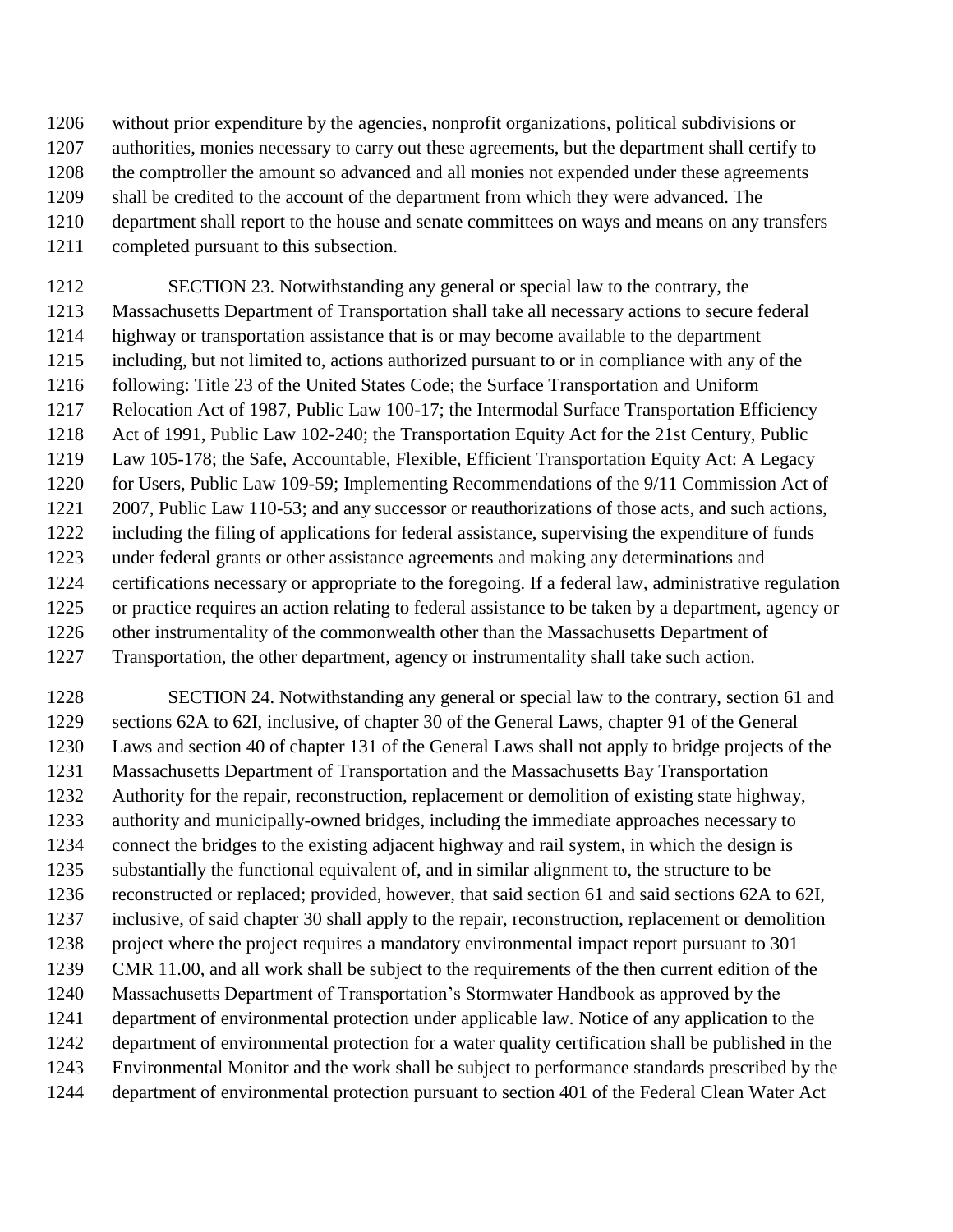if applicable to the project. Notwithstanding any other provision of this section, said section 61 and said sections 62A to 62I, inclusive, of said chapter 30, said chapter 91 and said section 40 of said chapter 131 shall apply to any portions of the bridge and roadway approaches to the crossing of the Charles River for the Central Artery and Tunnel Project. If any state highway, authority or municipal bridge crosses over a railroad right-of-way or railroad tracks, the department, authority or municipality, as applicable, shall seek the opinion of a railroad company, railway company or its assigns operating on the track of a necessary clearance between the track and the bridge, but department, authority or municipality and their agents or contractors may enter upon any right- of-way, land or premises of a railroad company or railway company or its assigns for purposes that the department, authority or municipality may consider necessary or convenient to carry out this section. If a flagman is needed to carry out this section, the railroad company, railway company or their assigns shall provide the flagman, the cost of which shall be borne by the bridge project, except in the case of a bridge transferred pursuant to chapter 634 of the acts of 1971. For the purposes of this section, "bridge" shall include any structure spanning and providing passage over water, railroad right-of-way, public or private way, other vehicular facility or other area. Any project exempted from any law pursuant to this section shall be subject to the public consultation process required by the then current version of the Massachusetts Department of Transportation's Project Development and Design Guidebook.

 SECTION 25. Notwithstanding any general or special law to the contrary, the unexpended balances of all capital accounts authorized in chapter 86 of the acts of 2008, chapter 233 of the acts of 2008, chapter 303 of the acts of 2008, chapter 10 of the acts of 2011, chapter 133 of the acts of 2012 and chapter 242 of the acts of 2012 which otherwise would revert on June 30, 2013, but which are necessary to fund obligations during fiscal year 2014, are hereby reauthorized through June 30, 2014.

 SECTION 26. Notwithstanding any general or special law to the contrary, all construction contracts funded in whole or in part by the funds authorized in this act shall include a price adjustment clause for each of the following: fuel, both diesel and gasoline; asphalt; concrete; and steel. A base price for each material shall be set by the awarding authority or agency and included in the bid documents at the time a project is advertised. The awarding authority or agency shall also identify in the bid documents the price index to be used for each material or supply. The adjustment clause shall provide for a contract adjustment to be made on a monthly basis when the monthly cost change exceeds plus or minus 5 per cent.

 SECTION 27. Notwithstanding any general or special law to the contrary, the city of Quincy shall be designated as the principal planning entity for the Quincy Center Station Redevelopment Program. The purpose of the program shall be to plan for the redevelopment of the geographic area encompassing the Quincy Center subway station and, as further defined by the city of Quincy, to improve the economic, social and transportation needs of the city of Quincy and the region and to enter into a public-private partnership agreement pursuant to sections 62 to 73, inclusive, of chapter 6C of the General Laws for this purpose. The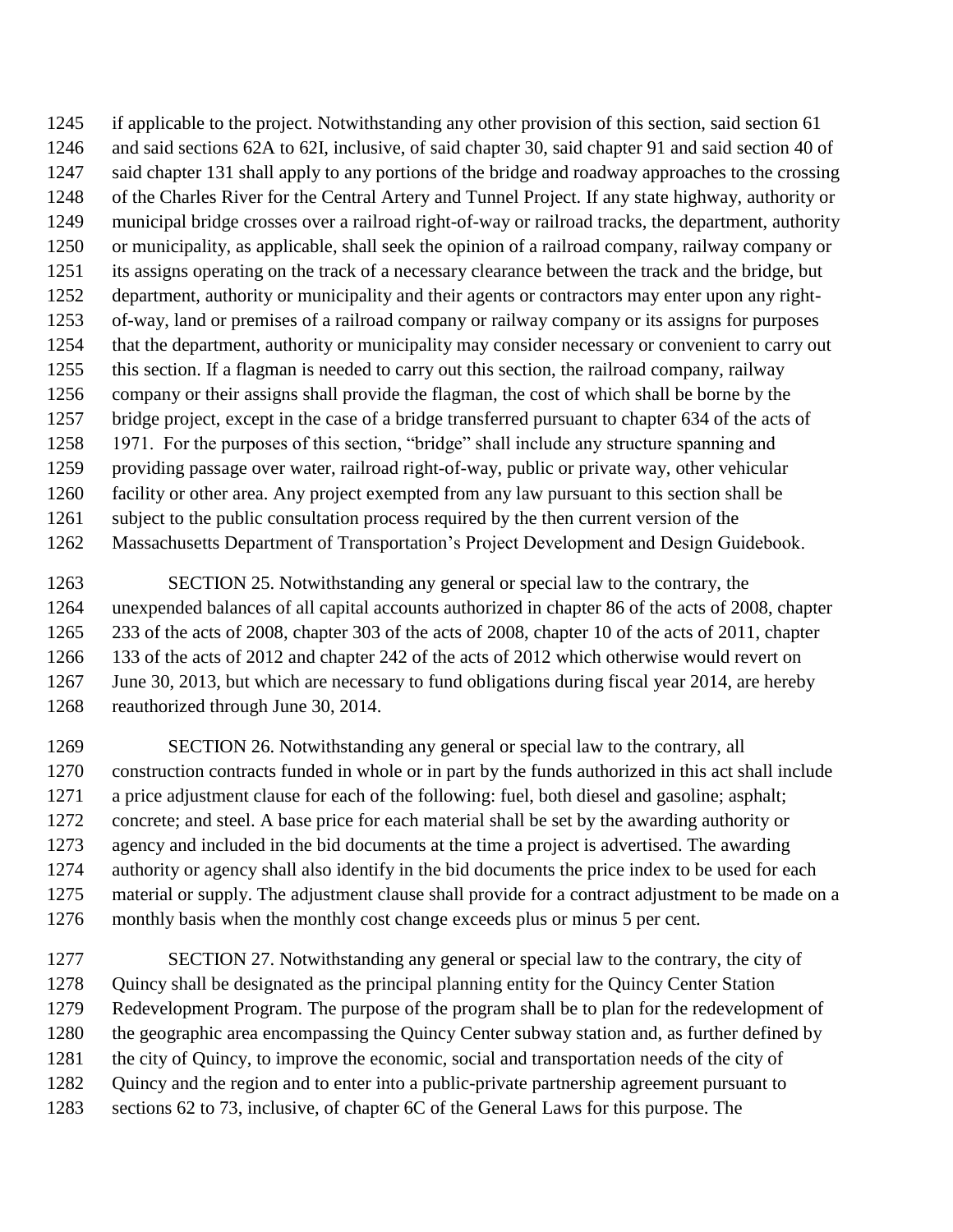Massachusetts Department of Transportation and the division of capital asset management and maintenance, together with any other public agency or public entity with a real or personal property interest that may be affected by this program, shall participate to the maximum extent possible in the development of a master plan consistent with the purpose of the program and shall share the cost of the master plan proportionately with all entities participating in the program. The city of Quincy shall comply with any transportation operating requirements of a public transportation agency that may be affected by the program. As part of the program, the division of capital asset management and maintenance shall participate in the study of any proposal to construct a state court house. Any state appropriation expended to facilitate the implementation of the program shall be designated as a shared contribution from all entities participating in the program.

 SECTION 28. Notwithstanding any general or special law or rule or regulation to the contrary, a certain parcel of land and water located at 425 Medford street in the Charlestown section of the city of Boston shall not be included within the boundaries of any designated port area, except for the area consisting of approximately 6.19. acres, described as "Maritime Area" on a plan entitled "Exhibit Plan of Land – Maritime Area," dated January 23, 2014 prepared by Kelly Engineering Group, Inc. That maritime area shall have the benefit of a vehicular access easement as shown on the plan and identified as "Proposed Maritime Area Access" running between Medford street and the maritime area. The parcel of land at 425 Medford street is identified as parcel numbers 0201799000 and 0201798000 on the city of Boston assessors' maps and contains approximately 839,808 square feet and 48,965 square feet of land and water and is recorded in the Suffolk county registry of deeds in book 621, page 179.

 SECTION 29. The secretary of transportation and the secretary of energy and environmental affairs shall jointly submit a report regarding the capital and operating needs of the New Bedford State Pier to the senate and house chairs of the joint committee on transportation and the clerks of the senate and house of representatives, not later than August 15, 2014. The report shall include, but not be limited to: (1) an analysis of the current state of repair of the state pier, including a description of all projects and expenditures needed to bring the pier into a state of good repair and low-end and high-end estimates of the useful life of all physical components of the pier and the estimated cost, as of the effective date of this act, to replace the same; (2) for the prior and current fiscal years, all operating expenses associated with the pier, including, without limitation, payments to all vendors performing any work with respect to the pier and the salaries of all state employees who have performed any work with respect to the pier; (3) all persons and entities currently making use of the pier pursuant to any written or unwritten lease, license, permit, invitation or other agreement; and (4) a recommendation as to the most efficient structure for ownership, management, operation and oversight of the pier, including, without limitation, a recommendation as to which state agency or agencies should own or operate the pier and what actions, if any, should be undertaken with regard to whether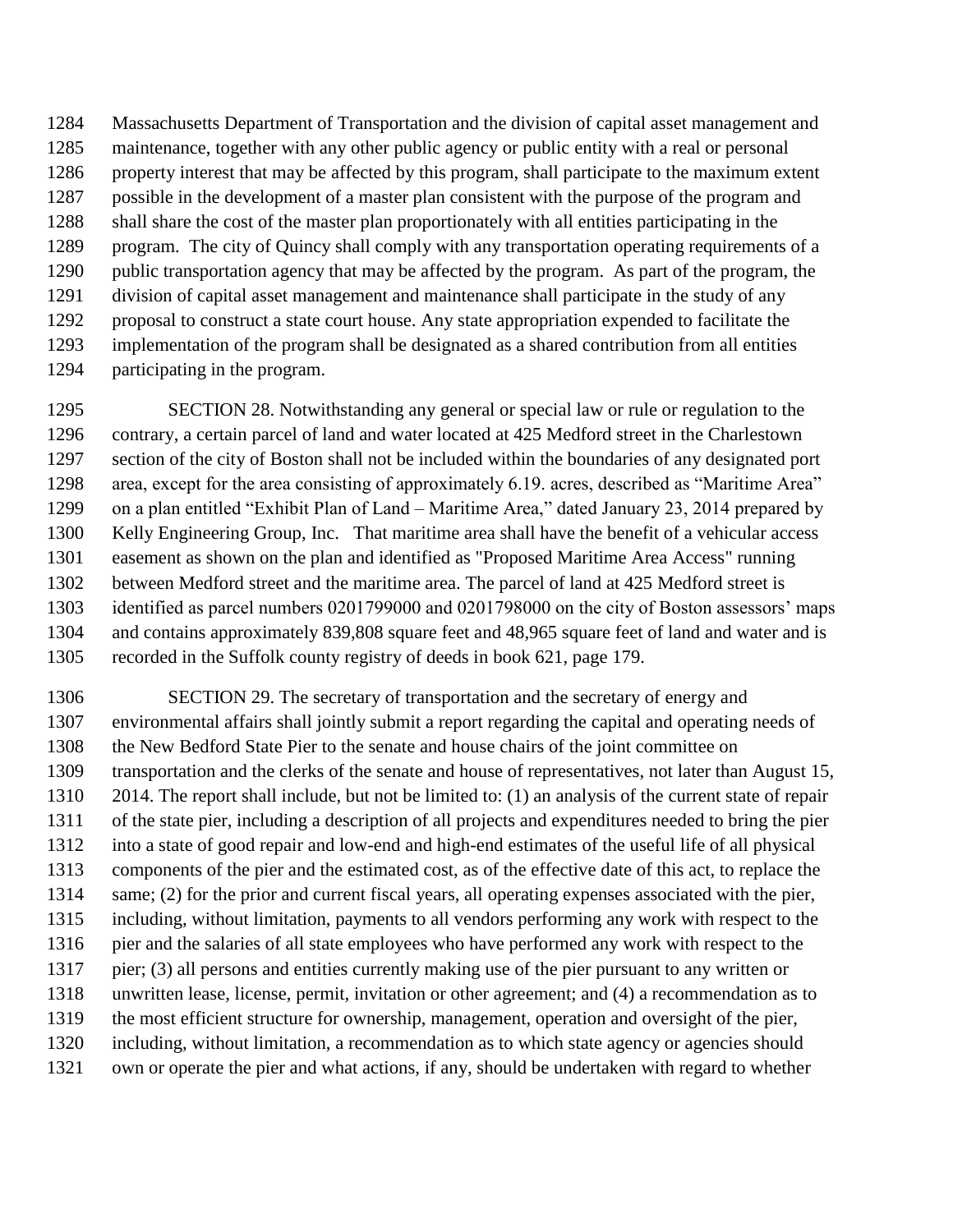future operation of the pier should include input or participation by municipalities or other governmental instrumentalities abutting the port of New Bedford.

 SECTION 30. There shall be a special commission to conduct a study of the metropolitan planning organizations. The commission shall consist of: 3 members of the senate, 1 of whom shall be the chair of the joint committee on transportation who shall serve as co-chair, 1 of whom shall be the chair of the joint committee on municipalities and regional government and 1 of whom shall be appointed by the minority leader; 3 members of the house of representatives, 1 of whom shall be the chair of the joint committee on transportation who shall serve as co-chair, 1 of whom shall be the chair of the joint committee on municipalities and regional government and 1 of whom shall be appointed by the minority leader; the chairman of the board of the Massachusetts Department of Transportation; the secretary of administration and finance or a designee; the general manager of the Massachusetts Bay Transportation Authority or a designee; 6 persons to be appointed by the governor, 1 of whom shall be from a list of 3 nominees submitted by the Massachusetts Association of Regional Transit Authorities, 1 of whom shall be from a list of 3 nominees submitted by the Massachusetts Railroad Association, 1 of whom shall be an expert in transportation finance or transportation planning who is employed at a private or public Massachusetts institution for higher education, 1 of whom shall be a representative of a business association and 2 of whom shall be from a list of 5 nominees submitted by the Massachusetts Association of Regional Planning Agencies. The study shall include, but not be limited to, an analysis of: (i) the current metropolitan planning organizations' process; (ii) potential ways to simplify and streamline the administration and project selection process; (iii) ways to better coordinate between regional metropolitan planning organizations; (iv) the potential for the creation of subregions or the restructuring of regions; and (v) best practices and models from other states' regional planning organizations. The commission shall conduct its first meeting not more than 60 days after the effective date of the act and shall hold not less than 3 public hearings in distinct regions of the commonwealth. The commission shall consult with relevant agencies of the United States Department of Transportation. The commission shall report the results of its study, together with drafts of legislation, if any, necessary to carry its recommendations into effect, by filing the report with the clerks of the senate and house of representatives, who shall forward the report to the joint committee on transportation and the house and senate committees on bonding, capital expenditures and state assets not later than October 31, 2014. The report shall be made available on the general court's website.

 SECTION 31. Notwithstanding any general or special law to the contrary, the Massachusetts Bay Transportation Authority shall designate "South Station", so called, in the City of Boston as "The Governor Michael S. Dukakis Transportation Center at South Station". The Massachusetts Bay Transportation Authority may erect and maintain suitable markers bearing that designation in compliance with the standards of the authority.

 SECTION 32. Notwithstanding any general or special law to the contrary, the Massachusetts Department of Transportation, in consultation with the Massachusetts Turnpike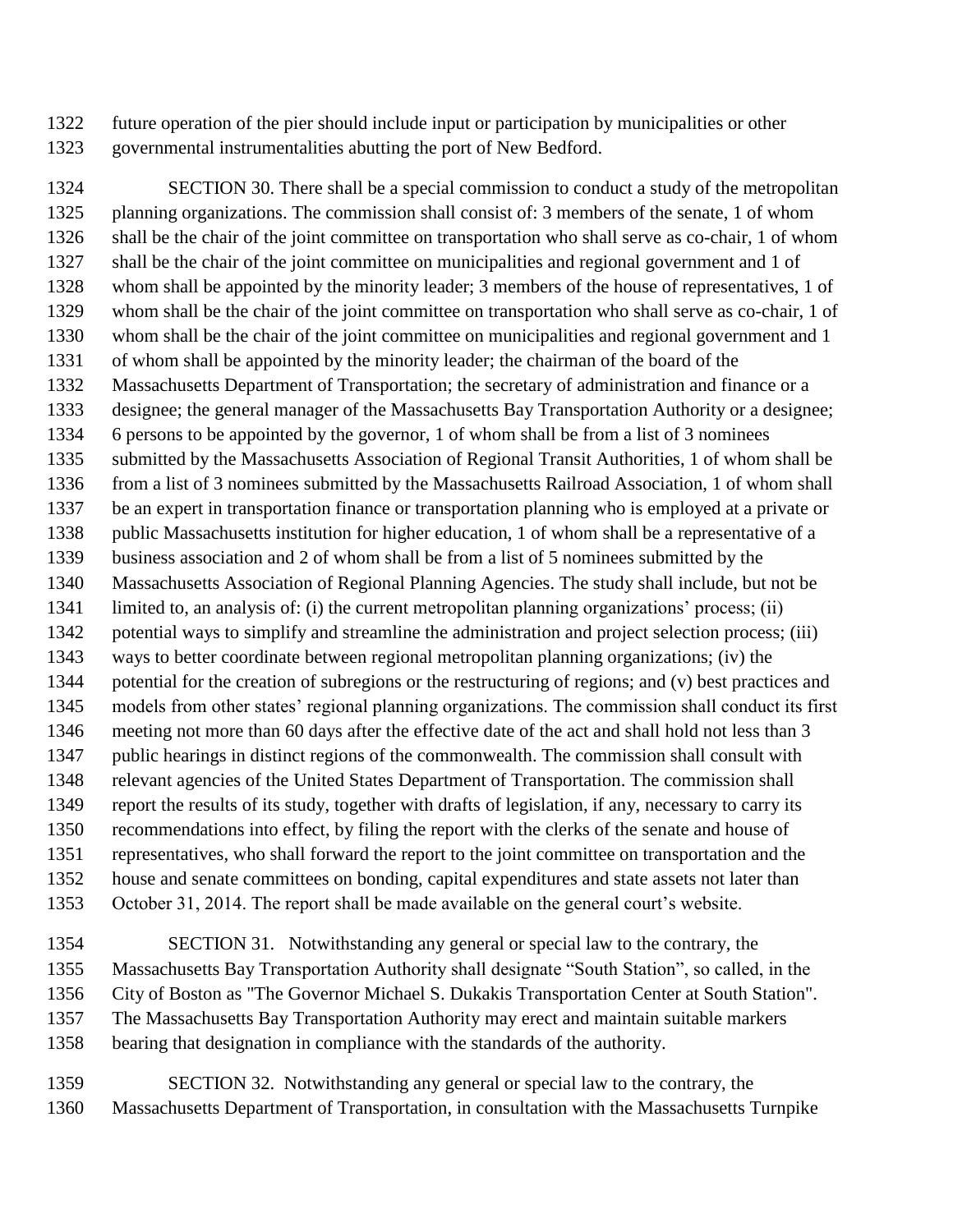Authority and the Massachusetts Bay Transportation Authority or their successors, shall conduct a study to identify and map the necessary right of way to allow for the construction of the proposed North South Rail Link connecting North station to South station. This study shall include particular reference to the Major Investment Study/Draft Environmental Impact Report, EOEA#10270, prepared under the aegis of the executive office of environmental affairs which was concluded on March 31, 2003. The Massachusetts Department of Transportation shall make reasonable efforts to preserve intact the right of way for the North South Rail Link. A plan to preserve the right of way, once identified, shall be determined and implemented immediately.

 SECTION 33. The reports required to be made available on the Massachusetts Department of Transportation's website pursuant to the last sentence of section 35 of chapter 6C of the General Laws shall be made available beginning in fiscal year 2014.

 SECTION 34. The secretary of administration and finance and the secretary of transportation shall submit a report on the progress of any projects funded under this act and included in the Massachusetts Department of Transportation's 5-year capital investment plan to the clerks of the senate and house of representatives, the chairs of the senate and house committees on ways and means and the chairs of the senate and house committees on bonding, capital expenditures and state assets. The report shall include, but not be limited to: (i) previous year planned spending; (ii) previous year spending; (iii) current year planned spending; (iv) current year spending to date; (v) original estimated total project cost; and (vi) project description and location of the project. The report shall be submitted annually on June 30 and December 31 for 8 years following the effective date of this act. All reports shall be made available on the department's website.

 SECTION 35. Notwithstanding any general or special law to the contrary, the bonds that the state treasurer may issue pursuant to this act shall be issued for a term not to exceed 30 years, unless provided for otherwise in this act. All such bonds shall be payable not later than June 30, 2049, unless provided for otherwise in this act, as recommended by the governor in a message to the general court dated March 3, 2014 under section 3 of Article LXII of the Amendments to the Constitution.

 SECTION 36. Notwithstanding any general or special law to the contrary, the Massachusetts Bay Transportation Authority may acquire land and develop, construct and maintain a permanent transit storage and repair facility to be sited at or within 2 miles of the Arborway yard located at the intersection of Washington street and the Arborway in the city of Boston. The authority shall coordinate with the community planning committee for the Arborway yard, the Boston Redevelopment Authority and the city of Boston regarding the acquisition, design, planning and construction of the site. All development of the site shall comport with state and local standards of transit-oriented development.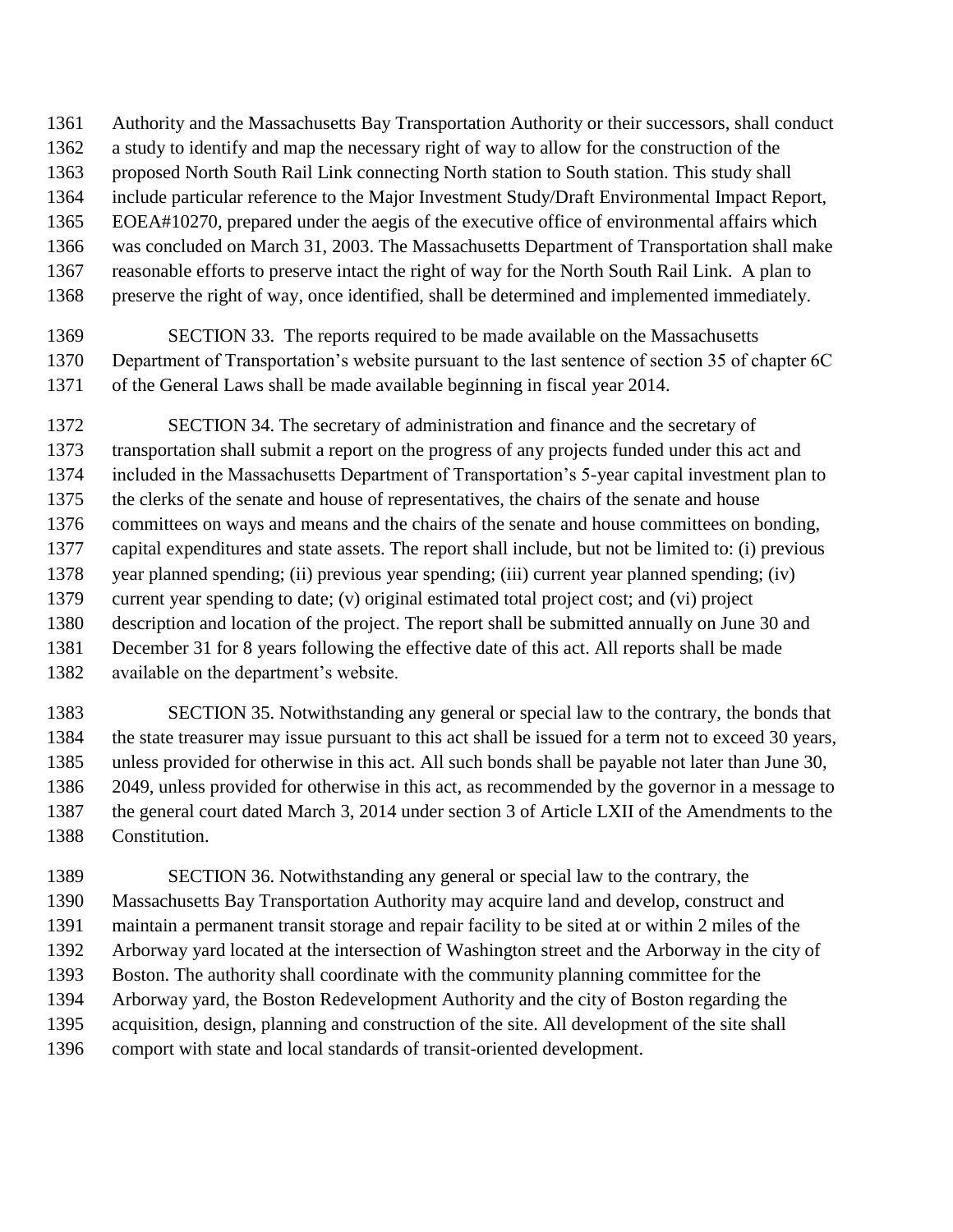SECTION 37. Notwithstanding any general or special law to the contrary, the Massachusetts Department of Transportation may purchase the parcel of land for the proposed phase II of the state highway route 57 project in the city known as the town of Agawam.

 SECTION 38. Notwithstanding any general or special law to the contrary, the Massachusetts Department of Transportation shall establish a program to provide mitigation for municipalities directly impacted by the South Coast Rail project. The Massachusetts Department of Transportation shall disperse the mitigation funds authorized in item 6622-1381 of section 2F to municipalities to mitigate the impacts of the project including, but not limited to, noise and vibration levels and traffic congestion at grade crossings, impacts on historic resources, natural and environmental resources, agricultural lands, critical habitats and other environmentally- sensitive lands, wetlands and water resources, cultural and historic landscapes and air quality and to existing commercial, civic, cultural, educational and recreational activities along the project. The department shall consider the commonwealth's sustainable development principles as established by the executive office of energy and environmental affairs in determining fund disbursement. Impacted municipalities shall make application, either individually or jointly, to the department in order to receive mitigation funds, in a form and manner determined by the department. Applicants shall demonstrate a clear need to address impacts directly resulting from the South Coast Rail project. The department may assist communities to develop mitigation applications and identify areas of mitigation and best practices designed to accommodate the 1416 projects impacts. The department shall submit an annual report detailing the contents of any municipal application receiving monies, including the amounts distributed to an impacted municipality. The report shall be filed annually, not later December 15, with the clerks of the senate and house of representatives. All reports shall be made available on the department's website.

 SECTION 39. Notwithstanding any general or special law to the contrary, the Massachusetts Bay Transportation Authority shall ensure the operation of weekend service on the Kingston/Plymouth Line on Saturdays and Sundays. The service shall be maintained to and from Kingston and South Station.

 SECTION 40. (a)(1) Notwithstanding chapter 32 of the General Laws or any other general or special law to the contrary, the state board of retirement established under section 18 of chapter 10 of the General Laws shall establish and implement a retirement incentive program 1428 for certain employees of the highway division of the Massachusetts Department of Transportation whose positions have been eliminated due to the cessation of manual toll collection on the turnpike, as defined in section 1 of chapter 6C of the General Laws, in accordance with this section.

 In order to be deemed eligible by the state board of retirement for any of the benefit options under the retirement incentive program, an employee shall: (i) be an employee of the highway division, hired on or before January 1, 2014, whose position has been eliminated as a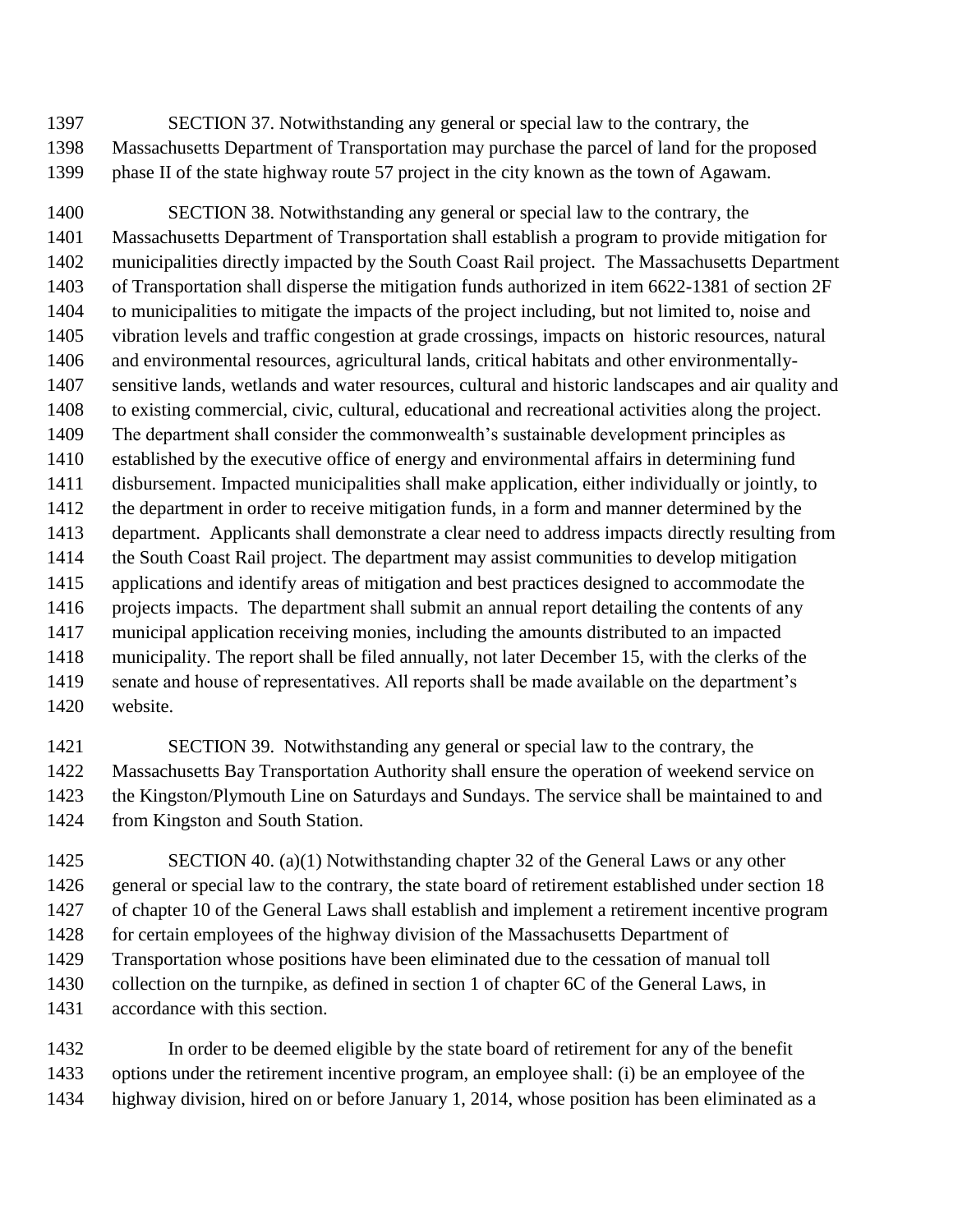result of the cessation of manual toll collection on the turnpike as certified by the Massachusetts Department of Transportation to the state board of retirement; (ii) hold the position of toll collector I, toll collector II, toll courier I or toll courier II, or a member of collective bargaining unit D as established by the Master Labor Integration Agreement dated December 28, 2010 and referenced in section 6 of chapter 27 of the acts of 2011 as of the last day of manual toll collection on the turnpike as certified to the state board of retirement by the secretary of transportation or the secretary's designee; (iii) work until the last day of manual toll collection on 1442 the turnpike; (iv) be a member in service of the state retirement system on the effective date of this section; (v) be classified in group 1 of the state retirement system in accordance with paragraph (g) of subdivision (2) of section 3 of said chapter 32; (vi) be eligible to receive a superannuation retirement allowance in accordance with subdivision (1) of section 5 of said chapter 32 upon the date of retirement requested in the employee's written application for retirement with the board or will qualify if the incentive is awarded; (vii) have received the employee's pay advices via the commonwealth's human resources compensation management system; and (viii) have filed a written application with the board in accordance with subsection (b).

 (2) The total number of eligible employees holding the job title of toll collector I, toll collector II, toll courier I or toll courier II who may receive the benefit of the retirement incentive program shall be limited to 200. Employees with greater total seniority under the applicable collective bargaining agreement for unit D or unit F on the effective date of this section shall be approved by the state board of retirement before approval may be given to employees with a lesser amount of seniority within those bargaining units on the effective date of this section. Not later than 30 days following the effective date of this section the Massachusetts Department of Transportation shall provide written notice to the state board of retirement listing in order of seniority all eligible employees within said bargaining units. No employee shall be eligible for more than 1 of the incentives offered in this section and no employee may become eligible for 1 incentive by virtue of the application of a different incentive.

 (3)Words used in this section shall have the same meaning as those used in said chapter 32 unless otherwise expressly provided or unless the context clearly requires otherwise. An employee who retires and receives an additional benefit in accordance with this section shall be deemed to be retired for superannuation under said chapter 32 and shall be subject to all of said chapter 32.

 An employee's eligibility for the retirement incentive program under this section and determinations, including but not limited to, creditable service, the amount of retirement allowance, group classification, and the processing of applications shall be made by the state board of retirement.

1471 If an employee approved for the incentive under this section qualifies for a subsequent retirement under section 105 of said chapter 32, the additional combination of years of creditable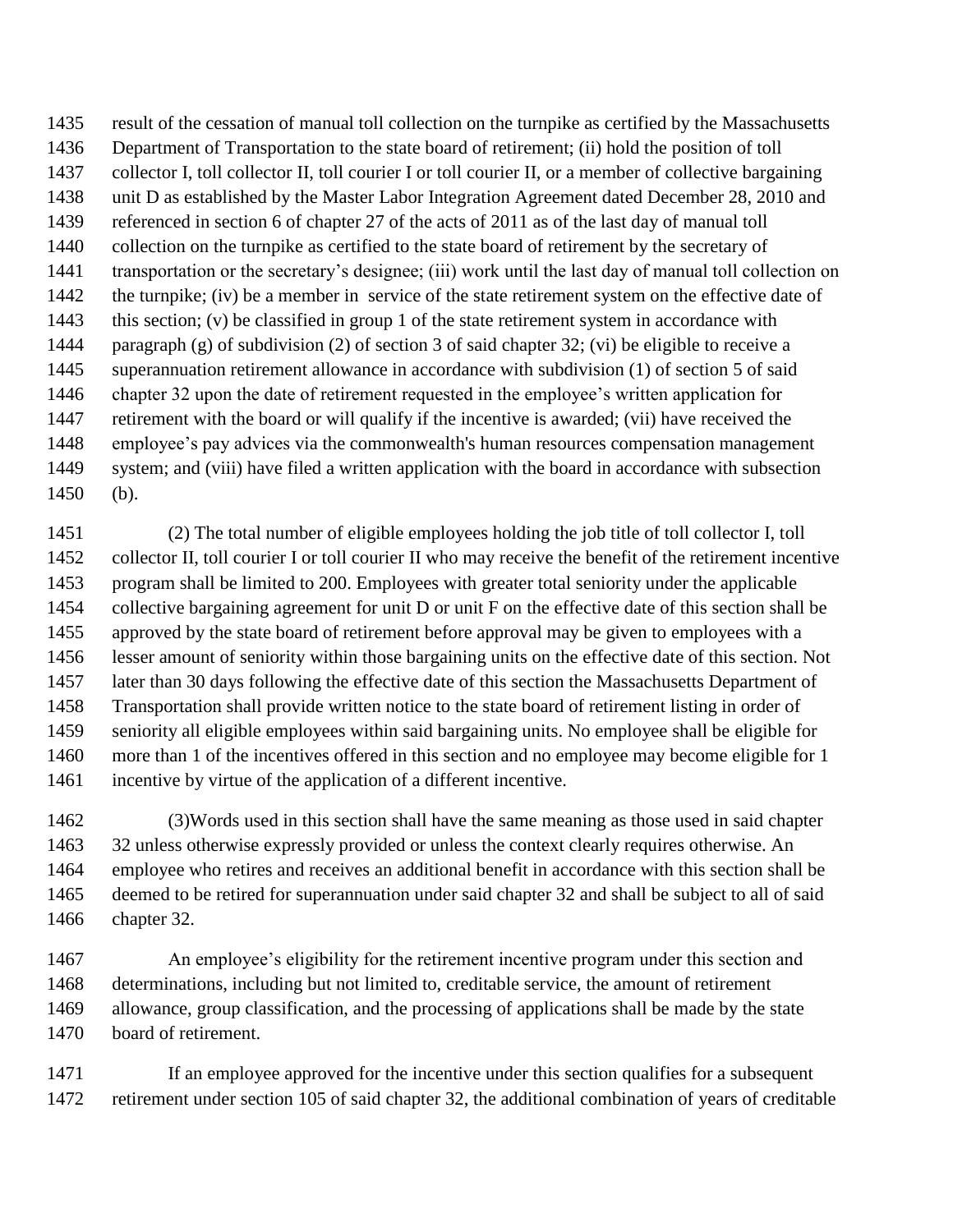service and years of age years applied herein shall not be applied in any subsequent retirement calculation pursuant to said section 105 of said chapter 32.

 (b) Notwithstanding section 5 of chapter 32 of the General Laws which requires a retirement date within 4 months after the filing of an application for superannuation retirement, in order to receive the retirement benefit provided by this section, an eligible employee shall file and the state board of retirement shall receive an original copy of an application for retirement under this section on or after a date to be determined jointly by the state board of retirement and Massachusetts Department of Transportation but shall not be earlier than June 30, 2016 and no such application shall be filed or received later than 45 days after the first date for accepting applications. The effective date of retirement for benefits under this section shall be elected by the employee and shall be 1 of the following 2 dates: (1) the day immediately following the last 1484 day of manual toll collection on the turnpike as certified by the secretary of transportation; or (2) the ninetieth day following the certified last day of manual toll collection.

 Once the effective date of an employee's retirement has occurred, an employee qualifying under this section shall not withdraw the retirement application that has been filed and 1488 shall not make any changes to the retirement application or option selection chosen unless otherwise authorized by state board of retirement.

 (c)(1) An employee who is eligible for the retirement incentive program may request in the employee's application for retirement that the state board of retirement credit the employee with an additional retirement benefit in accordance with this section. Each such employee shall request and receive a combination of whole years of creditable service and whole years of age, the sum of which shall not be greater than 5 years, for the purpose of determining the employee's superannuation retirement allowance pursuant to paragraph (a) of subdivision (2) of section 5 of chapter 32 of the General Laws.

 (2) Notwithstanding the credit, the total normal yearly amount of the retirement allowance, as determined in accordance with said section 5 of said chapter 32, of any employee who retires and receives the retirement incentive program benefit shall not exceed 80 per cent of the average annual rate of the employee's regular compensation as determined in accordance with said section 5 of said chapter 32.

 (3) Clause (c) of subdivision (8) of section 3 of said chapter 32 shall apply to the creditable service added and increased retirement allowances derived as a result of the additional years of service or age provided by this section.

 (d) For a married employee who applies for an additional benefit under this section, an election of a retirement option shall comply with section 12 of said chapter 32.

 (e) (1) If requested, the state board of retirement shall provide retirement counseling to employees who choose to consider retiring or who choose to retire under the retirement incentive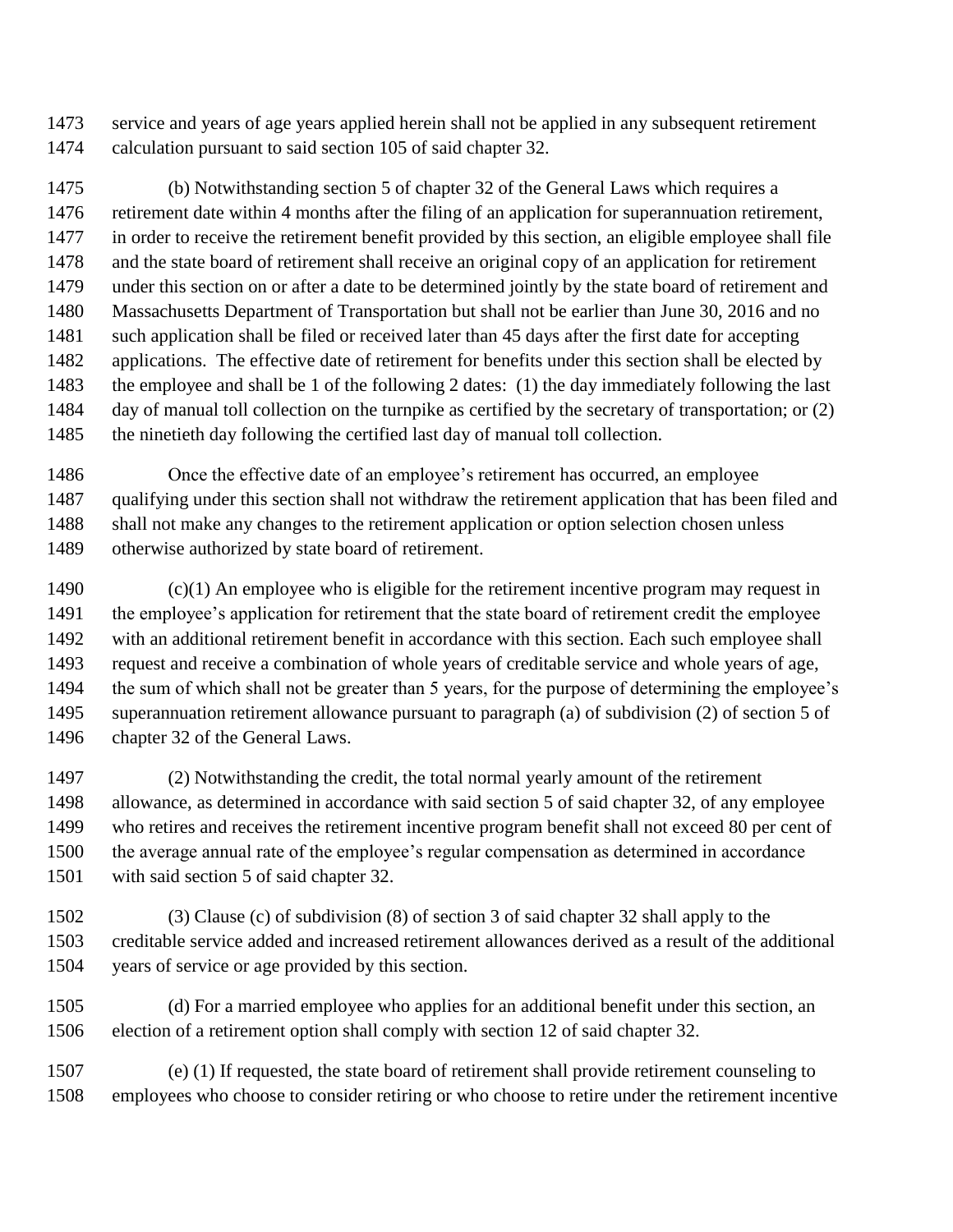program. Such counseling shall include, but not be limited to, the following: (i) an explanation of the retirement benefits provided by this section; (ii) a comparison of the expected retirement benefits payable to an employee under the retirement incentive program and under chapter 32 of 1512 the General Laws; (iii) the election of a retirement option under section 12 of said chapter 32; (iv) the restrictions on employment after retirement; (v) the laws relative to the payment of cost- of-living adjustments to the retirement allowance; and (vi) the effect of federal and state taxation on retirement income. The group insurance commission shall provide counseling about the provision of health care benefits under chapter 32A of the General Laws. Each such employee shall sign a statement that the employee has received the counseling or that the employee does not want to receive the counseling prior to the approval by the state board of retirement of such employee's application for superannuation benefits and the additional benefit provided by this section. The state board of retirement may provide such counseling by way of group sessions with multiple employees.

 (2) Pursuant to section 98 of chapter 32 of the General Laws, the state treasurer, through the state board of retirement, may make an advance payment in an amount not to exceed 50 per cent of the initial benefit payment of retirement allowance actually due to an employee who is eligible for and who has filed an application for retirement under the retirement incentive program and who does not receive a retirement allowance within 90 days after the effective date of retirement.

 (f) The comptroller, in conjunction with the state board of retirement, shall certify to the house and senate committees on ways and means within 30 days after the effective date of this section the total value of compensation of the last pay period prior to the last day of manual toll collection on the turnpike of each individual that has enrolled in the retirement incentive program.

 The public employee retirement administration commission shall conduct an actuarial analysis of the impact to the commonwealth's unfunded pension liability attributable to the retirement incentive benefits provided by this section. Such analysis shall be filed with the house and senate committees on ways and means, the executive office for administration and finance and the state board of retirement not later than June 30, 2017, or within 180 after the cessation of manual toll collection on the turnpike, as such date is certified to the state board of retirement by the secretary of transportation or the secretary's designee, whichever is later. Based on such analysis the Massachusetts Department of Transportation shall be responsible to the state retirement system for funding any additional pension liability attributable to the retirement incentive provided by this section. The funding shall occur pursuant to a schedule established by the actuary, the Massachusetts Department of Transportation and the state board of retirement.

 SECTION 41. Appropriations made pursuant to sections 2A, 2C, and 2F shall be available for expenditure in the 10 fiscal years following June 30 of the calendar year in which the appropriation is made and any portion of such appropriation representing encumbrances